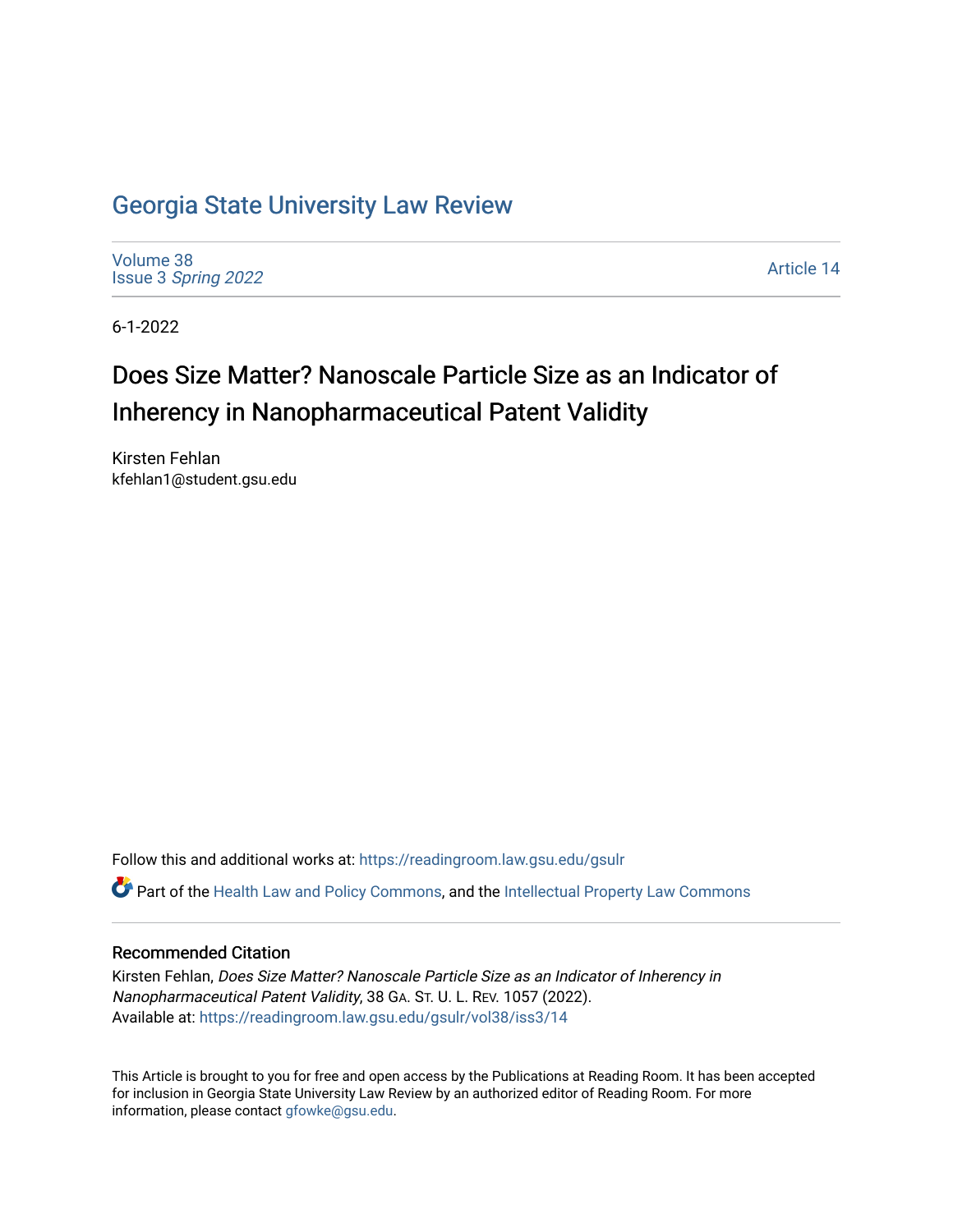## **DOES SIZE MATTER? NANOSCALE PARTICLE SIZE AS AN INDICATOR OF INHERENCY IN NANOPHARMACEUTICAL PATENT VALIDITY**

## **Kirsten E. Fehlan\***

### ABSTRACT

*Scientific and technological advances in nanopharmaceuticals bring the doctrine of inherent obviousness to a head. On the one hand, nanotechnology promises to offer novel ways to target and treat traditionally incurable diseases by operating at a scale that is comparable to the scales that most biological systems use. On the other hand, nanotechnology inventions that result in improved pharmacokinetic properties are susceptible to validity challenges based on inherent obviousness.*

*Inherency and obviousness are two independently recognized and well-understood principles in United States patent law. Inherency refers to a claimed limitation or feature that is either necessarily present in, or the natural result of, the features expressly disclosed by the prior art. Obviousness, in contrast, refers to whether the claimed invention as a whole was readily apparent in the prior art based on a combination of references. Because inherency turns on whether something was necessarily present in the prior art at some earlier time, the analysis implicates hindsight. But because obviousness turns on* 

<sup>\*</sup> Associate Student Writing Editor, *Georgia State University Law Review*; J.D. Candidate, 2022, Georgia State University College of Law. I would like to thank Professor Yaniv Heled, Professor of Law and Co-Director of the Intellectual Property Center at Georgia State University College of Law, for his invaluable guidance, constructive feedback, and unwavering encouragement throughout the process of drafting this Note. I would also like to thank my *Georgia State University Law Review* colleagues for their time and effort in preparing this Note for publication. Further, I want to express my gratitude to Dr. Katia Del Rio-Tsonis, Department of Biology at Miami University, who sparked my passion for these important topics during the time I was a student in her Biology of Cancer class. Lastly, I would like to thank Bianca, Hannah, Panagiota, Tori, mom, dad, friends, family, and former teammates, for the continued support while I try to do it all. I could not have done it without any of you.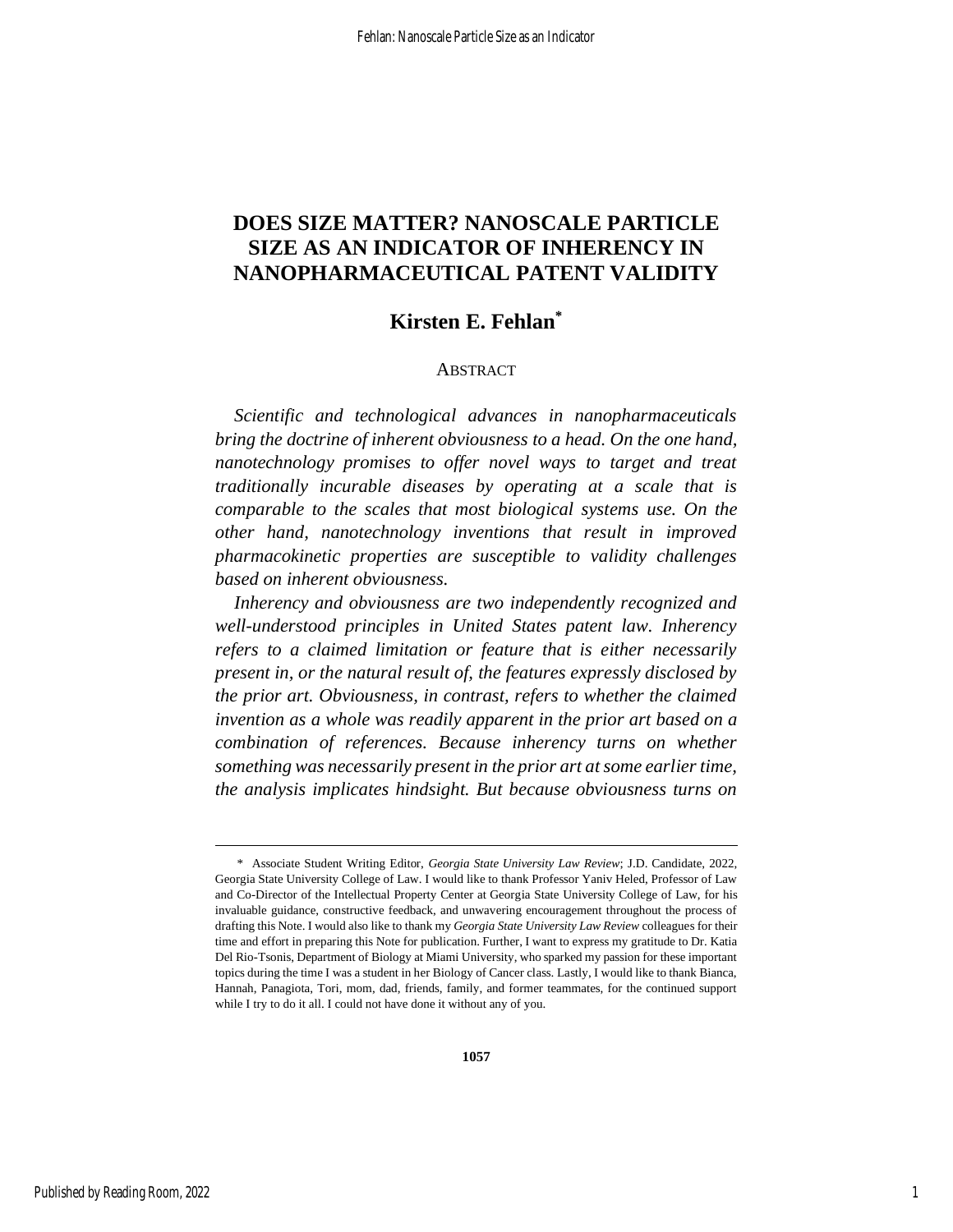*what would have been obvious to a person having ordinary skill in the art at the time the invention was made, the analysis forbids hindsight.*

*Despite the seemingly mutual exclusivity between inherency and obviousness, the two principles have been increasingly applied together in the context of pharmaceutical and biotechnology inventions. Patent challengers frequently rely on the argument that improved pharmaceutical concentration and bioavailability at the target site is implicit in prior art teachings concerning how pharmaceutical particles behave at decreased sizes despite the novelty of the particle's size alone. Rather than engage in an arbitrary analysis focusing on how unexpected some pharmacokinetic response is, courts and the USPTO should eradicate the concept of inherent obviousness in its entirety.*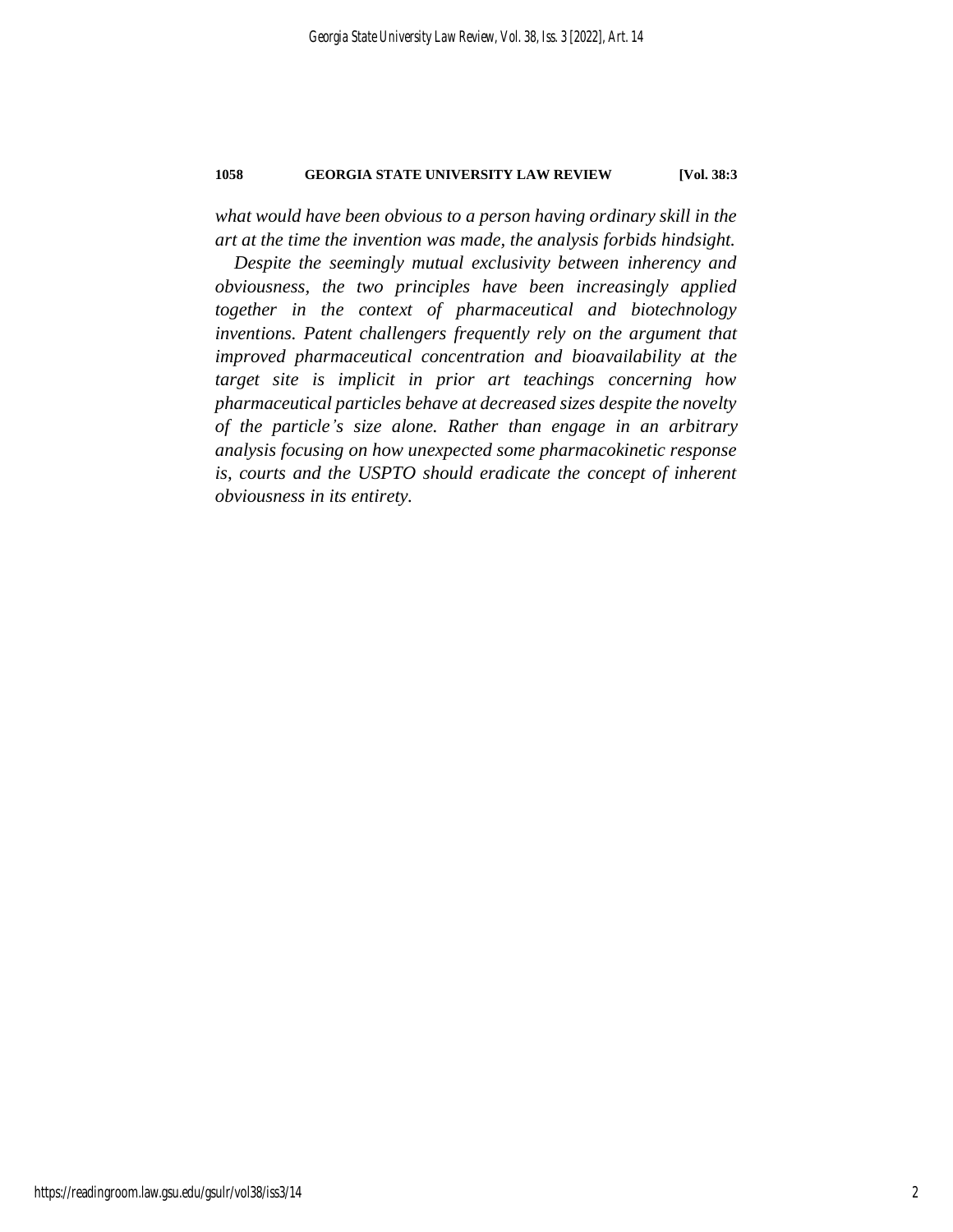## **CONTENTS**

|                                                           | 1057 |
|-----------------------------------------------------------|------|
|                                                           |      |
|                                                           |      |
| A. Vehicles of Drug Delivery: How Do                      |      |
| Nanopharmaceuticals Even Work?  1065                      |      |
| B. A "Small" Introduction to Nanopharmaceuticals  1067    |      |
| C. A Non-Technical Primer on Inherency 1069               |      |
| D. The Current Nanopharmaceutical Landscape  1074         |      |
| П.                                                        |      |
| A. A Hint at Inherent Microparticles in the Context of a  |      |
|                                                           |      |
| B. Par Pharmaceutical, Inc. v. Twi Pharmaceuticals, Inc.: |      |
| The Test for Inherent Properties of                       |      |
| Nanopharmaceuticals but Not the Answer 1080               |      |
| D. Inherent Obviousness After Par Pharmaceutical  1088    |      |
| <b>III. PROPOSAL</b>                                      |      |
| A. Eliminating the Concept of Inherency in the Context of |      |
| an Obviousness Analysis in Courts and at the USPTO        |      |
|                                                           |      |
| Tools to Use Instead of Inherent Obviousness 1093<br>B.   |      |
|                                                           |      |
|                                                           |      |
|                                                           |      |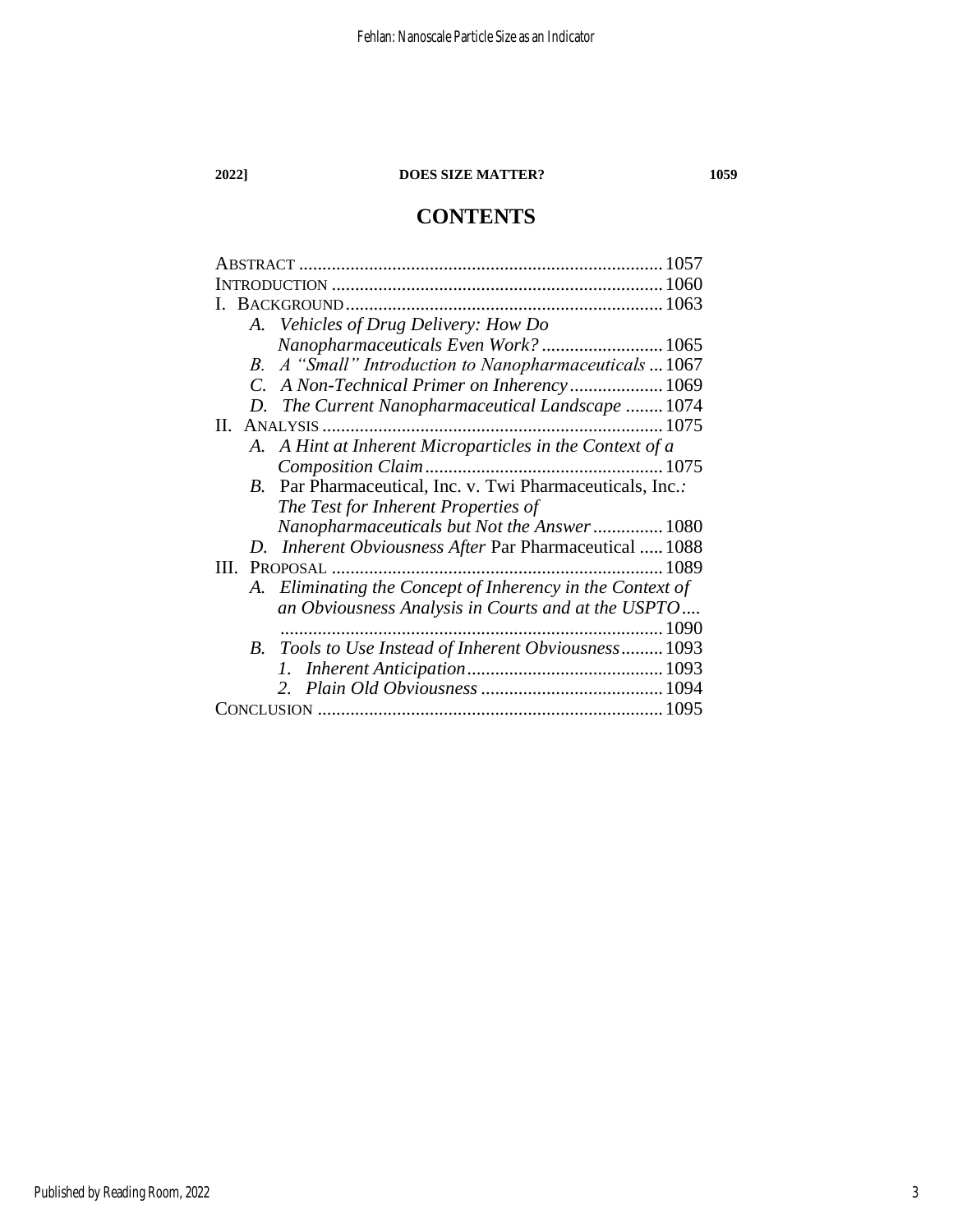<span id="page-4-3"></span><span id="page-4-1"></span><span id="page-4-0"></span>

### **INTRODUCTION**

Within the last thirty years, nanotechnology has emerged as a viable approach to overcome historically insurmountable technological deficits apparent in a variety of traditional scientific applications.<sup>1</sup> Nanotechnology refers to the design, production, or modification of structures, devices, or systems at the nanoscale (<100 nm). <sup>2</sup> Recently, nanotechnology has been used to investigate how structures engineered with nanomaterials interact with biological systems, like the human body.<sup>3</sup> Accordingly, nanotechnology, when applied as clinical nanomedicine, offers a promising approach for treating, diagnosing, or preventing historically untreatable diseases through the design and development of pharmaceutical nanoparticles (nanopharmaceuticals) to drive targeted drug delivery.<sup>4</sup> When compared to conventional drug delivery, nanoparticle-mediated drug delivery increases pharmaceutical concentrations in targeted cells relative to non-targeted cells, thereby decreasing symptoms of unfavorable side effects associated with the administered drug. <sup>5</sup> That said, nanotechnology's promising impact in clinical medicine collides with patentability challenges at the commercialization stage, where the process of converting basic nanopharmaceutical research into commercially viable products has been "difficult." <sup>6</sup> Despite this

<sup>1.</sup> Alexandre Albanese, Peter S. Tang & Warren C. W. Chan, *The Effect of Nanoparticle Size, Shape, and Surface Chemistry on Biological Systems*, 14 ANN. REV. BIOMEDICAL ENG'G 1, 2 (2012). Nanotechnology research focuses on the association between nanomaterial properties (optical, electrical, and magnetic) "with respect to their size, shape, and surface chemistry." *Id.*

<span id="page-4-2"></span><sup>2</sup>*. Id.*

<sup>3</sup>*. Id.*

<sup>4</sup>*. See id.*; *see also* Domenico Cassano, Salvador Pocoví-Martínez & Valerio Voliani, *Ultrasmall-in-Nano Approach: Enabling the Translation of Metal Nanomaterials to Clinics*, 29 BIOCONJUGATE CHEMISTRY 4, 4 (2018). Nanomedicine is the application of nanotechnology in the medical context. *Id.* For example, some of these medical applications include small-scale drugs in the form of nanoparticles or medical devices in the form of cell-repairing nanorobots. *See id.*; *see also* Jordan Paradise, *Claiming Nanotechnology: Improving USPTO Efforts at Classification of Emerging Nano-Enabled Pharmaceutical Technologies*, 10 NW. J. TECH. & INTELL. PROP. 169, 169 (2012).

<sup>5</sup>*. See* Raj Bawa, Srikumaran Melethil, William J. Simmons & Drew Harris, *Nanopharmaceuticals: Patenting Issues and FDA Regulatory Challenges*, 5 SCITECH LAW., no. 2, Fall 2008, at 1, 2. *See generally* Albanese et al., *supra* not[e 1.](#page-4-0)

<sup>6.</sup> Raj Bawa, M.S., Ph.D., FAAN, *Nanotechnology Patent Proliferation and the Crisis at the U.S. Patent Office*, 17 ALB. L.J. SCI. & TECH. 699, 719 (2007).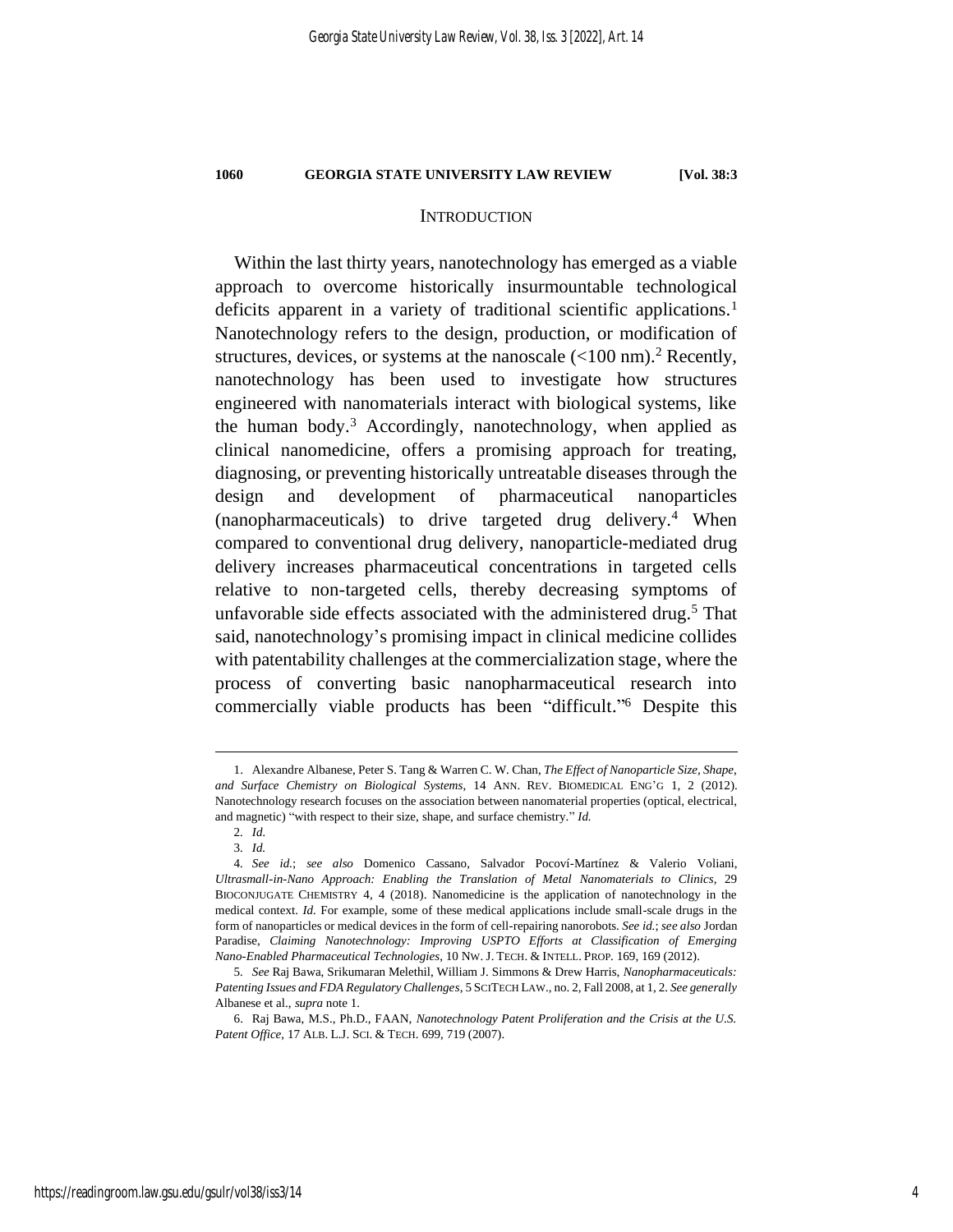difficulty, however, viable commercialization depends on securing valid patent protection first.<sup>7</sup>

Patent law––one of the "most obscure legal disciplines"––sits on the front line of modern drug development.<sup>8</sup> To be patentable, an invention must be novel as well as useful, nonobvious, and compliant with patentability statutory requirements.<sup>9</sup> This fundamental principle of patent law favors patent validity unless the claimed invention covers unpatentable subject matter or has been previously disclosed by one or more prior art references.<sup>10</sup> Prior art references, however, need not disclose every limitation of the claimed invention.<sup>11</sup> Rather, prior art that fails to explicitly disclose the claimed invention nevertheless precludes patentability when a feature of the claimed invention

(a) NOVELTY; PRIOR ART.—A person shall be entitled to a patent unless— (1) the claimed invention was patented, described in a printed publication, or in public use, on sale, or otherwise available to the public before the effective filing date of the claimed invention; or

(2) the claimed invention was described in a patent issued under section 151, or in an application for patent published or deemed published under section 122(b), in which the patent or application, as the case may be, names another inventor and was effectively filed before the effective filing date of the claimed invention.

#### § 102.

The relevant portions of 35 U.S.C. §103 provide:

A patent for a claimed invention may not be obtained, notwithstanding that the claimed invention is not identically disclosed as set forth in section 102, if the differences between the claimed invention and the prior art are such that the claimed invention as a whole would have been obvious before the effective filing date of the claimed invention to a person having ordinary skill in the art to which the claimed invention pertains. Patentability shall not be negated by the manner in which the invention was made.

§ 103.

10. Bawa et al., *supra* note [5,](#page-4-1) at 3–4. Prior art is any evidence that tends to indicate the claimed invention is already publicly known. *What Is Prior Art?*, EUR. PAT. OFF., https://www.epo.org/learning/materials/inventors-handbook/novelty/prior-art.html

[https://perma.cc/X5DY-V6CR]. Prior art need not be a tangible product because many inventions never become products; however, there might be evidence of that invention. *See id.* Common examples of prior art include previous patent applications, scientific articles, or a prior sale of the claimed invention. *See* U.S. PAT. & TRADEMARK OFF., MANUAL OF PATENT EXAMINING PROCEDURE § 2152, at 2100-356 (rev. 9th ed. 2020) (citations omitted); *see also* Michael Goldman, Georgia Evans & Andrew Zappia, *Inherent Anticipation in the Pharmaceutical and Biotechnology Industries*, 5 COLD SPRING HARBOUR PERSPS. MED. 1, 2–3 (2015), http://perspectivesinmedicine.cshlp.org/content/5/8/a021006.full.pdf [https://perma.cc/R9ET-GVWR].

11*. See* §§ 102, 103.

<span id="page-5-0"></span><sup>7.</sup> Bawa et al., *supra* note [5,](#page-4-1) at 5.

<sup>8</sup>*. Id.* at 3.

<sup>9.</sup> 35 U.S.C. §§ 102, 103. The relevant portions of 35 U.S.C. § 102 provide: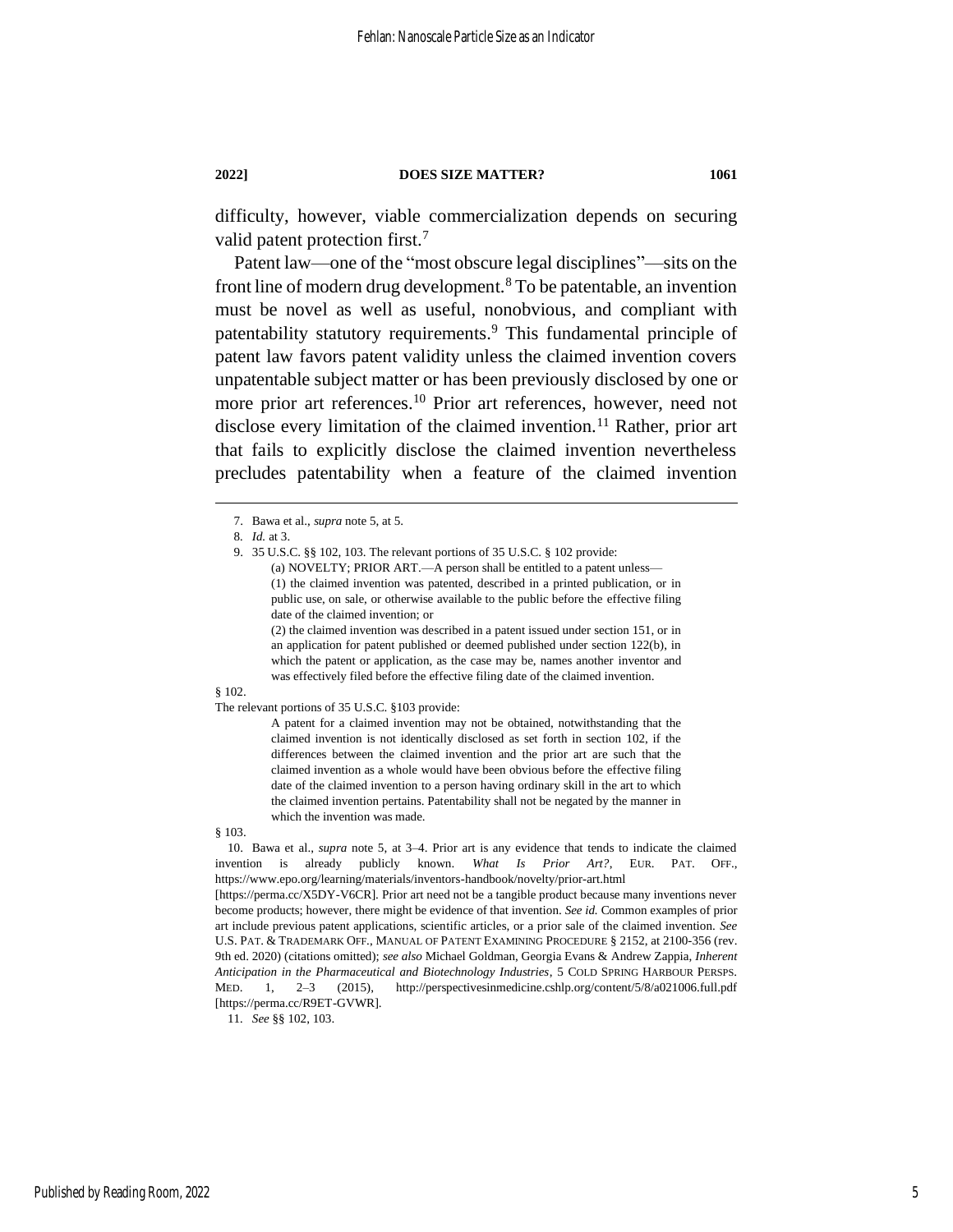necessarily flows from the prior art. <sup>12</sup> Nanopharmaceuticals present a unique patentability challenge because a decrease in particle size significantly impacts the compound's molecular properties, like biologic distribution (or biodistribution); however, whether the resultant molecular properties necessarily flow from the larger version of that compound remains unclear.<sup>13</sup> Yet with no clear direction from the Federal Circuit, pharmaceutical companies and research institutions are left wondering whether modifying particle size at the nanoscale renders inherent the biological effects resulting from a decrease in size. 14

<span id="page-6-0"></span>Companies either seeking a nanotechnology patent or attempting to enforce a nanotechnology patent share a common problem: patent uncertainty.<sup>15</sup> One obstacle to enforcing nanotechnology and nanopharmaceutical patents, in general, concerns whether a claimed limitation of a nanoparticle composition necessarily flows from, or is inherently present in, the prior  $art<sup>16</sup>$  Although courts generally agree that properties resulting from a decrease in particle size are inherent, at a minimum, courts should cautiously apply the inherency doctrine when evaluating the validity of nanopharmaceutical patents.

<sup>12.</sup> Goldman et al., *supra* not[e 10,](#page-5-0) at 3. For example, if the prior art product (or composition), "in its normal and usual operation would necessarily perform" the claimed method, then the prior device teaches the claimed method. U.S. PAT. & TRADEMARK OFF., *supra* not[e 10,](#page-5-0) § 2112.02, at 2100-140. Further, if the invention claims a method of producing positron-emitting rubidium-82 for use in positron emission tomography (PET) scans by encouraging electron capture (which subsequently overcomes any subject matter eligibility hurdle), a prior disclosure of strontium-82 for use in PET scans will likely bar patentability even if that disclosure is silent as to electron capture because strontium-82 naturally produces rubidium-82 after decaying by electron capture; thus, rendering the electron capture limitation necessarily or inherently present in the prior art. *See, e.g.*, BRACCO DIAGNOSTICS, CARDIOGEN-82 RUBIDIUM RB 82 GENERATOR (2000), http://www.nuclearonline.org/PI/Cardiogen.pdf [https://perma.cc/7UNJ-GTHN].

<sup>13</sup>*. See* Albanese et al., *supra* note [1,](#page-4-0) at 8; *see also* Par Pharm., Inc., v. TWi Pharms., Inc., 773 F.3d 1186, 1186 (Fed. Cir. 2014).

<sup>14.</sup> Bawa, *supra* not[e 6,](#page-4-2) at 728–29. The Federal Circuit, otherwise known as the United States Court of Appeals for the Federal Circuit, is the only appellate level court with jurisdiction to hear patent case appeals, other than the Supreme Court. *Court Jurisdiction*, U.S. CT. OF APPEALS FOR THE FED. CIR., http://www.cafc.uscourts.gov/the-court/court-jurisdiction [https://perma.cc/Y6FK-EF2M]. In *Par Pharmaceutical, Inc. v. TWi Pharmaceuticals., Inc.*, the Federal Circuit laid out the proper analysis for evaluating inherent obviousness under 35 U.S.C. § 103 but remanded the case back to the district court for a ruling. *TWi Pharms., Inc.*, 773 F.3d at 1193–94, 1200.

<sup>15</sup>*. See* Bawa et al., *supra* note 5, at 4; *see also* Bawa, *supra* note [6,](#page-4-2) at 730. This uncertainty arises as a result of overly broad pharmaceutical patent claims, that leave pharmaceutical companies unsure of how far the scope of their patent claims extends. Bawa, *supra* not[e 6,](#page-4-2) at 730.

<sup>16</sup>*. TWi Pharms., Inc.*, 773 F.3d at 1195–96.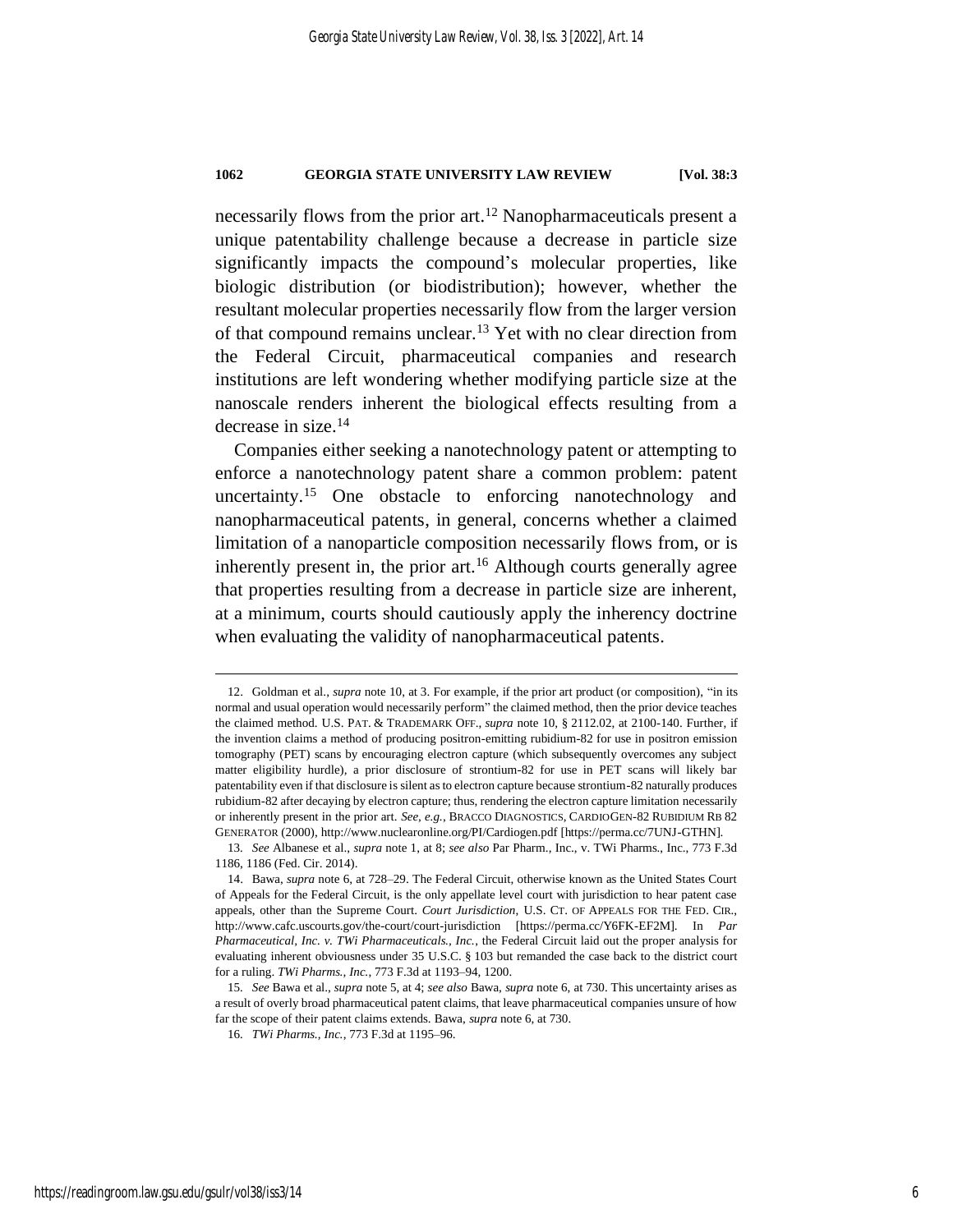This Note proceeds in the following three parts. First, Part I provides a general introduction to the structure and function of nanopharmaceuticals and the law governing their patentability.<sup>17</sup> Second, Part II investigates and analyzes the current state of U.S. case law concerning nanopharmaceutical patent challenges based on inherency.<sup>18</sup> Finally, Part III proposes that courts should rethink the inherency standard as it applies to nanopharmaceutical patents––or eliminate it altogether. 19

### <span id="page-7-0"></span>I. BACKGROUND

Nanotechnology is "the design, characterization, production and application of structures, devices and systems" by modifying shape and size of matter at the nanoscale.<sup>20</sup> Because nanotechnology simply refers to manipulating matter on an atomic, molecular, or supramolecular scale, the application of nanotechnology within each respective scientific field is equally diverse.<sup>21</sup> Accordingly, nanotechnology defined by size encompasses a naturally broad range of scientific fields and disciplines, including molecular biology, surface science, electrical engineering, semiconductor physics, and more.<sup>22</sup> One application of nanotechnology—namely, nanomedicine—refers to the medical application of nanotechnology.<sup>23</sup>

\_Adventures\_in\_Chemistry\_(Alviar-Agnew)/02%3A\_Atoms/2.06%3A\_Atoms\_and\_Molecules- \_Real\_and\_Relevant [https://perma.cc/C2LX-JXAW] (Sept. 24, 2021).

22*. See Nanotechnology*, *supra* not[e 21.](#page-7-0)

<sup>17</sup>*. See infra* Part I.

<sup>18</sup>*. See infra* Part II.

<sup>19</sup>*. See infra* Part III.

<sup>20.</sup> Albanese et al., *supra* note [1;](#page-4-0) But what constitutes nanoscale depends on the source. Cephalon, Inc. v. Abraxis Bioscience, LLC, 618 F. App'x 663, 665 (Fed. Cir. 2015) ("1000 nanometers"); Paradise, *supra* not[e 4,](#page-4-3) at 193 ("[U]nder 100 nm.").

<sup>21</sup>*. Nanotechnology*, CTRS. FOR DISEASE CONTROL & PREVENTION, NAT'L INST. FOR OCCUPATIONAL SAFETY & HEALTH (NIOSH), https://www.cdc.gov/niosh/topics/nanotech/default.html [https://perma.cc/HK3C-2Y7L] (Mar. 27, 2020); *see also* W. JONES & C. N. R. RAO, SUPRAMOLECULAR ORGANIZATION AND MATERIALS DESIGN 34–35 (2002). The supramolecular scale refers to an area of chemistry concerning chemical systems composed of a discrete number of molecules. *See id.* A molecule is "an electrically neutral group of two or more atoms held together by [a] chemical bond[]" or bonds. *2.6: Atoms and Molecules– Real and Relevant*, CHEMISTRY LIBRETEXTS, https://chem.libretexts.org/Courses/Sacramento\_City\_College/SCC%3A\_CHEM\_330\_-

<sup>23.</sup> ROBERT A. FREITAS, NANOMEDICINE, VOLUME I: BASIC CAPABILITIES 1, 25–26 (1999), http://kriorus.ru/sites/kriorus/files/nanomed/NANOMEDI.PDF [https://perma.cc/D65R-2AQT].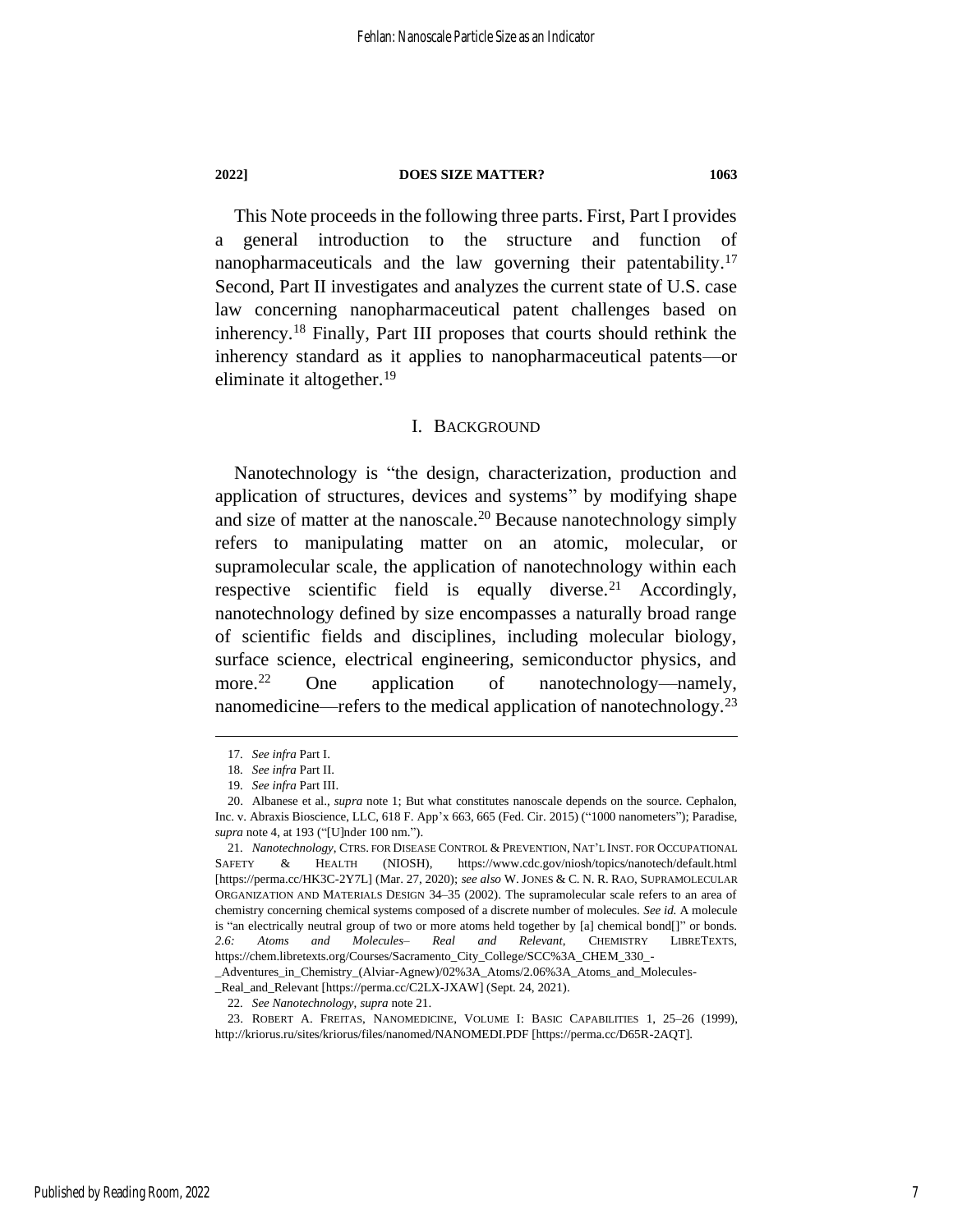Nanomedicine encompasses a broad application of nanotechnology via the design and development of nanomaterials, biological devices, nanoelectric biosensors, and biological machines.<sup>24</sup> Recent trends in experimental nanomedicine have focused on examining the interaction between nanomaterials and biological systems, thereby paving the way for novel developments in targeted drug delivery through nanoparticles.<sup>25</sup>

<span id="page-8-1"></span>The "unique" and "far-ranging properties" attributed to nanoparticles have already facilitated major breakthroughs in the pharmaceutical industry, which raked in \$16 billion on nanomedicine sales in 2015 alone.<sup>26</sup> But success comes at a high price. Because of the high-risk, high-reward nature of the pharmaceutical industry–– which is characterized by exceedingly high research and development (R&D) costs, lengthy clinical trials and data generation periods, and intense competition among pharmaceutical market participants patents are a key ingredient for commercial success due to their promise for market exclusivity.<sup>27</sup>

<span id="page-8-0"></span>The possibility for commercial success with nanopharmaceutical and nanoparticle-mediated drug delivery systems inspired an influx of patent applications at the United States Patent and Trademark Office

<sup>24</sup>*. See* Francisco T.T. Cavalcante, Italo R. de A. Falcão, José E. da S. Souza, Thales G. Rocha, Isamayra G. de Sousa, Antônio L. G. Cavalcante, André L. B. de Oliveira, Maria C. M. de Sousa & José C.S. dos Santos, *Designing of Nanomaterials-Based Enzymatic Biosensors: Synthesis, Properties, and Applications*, 2 ELECTROCHEM 149, 152 (2021).

<sup>25</sup>*. See* Albanese et al., *supra* note [1.](#page-4-0) Targeted drug delivery reduces overall drug consumption by increasing pharmaceutical concentrations at the targeted intracellular site and subsequently reduces negative side effects because of this overall reduction in drug consumption. *See* Timothy S. Tracy, *Pharmacokinetics*, *in* MODERN PHARMACOLOGY WITH CLINICAL APPLICATIONS 48, 49–52 (Charles R. Craig & Robert E. Stitzel eds., 6th ed. 2004).

<sup>26</sup>*. See* Paradise, *supra* not[e 4;](#page-4-3) *Market Report on Emerging Nanotechnology Now Available*, NAT'L SCI. FOUND. (Feb. 25, 2014), https://www.nsf.gov/news/news\_summ.jsp?cntn\_id=130586 [https://perma.cc/A7SR-CKM9]; *see also* Cornelia Vasile, *Polymeric Nanomaterials: Recent Developments, Properties and Medical Applications*, *in* POLYMERIC NANOMATERIALS IN NANOTHERAPEUTICS 36 (Cornelia Vasile ed., Elsevier 2018) ("Nanomedicine sales reached \$16 billion in 2015, with a minimum of \$3.8 billion in nanotechnology R&D invested every year."). For example, Abraxane®, a drug used for the treatment of breast cancer, netted \$848 million from sales in 2014 alone. Press Release, Celgene, Celgene Corporation Announces 2015 and Long-Term Financial Outlook and Preliminary 2014 Results (Jan. 12, 2015) (on file with the Georgia State University Law Review).

<sup>27</sup>*. See* Paradise, *supra* note [4;](#page-4-3) *see also* Michael Berger, *Nanotechnology Patents and the Future of the Pharma Industry*, NANOWERK (Oct. 12, 2007), https://www.nanowerk.com/spotlight/spotid=2912.php [https://perma.cc/U74Z-KKBU].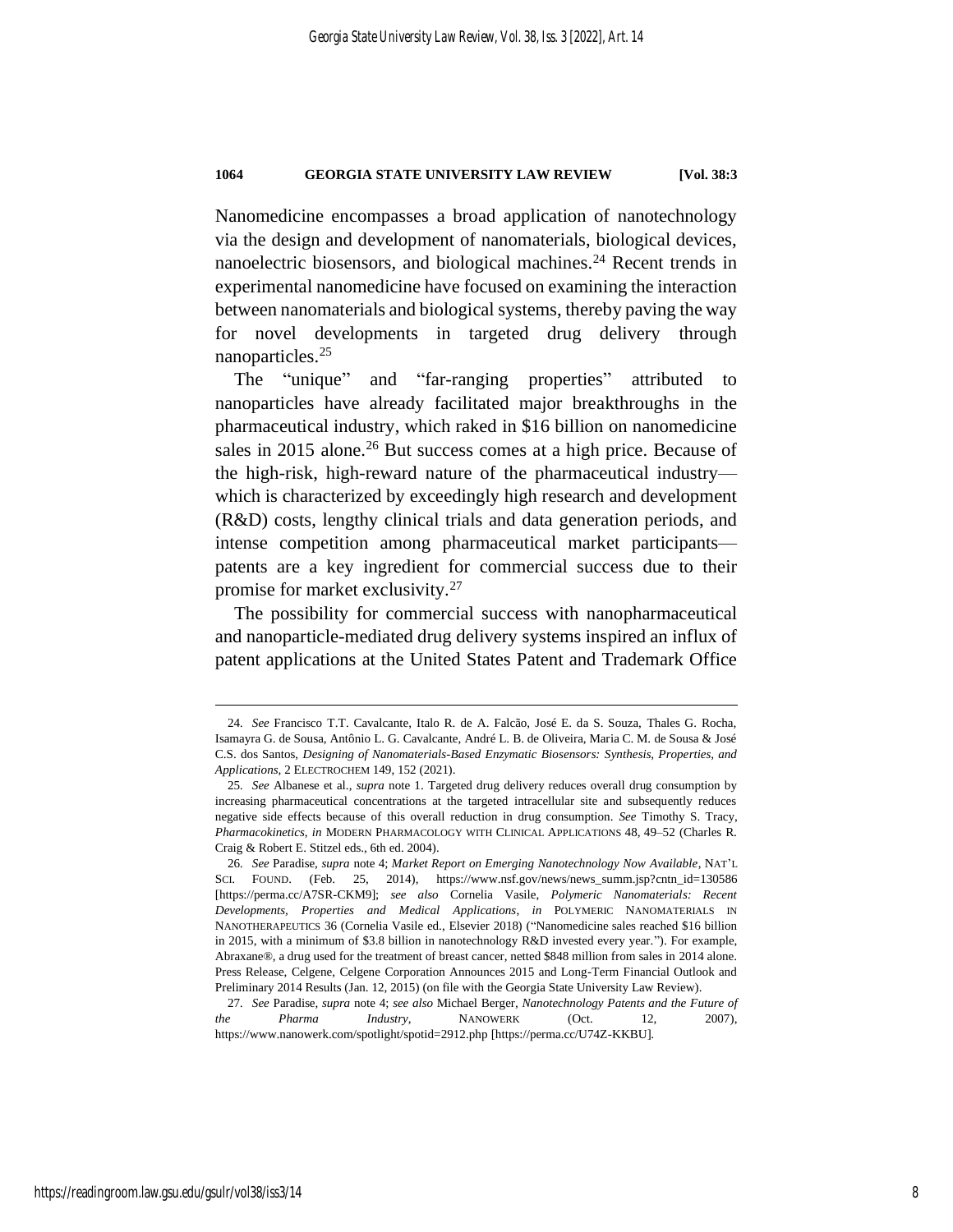(USPTO) that continues in full force to date. <sup>28</sup> Rather than succumb to this influx of nanopharmaceutical patent applications, however, the USPTO did exactly as it does: It granted patents.<sup>29</sup> With no formal classification system to fully encompass novel nanotechnologies, the USPTO granted overly broad patent claims.<sup>30</sup> Broad nanopharmaceutical patent claims coupled with nanotechnology's promise to be the "next frontier" in health care is likely to trigger needless patent litigation because these products are just now beginning to reach commercialization stage.<sup>31</sup> With the added uncertainty that many pharmaceutical companies and research institutions face concerning whether far-reaching claims from earlier patents overlap with theirs, validity disputes are almost certain. The Federal Circuit had a chance to resolve this uncertainty. Yet the Federal Circuit's decision (or lack thereof) in *Par Pharmaceutical, Inc. v. TWi Pharmaceuticals, Inc.*, merely left many companies and universities wondering whether biological effects resulting from modifications in particle size at the nanoscale are inherently disclosed in prior art.<sup>32</sup>

## *A. Vehicles of Drug Delivery: How Do Nanopharmaceuticals Even Work?*

Before the sophisticated structural components of nanoparticles can be appreciated, it is important to first understand how pharmaceuticals exert their biological effect. In any biological system, compound structure determines function, and nanoparticles are no exception to this well-established rule.<sup>33</sup> Nanopharmaceuticals work to increase pharmaceutical bioavailability at their on-site targets by improving pharmacokinetic and pharmacodynamic effects.<sup>34</sup> To produce an effect, a pharmaceutical particle binds to and interacts with specialized

<span id="page-9-0"></span><sup>28</sup>*. See* Paradise, *supra* not[e 4,](#page-4-3) at 191.

<sup>29</sup>*. See* Bawa et al., *supra* note [5,](#page-4-1) at 723.

<sup>30</sup>*. See id.* at 724.

<sup>31</sup>*. See* Paradise, *supra* not[e 4,](#page-4-3) at 169–70.

<sup>32</sup>*. See generally* Par Pharm., Inc., v. TWi Pharms., Inc., 773 F.3d 1186, 1186 (Fed. Cir. 2014).

<sup>33</sup>*. See generally* JONES & RAO, *supra* note 21. Shape and size are equally important. *See id.* at 36.

<sup>34</sup>*. See* ROBERT M.JULIEN, CLAIRE D. ADVOKAT & JOSEPH E. COMATY, A PRIMER OF DRUG ACTION

<sup>3–4, 36 (12</sup>th ed. 2010).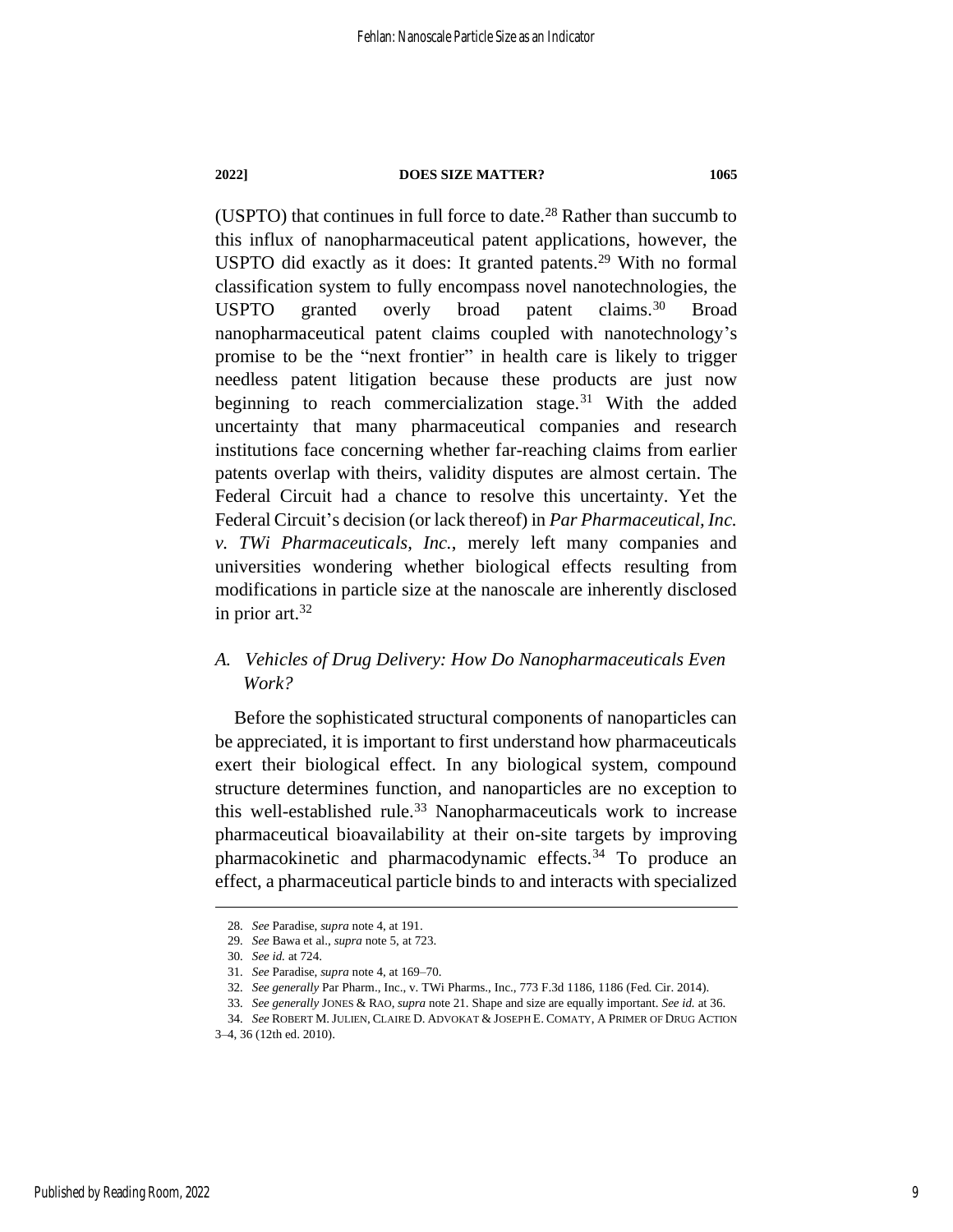cellular surface receptors.<sup>35</sup> Particle binding leads to changes in a cell's functional properties, which result in the drug's signature pharmacologic response.<sup>36</sup> The strength of this attachment is determined by how the drug's three-dimensional structure fits with the receptor's three-dimensional site.<sup>37</sup> Importantly, even modest variations in a particle's chemical structure greatly influence the receptor's response to it.<sup>38</sup>

A drug's "total action" is measured by its pharmaceutical response at either a single receptor type or at a collection of different receptor types, depending on that drug's target specificity. <sup>39</sup> In either scenario, drug-receptor binding alters cellular function and subsequently produces observable physiological or psychological effects—a result of the drug's total action.<sup>40</sup> Irrespective of whether the total action results from binding at one receptor site or a collection of sites, unavoidable side effects persist.<sup>41</sup> Because nanoparticle-mediated delivery requires a smaller dose to achieve the same therapeutic effect, overall drug consumption is lowered and unavoidable side effects are less likely. 42

<sup>35</sup>*. Id.* at 36. Receptors are relatively large (usually protein) molecules that sit on or within a cell. *Id.*  at 38. Each receptor contains naturally occurring endogenous compounds, known as transmitters or modulators, that produce their biologic effects. *Id.* It is important to note that not all specialized receptors are located on cell members. *Id.* Some intracellular receptors located in the cytoplasm or nucleus are activated by small, hydrophobic ligand molecules. *See id.* at 38–49.

<sup>36</sup>*. Id.* at 36.

<sup>37</sup>*. Id.* at 36–37.

<sup>38</sup>*. See id.* at 37.

<sup>39</sup>*. Id.* at 50.

<sup>40.</sup> JULIEN ET AL.,*supra* not[e 34,](#page-9-0) at 36–37, 50.

<sup>41</sup>*. See id.* at 50. Side effects refer to the additional responses of a particle's "total action" and limit a drug's efficacy when intolerable. *Id.* Against common belief, not all side effects are bad. *See id.* But investigating all the beneficial "effects" of side effects is beyond the scope of this Note.

<sup>42.</sup> Ramya Ranganathan, Shruthilaya Madanmohan, Akila Kesavan, Ganga Baskar, Yoganathan Ramia Krishnamoorthy, Roy Santosham & D. Ponraju et al., *Nanomedicine: Towards Development of Patient-Friendly Drug-Delivery Systems for Oncological Applications*, 7 INT'L J. NANOMEDICINE 1043, 1058 (2012).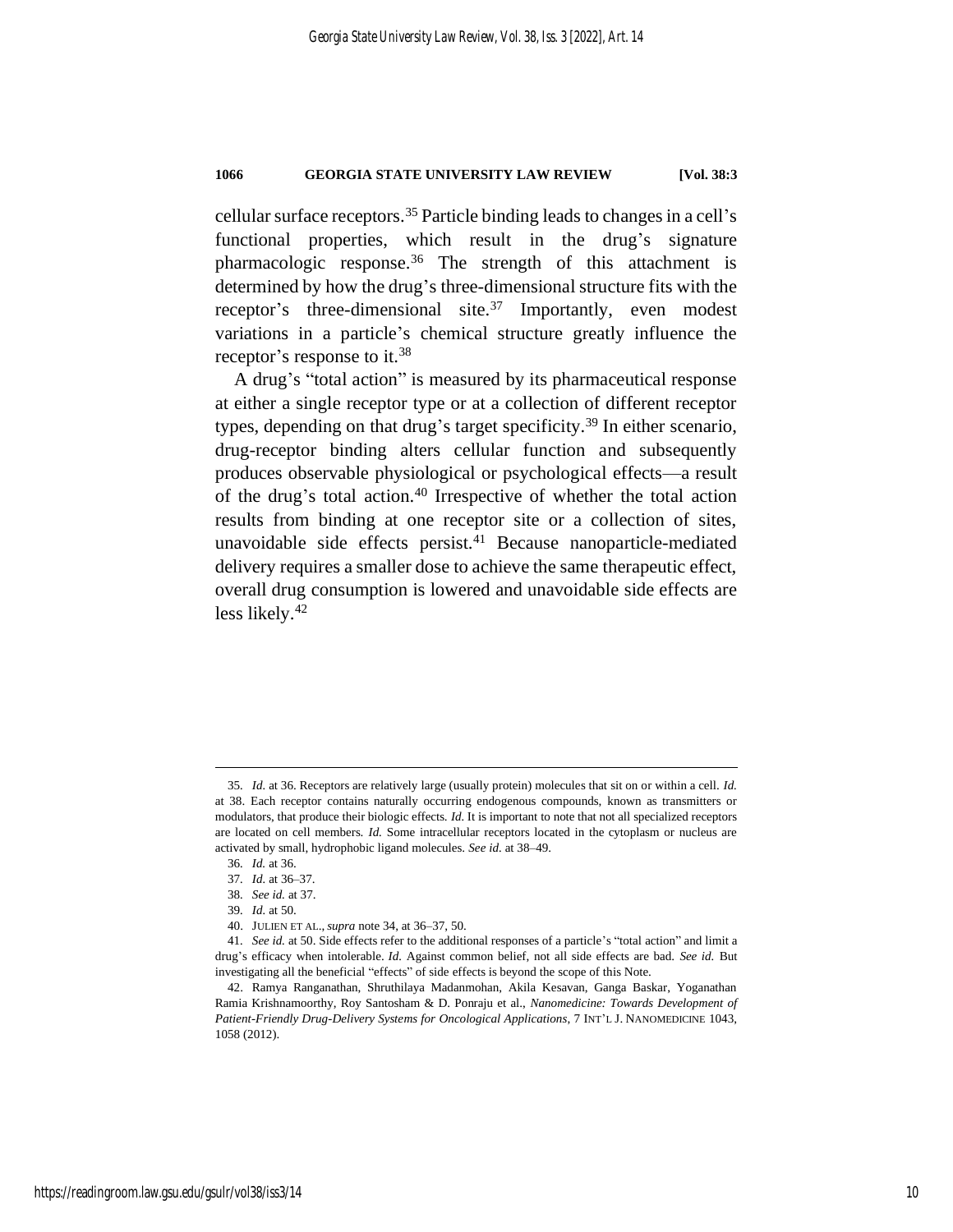### *B. A "Small" Introduction to Nanopharmaceuticals*

Nanopharmaceuticals are colloidal particles ranging in size from ten to one thousand nanometers.<sup>43</sup> The smallest component of nanopharmaceuticals are nanoparticles, which result from combining active molecules or biological substances to enhance targeted drug delivery by the subsequent release of pharmaceutical agents at the targeted site.<sup>44</sup> One of the greatest advantages to nanoparticle-mediated drug delivery is a nanoparticle's ability to quietly bypass a biological system's natural immune response and continue on to its target.<sup>45</sup>

<span id="page-11-2"></span><span id="page-11-1"></span><span id="page-11-0"></span>Cell-specific targeting is characterized by attachment of a pharmaceutical compound to specially designed carriers: nanoparticles.<sup>46</sup> Various nanomaterials may be used for nanoparticle construction—including polymers, liposomes, dendrimers, carbon materials, and even gold—and the nanomaterial used for construction consequently influences the nanoparticle's properties.<sup>47</sup> The properties of each particular nanomaterial have a differential effect on the nanoparticle's behavior within the biological system.<sup>48</sup> Differences in

<sup>43.</sup> Bawa et al., *supra* note [5,](#page-4-1) at 1–2. Yet it is critically important to note that the size range used to quantify a particle as a nanoparticle is inconsistent. *See id.*

<sup>44</sup>*. See id.* A typical nanoparticle is produced via chemical synthesis and coated with polymers, drugs, fluorophores, peptides, proteins, or oligonucleotides. Albanese et al., *supra* not[e 1,](#page-4-0) at 3.

<sup>45</sup>*. See* Syed A. A. Rizvi & Ayman M. Saleh, *Applications of Nanoparticle Systems in Drug Delivery Technology*, 26 SAUDI PHARM. J. 64, 65 (2018). A detailed discussion of immune functioning is beyond the scope of this Note, but it is important to mention that once a drug enters the circulation system, it is subject to detection by the lymphatic system. *Id.* If detected, macrophages will "engulf" (essentially kill) the exogenous matter. *See id.* Conventional forms of drug delivery systems generally rely on administering higher doses of a drug to achieve a therapeutic effect, whereas nanoparticle-mediated drug delivery systems rely on a smaller dose and even high therapeutic effect. *Id.*

<sup>46</sup>*. See* Agnieszka Z. Wilczewska, Katarzyna Niemirowicz, Karolina H. Markiewicz & Halina Car, *Nanoparticles as Drug Delivery Systems*, 64 PHARMACOLOGICAL REPS. 1020, 1020–21 (2012).

<sup>47</sup>*. Id.* at 1021; KAYE SCHOLER LLP, PHARMACEUTICAL AND BIOTECH PATENT LAW § 2:4.1(A), at 2-9 (David K. Barr & Daniel L. Reisner eds., 2015). Further, nanomaterials may be grouped according to their mechanical properties. *Id.* When classified by mechanical properties, polymers, lipid vesicles, dendrimers, and polymer-protein conjugates are at the "soft" end, while inorganic materials are at the "hard" end. *See* Cassano et al., *supra* not[e 4.](#page-4-3)

<sup>48</sup>*. See generally* Cassano et al., *supra* not[e 4;](#page-4-3) JULIEN ET AL.,*supra* not[e 34,](#page-9-0) at 36. Pharmacodynamics concern the movement of drugs through the body, whereas pharmacodynamics concerns the body's biological response to those drugs. *Id.* at 36. Pharmacokinetics describe a drug's efficacy by characterizing its absorption, distribution, bioavailability, metabolism, or excretion as a function of time. *See id.* at 3–4.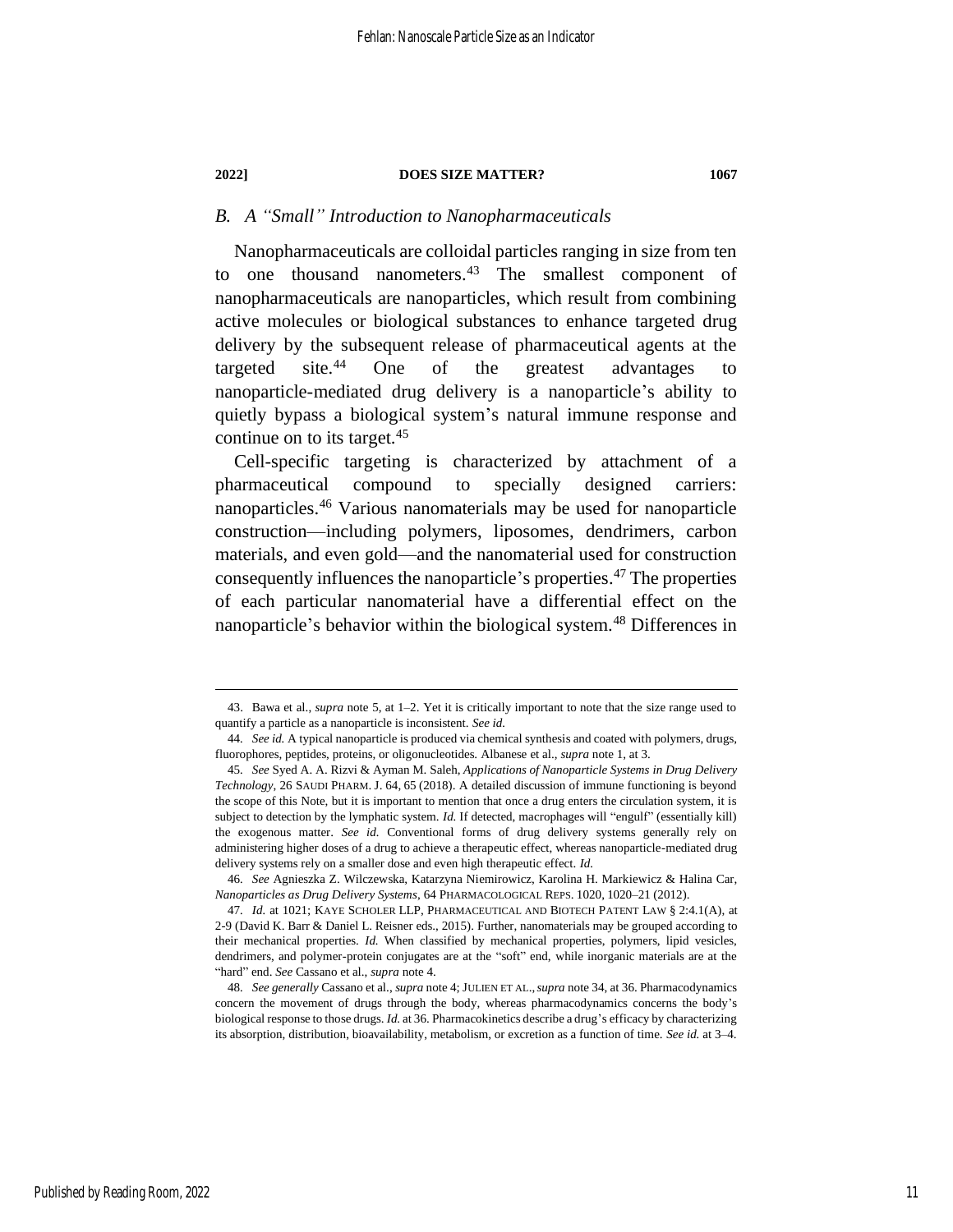nanomaterials also promote targeted nanoparticle delivery by interacting with cell surface biomolecules to promote cellular uptake.<sup>49</sup>

<span id="page-12-0"></span>The "efficacy of most drug delivery systems is directly related to particle size." <sup>50</sup> Particle size is defined by the particle's mean diameter (in nanometers) or specific surface area  $(SSA)$ <sup>51</sup> In general, nanoparticles have a mean diameter under 100 nanometers, in comparison to their microparticle counterparts; however, many nanoparticle sizes tend to exceed 100 nanometers.<sup>52</sup> The 100 nanometer ceiling refers to the size at which nanomaterial properties tend to significantly change from their conventional and functional analogs.<sup>53</sup> Nevertheless, changing a compound's particle size—whether micro to nano or nano to micro—often, unpredictably and fundamentally, changes that particle's molecular properties.<sup>54</sup> "As a particle's size decreases, a [higher] proportion of its atoms" relocate to the particle's surface relative to its core.<sup>55</sup> The result is an increase

<sup>49</sup>*. See* Wilczewska et al., *supra* note [46,](#page-11-0) at 1021. A particle with a large surface area in the pharmaceutical realm is advantageous for that particle's subsequent affinity for drugs and small molecules, such as ligands or antibodies. *See id.* For example, coating a nanoparticle in a copolymer such as polyethylene glycol (PEG) enhances delivery because of the hydrophilic properties that are responsible for assisting the particle in stealthily passing by the lymphatic system. Rizvi & Saleh, *supra* not[e 45,](#page-11-1) at 66. PEG is a hydrophilic and relatively inert polymer that alters the binding ability of blood plasma proteins to bypass detection and remain in circulation longer. *Id.* In fact, PEG remains undetected so long as plasma proteins fail to bind to it. *See id*.

<sup>50</sup>*. Id.* at 65.

<sup>51</sup>*. See* KAYE SCHOLER LLP,*supra* not[e 47.](#page-11-2) Notably, one (1) micron is equivalent to 10-6 or 0.000001 meters. *What is the Nanoscale–Size and Scale*, UNIV. WIS.-MADISON, MRSEC EDUC. GRP. https://education.mrsec.wisc.edu/what-is-the-nanoscale-size-and-scale/ [https://perma.cc/4ZHV-WC7J].

<sup>52</sup>*. See* THOMAS R. GILBERT, REIN V. KIRSS, NATALIE FOSTER, STACEY LOWERY BRETZ & GEOFFREY DAVIES, CHEMISTRY: THE SCIENCE IN CONTEXT 590–91 (W. W. Norton & Co., Inc., 5th ed. 2018). One hundred nanometers is equivalent to  $1 \times 10^{-7}$  meters. *Id.* at 591.

<sup>53.</sup> Luigi Battaglia & Elena Ugazio, *Lipid Nano- and Microparticles: An Overview of Patent-Related Research*, 2019 J. NANOMATERIALS 1, 10 (2019). But cutting off nanoparticle classification at 100 nanometers may not tell the full story when the desired or ideal property (i.e., bioavailability, low toxicity, etc.) may be achieved at a larger size range. *See* Raj Bawa, Ph.D., *Will the Nanomedicine "Patent Land Grab" Thwart Commercialization?*, 1 NANOMEDICINE: NANOTECHNOLOGY, BIOLOGY & MED. 346, 346 (2005); *see also* Bawa et al., *supra* not[e 5,](#page-4-1) at 2 ("Because there is no universal convention or nomenclature that classifies nanopharmaceuticals, various nanoscale structures of different shapes are sometimes classified as nanopharmaceuticals.").

<sup>54.</sup> KAYE SCHOLER LLP, *supra* note [47.](#page-11-2) For example, micronizing the particles of a compound increases a particle's surface area, thereby altering properties such as solubility and processability. *See id.* 55. Bawa et al., *supra* note [5.](#page-4-1) As a result, the particle is more reactive and more soluble in water. *Id.*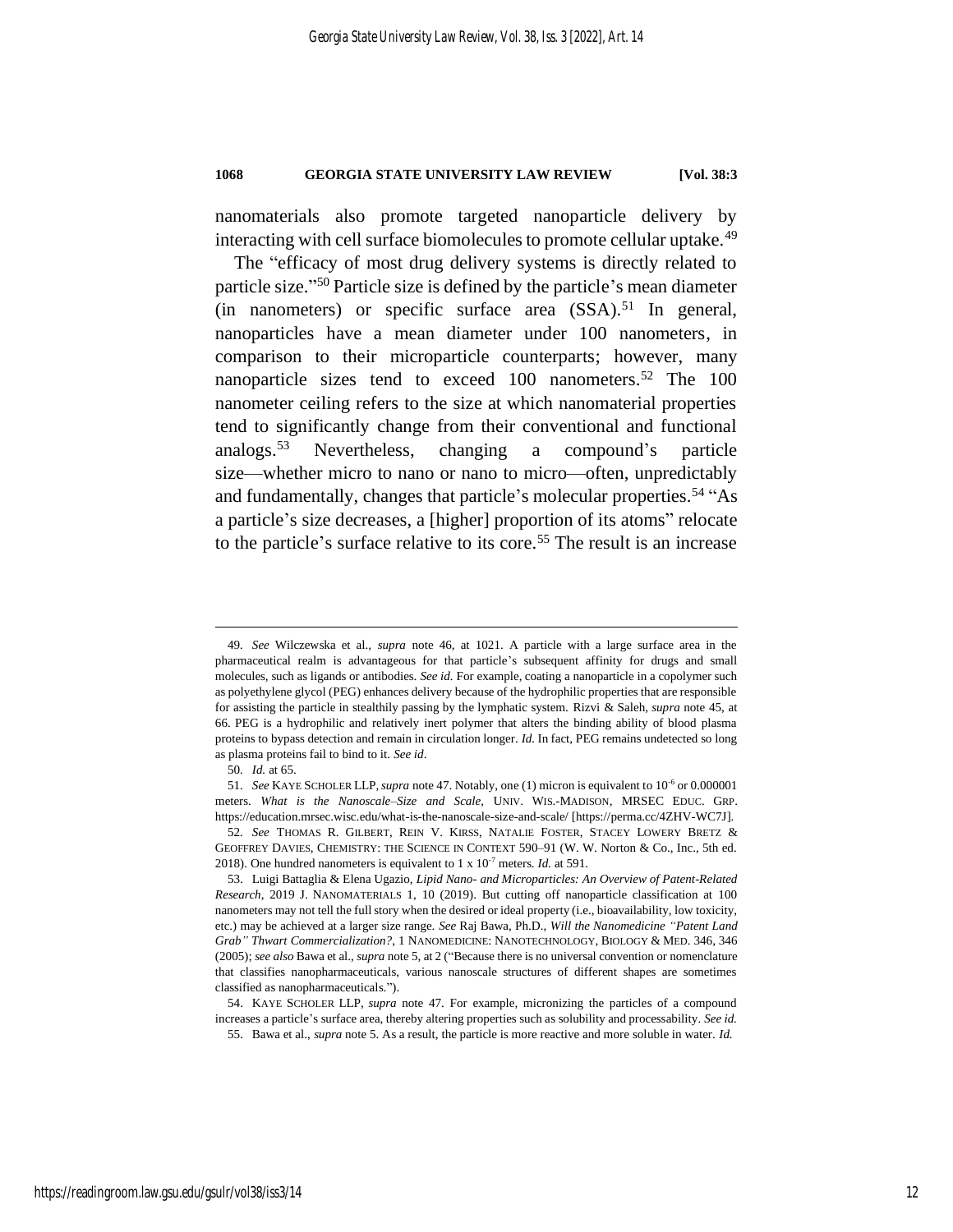in surface area and solubility.<sup>56</sup> But even more important is the resulting increase in bioavailable drug at the target site—the hallmark of nanoparticle efficacy.<sup>57</sup>

Nanoparticles' newfound efficacy has the potential to alter the current landscape of medicine, and pharmaceutical companies are beginning to reap the benefits of this technology by seeking patent protection.<sup>58</sup> It follows that the future of nanomedicine depends on securing patent protection and intellectual property rights.<sup>59</sup>

#### *C. A Non-Technical Primer on Inherency*

To be patentable, an invention must be novel, nonobvious, useful, and comply with the statutory subject-matter requirements.<sup>60</sup> First, the novelty requirement ensures that the claimed invention is truly "novel," or the first.<sup>61</sup> For a single prior art reference to anticipate (or render invalid) a claim under 35 U.S.C. § 102, the reference must disclose every limitation set forth in the claim.<sup>62</sup> Second, the

<span id="page-13-0"></span><sup>56</sup>*. See id.*; *see also* Rizvi & Saleh, *supra* not[e 45.](#page-11-1) Increasing the surface area of a particle increases solubility because surface area increases as particles are broken down and, consequently, more are in contact with the solvent. *See id.* It may be helpful to think about the relationship between surface area and solubility as this: Imagine a sugar cube; it is a solid, singular cube. But if the sugar cube were crushed, the surface area would subsequently increase, and what was once a sugar cube would begin to spread out as a powder. Rather than a mound of sugar, there is a generous blanket of sugar. The surface area of this "sugar blanket" is larger than the cube, and it will surely dissolve quicker than the larger cube because more of its atoms are on the surface. This is the solubility component.

<sup>57</sup>*. See id.*

<sup>58.</sup> Berger, *supra* note [27.](#page-8-0) For example, improvements in target specificity potentially address unmet medical needs, like effective chemotherapy agents, and these improvements in target specificity are only made possible by utilizing unique nanoparticle-mediated drug-delivery systems. *Id.*

<sup>59</sup>*. See id.* Many pharmaceutical companies utilize business models that rely on patent protection for blockbuster drugs. *Id.* Accordingly, securing a patent on each research breakthrough is critical to eventually commercializing and marketing a new product. *Id.*

<sup>60</sup>*. See* 35 U.S.C. §§ 102(a), 103.

<sup>61</sup>*. Anticipation*, CORNELL L. SCH., LEGAL INFO. INST., https://www.law.cornell.edu/wex/anticipation#:~:text=Anticipation%20is%20a%20grounds%20for,was %20invented%20by%20the%20patentee [https://perma.cc/G2N2-L2T3].

<sup>62.</sup> § 102(a). A prior art reference is evidence that the claimed invention is already known. *What Is Prior Art?*, *supra* not[e 10.](#page-5-0) *See, e.g.*, §§ 102(a), 103; JANICE M. MUELLER, PATENT LAW 229–30 (5th ed. 2016). In other words, the invention was known or used by others before the patent applicant filed an application for the claimed invention. *See, e.g.*, §§ 102(a), 103; MUELLER, *supra*. When every claimed limitation is known, used, or at least reasonably accessible to the public, then that prior disclosure is said to anticipate the claim. *See, e.g.*, §§ 102(a), 103; MUELLER, *supra*. Claim elements and claim limitations work together. *See, e.g.*, WORLD INTELL. PROP. ORG. (WIPO), PATENT CLAIM FORMAT AND TYPES OF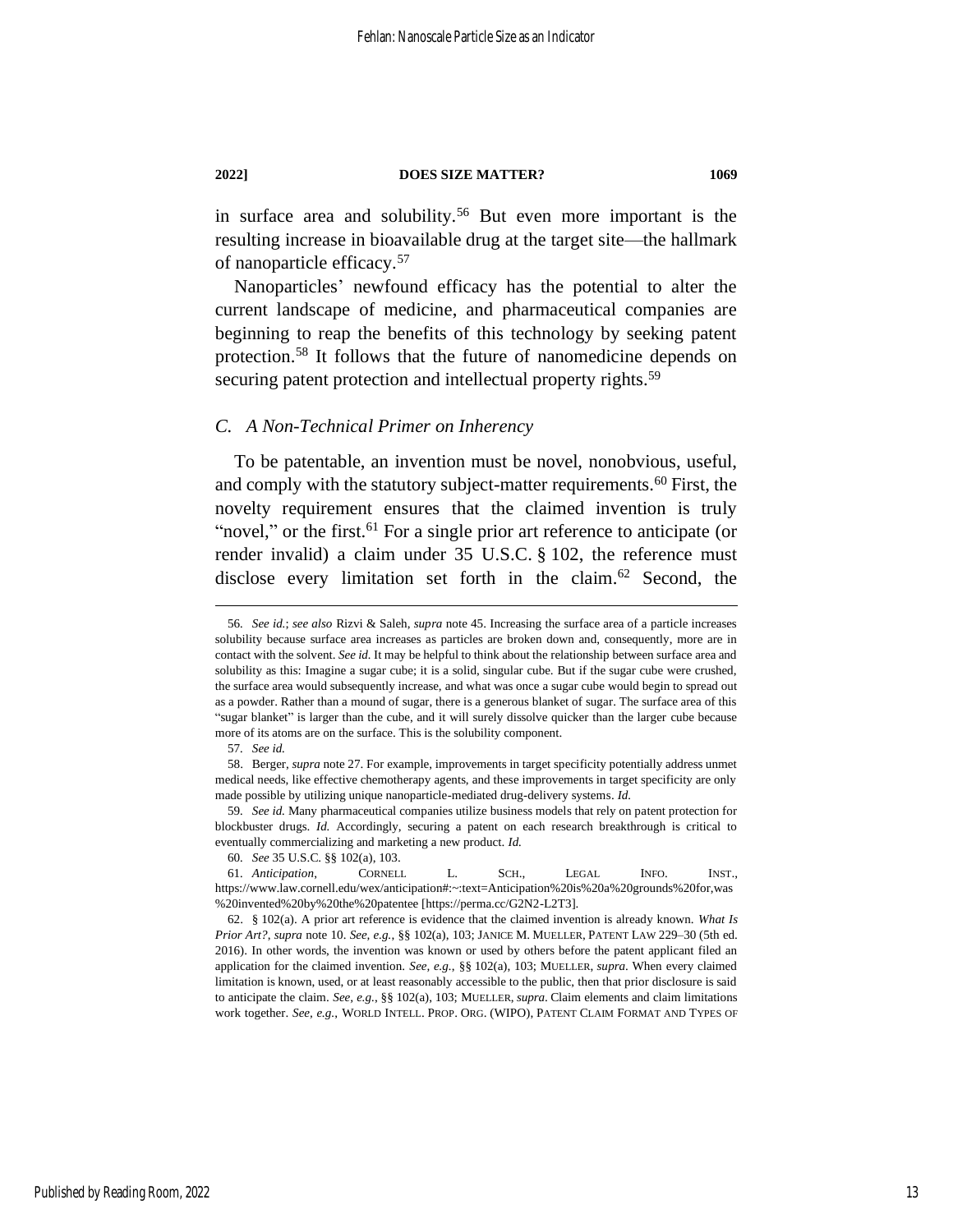<span id="page-14-0"></span>nonobvious requirement turns on whether a person with ordinary skill or knowledge in the subject area would know to combine the features disclosed in the prior art references to make the claimed invention.<sup>63</sup> For a reference to obviate a claimed invention under 35 U.S.C. § 103, it must have been readily apparent to "a person having ordinary skill in the art," at the time of invention, to combine the features disclosed by the prior art references to make the claimed invention. <sup>64</sup> The nonobvious requirement considers what a person having ordinary skill in the art knew at the time of invention. <sup>65</sup> Thus, retrospect is impermissible.<sup>66</sup> In essence, an invention that is obvious or not new cannot be patented.

64*. See, e.g.*, §§ 102(a), 103; *see also, e.g.*, MUELLER, *supra* not[e 62,](#page-13-0) at 30. The term "person having ordinary skill in the art," or PHOSITA, is patent law jargon. *See* § 103. This hypothetical person refers to an individual who has the same or similar skill level in a particular subject matter area that a standard person in that subject matter area would have. *See, e.g.*, §§ 102(a), 103; *see also, e.g.*, MUELLER, *supra*  not[e 62,](#page-13-0) at 30. For example, if the invention refers to a chemical compound, a person having ordinary skill in the art would most likely be a chemist having a Ph.D. in the area of chemical sciences most closely related to the chemical compound (i.e., synthetic, organic, etc.). A claimed invention is usually obvious if a person having ordinary skill in the art could make the claimed invention based on the relevant prior art. *Nonobviousness*, *supra* not[e 63.](#page-14-0)

CLAIMS 13, 16 https://www.wipo.int/edocs/mdocs/aspac/en/wipo\_ip\_phl\_16/wipo\_ip\_phl\_16\_t5.pdf [https://perma.cc/XA4A-AKGB]. Claim elements are the named parts of the invention and can be thought of as nouns that describe the physical structure of the invention. *See* Dennis Crouch, *Query on Elements and Limitations*, PATENTLY-O (Mar. 17, 2009), https://patentlyo.com/patent/2009/03/query-on-elementsand-limitations.html [https://perma.cc/KCC4-66SN]. On the other hand, claim limitations are words or phrases that describe the elements, and can be thought of as adjectives, adverbs, or other modifying phrases. *Id.* For example, an issued patent or patent application may claim: A [] device, comprising:

a handle;

a head portion connected to the handle; and

a protrusion being secured to the handle.

WORLD INTELL. PROP. ORG. (WIPO), *supra*, at [16.](#page-6-0) In this example, the handle, head portion, and protrusion are claim elements that describe structural features of the claimed invention, while "connected to the handle" and "secured to the handle" are claim limitations that describe the element to which they are attached. *Id.*

<sup>63</sup>*. Nonobviousness*, CORNELL L. SCH., LEGAL INFO. INST. https://www.law.cornell.edu/wex/nonobviousness [https://perma.cc/LC8T-W5UA]. A claimed invention is obvious if it is "readily apparent." *Id.* It is worth noting, however, that in some rare circumstances, no prior art reference is needed to obviate a claimed invention if the invention would have been readily apparent to anyone with ordinary knowledge in the subject area at the time of invention. *See id.*

<sup>65</sup>*. Id.*

<sup>66</sup>*. See* U.S. PAT. & TRADEMARK OFF., *supra* note [10,](#page-5-0) § 2141.01, at 2100-262–2100-263 ("The pre-AIA 35 U.S.C. 103(a) requirement 'at the time the invention was made' is to avoid impermissible hindsight." (quoting U.S. PAT. & TRADEMARK OFF., § 2145, at 2100-321)); *see also* U.S. PAT. & TRADEMARK OFF., *supra* not[e 10,](#page-5-0) § 2145, at 2100-327.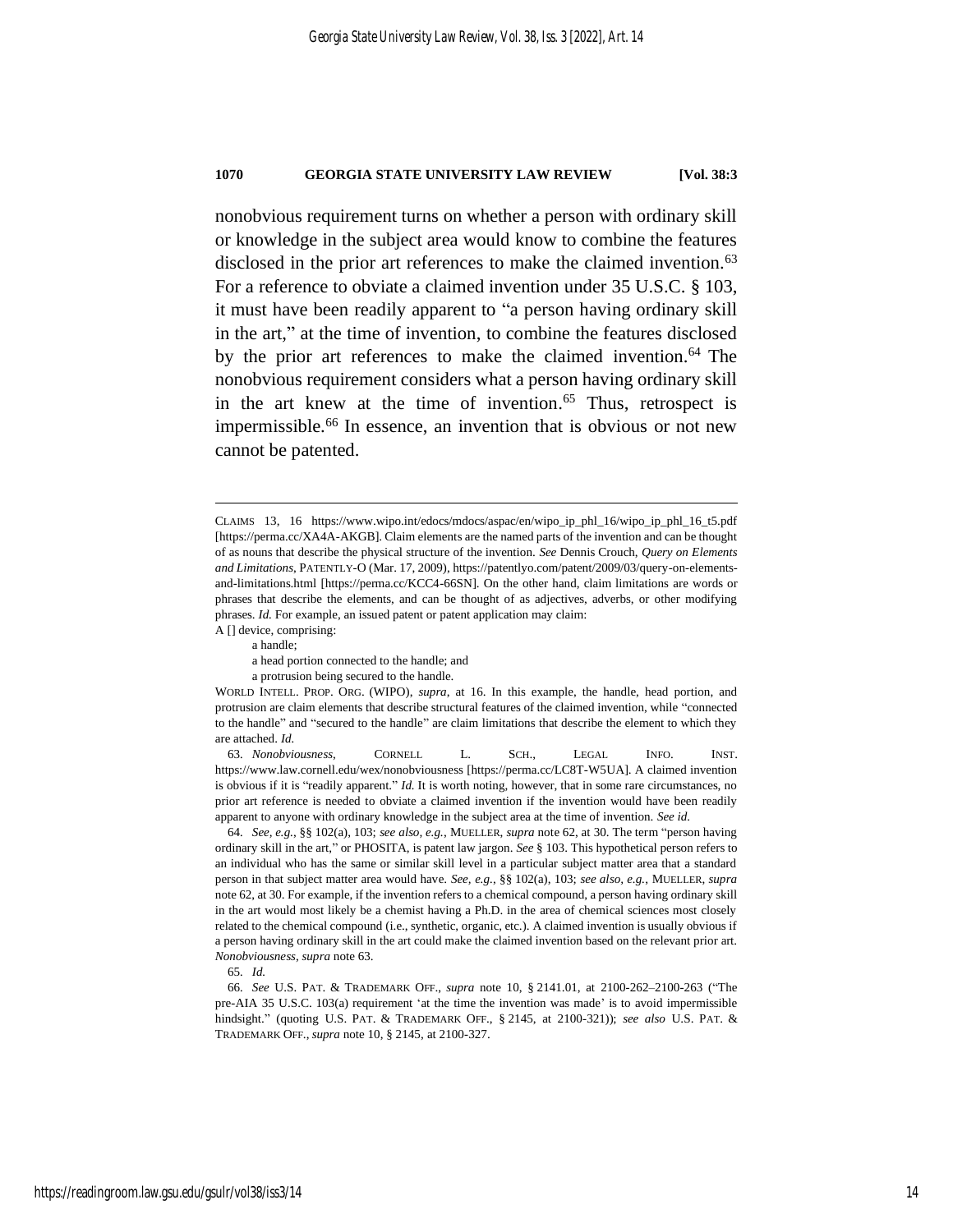<span id="page-15-0"></span>

Where a prior art reference discloses a feature of the claimed invention, the disclosure is usually express. <sup>67</sup> But the disclosure need not *always* be express.<sup>68</sup> This is where inherency comes in. An inherent feature may anticipate or obviate a claimed limitation even where that feature's existence was unknown in the prior art at the time it was disclosed.<sup>69</sup> A patent examiner or patent challenger relies on inherency to supply a claim element absent in the prior art by showing the claim element is "necessarily present" in the express subject matter of a prior art reference.<sup>70</sup> But because "inevitability is at the heart of inherency[,]" the "fact that a certain thing *may* result from a given set of circumstances" is insufficient to establish that it was inherent.<sup>71</sup> It follows that mere "probabilities or possibilities" cannot establish inherency.<sup>72</sup> Rather, a prior art reference or a combination of references that teaches the "natural result flowing" from performing the claimed limitation establishes inherency.<sup>73</sup>

Inherency is often invoked in cases involving patents related to pharmaceuticals, biotechnology, life sciences, and now, nanotechnology.<sup>74</sup> These invocations typically arise in cases where an inventor discovers "some previously unappreciated property" of a product or process that is itself anticipated or obvious, but the inventor nonetheless seeks to use this new discovery to patent the otherwise

<sup>67.</sup> Christopher Holman, *Inherency in the Patenting of Biotechnology and Pharmaceutical Innovation*, 39. BIOTECHNOLOGY L. REP. 79, 79 (2020).

<sup>68</sup>*. Id.* (emphasis added).

<sup>69</sup>*. Id.*

<sup>70.</sup> Ryan Pool, *The Inherency Doctrine: A Performance Review*, 101 J. PAT. & TRADEMARK OFF. SOC'Y 1000, 1000 (2019); Scaltech, Inc. v. Retec/Tetra, L.L.C., 178 F.3d 1378, 1384 (Fed. Cir. 1999). *See* Schering Corp. v. Geneva Pharms., Inc., 339 F.3d 1373, 1377 (Fed. Cir. 2003); Atlas Powder Co. v. Ireco, Inc., 190 F.3d 1342, 1348–49 (Fed. Cir. 1999). Parties use inherency arguments when the prior art cited contains an incomplete description of the subject matter central to the dispute. *See Scaltech, Inc.*, 178 F.3d at 1382–84. For example, a prior art reference may disclose the claimed invention but may be simply missing an element. *See id.* at 1383–84. The party objecting to the patent makes an inherency argument to supply the element missing from the disclosure. *See id.*; *see also Schering Corp.*, 339 F.3d at 1377; *Atlas Powder Co.*, 190 F.3d at 1348–49.

<sup>71.</sup> Howmedica Osteonics Corp. v. Zimmer, Inc., 640 F. App'x 951, 957 (Fed. Cir. 2016); *Scaltech, Inc.*, 178 F.3d at 1384. It is insufficient that a certain thing may result from a given set of circumstances. *Howmedica Osteonics Corp.*, 640 F. App'x at 957.

<sup>72</sup>*. Scaltech, Inc.*, 178 F.3d at 1384.

<sup>73.</sup> Continental Can Co. USA v. Monsanto Co., 948 F.2d 1264, 1268 (Fed. Cir. 1991) (quoting *In re* Oelrich, 666 F.2d 578, 581 (C.C.P.A. 1981).

<sup>74</sup>*. See* Holman, *supra* note [67.](#page-15-0)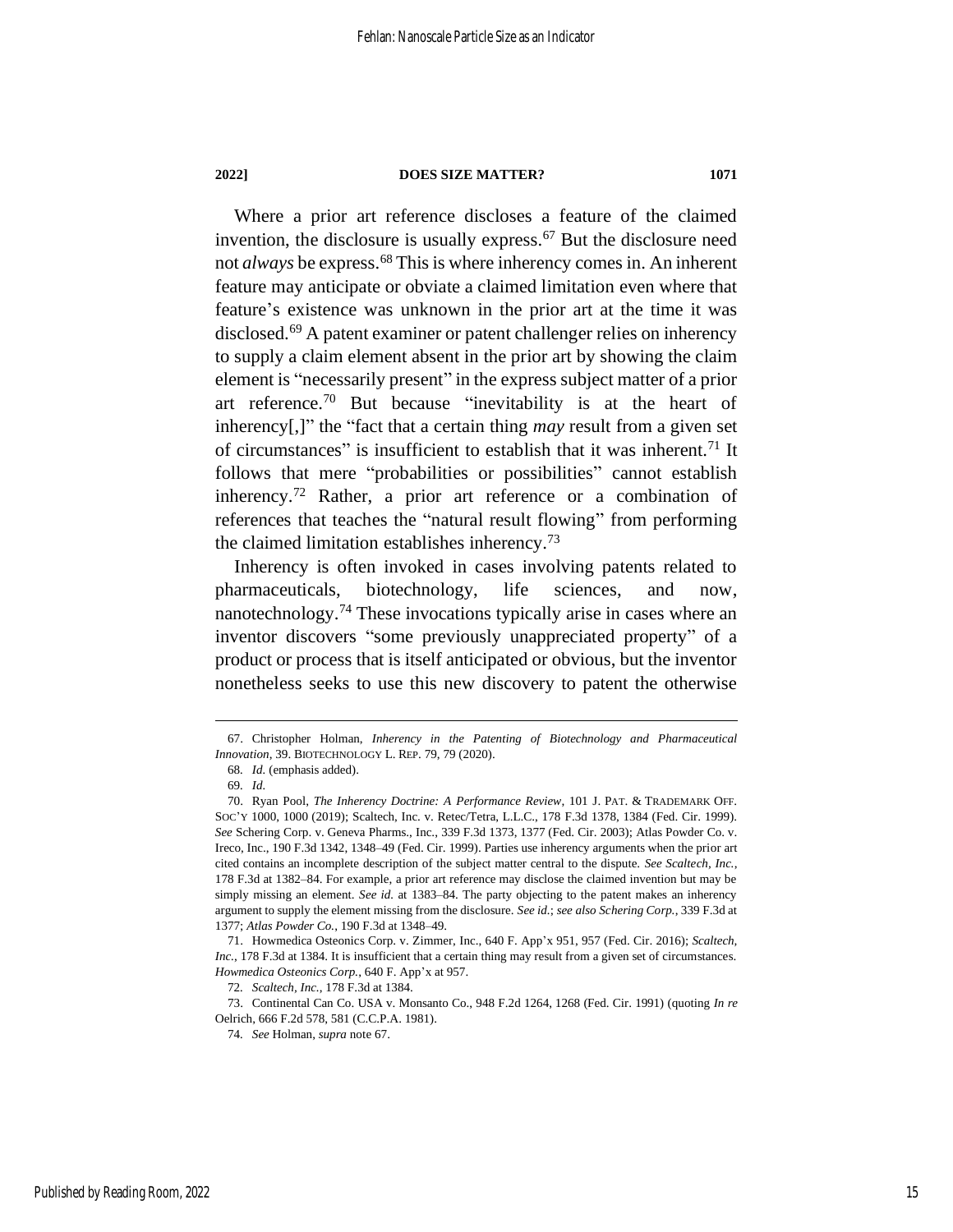anticipated or obvious subject matter.<sup>75</sup> For example, a metabolite produced by a patented compound cannot itself be subsequently patented because that metabolite existed at the time the compound was patented, whether or not anybody realized it.<sup>76</sup>

Another common inherency issue relevant to pharmaceuticals arises when a composition of matter, product, or apparatus is claimed in terms of a property, characteristic, or function.<sup>77</sup> For example, if a prior art reference teaches a chemical structure identical to one presently claimed, it may be reasonable to assume (and argue) that the characteristics or functions flowing from the claimed structure are necessarily (or inherently) disclosed by the prior art because identical structure indicates identical properties.<sup>78</sup> Similarly, product and apparatus patents that claim features that are substantially identical to prior art products, or that are produced by substantially identical processes, could inherently disclose properties or functions disclosed in the prior art reference.<sup>79</sup> A prior art reference is more likely to inherently disclose a feature claimed in terms of its function, property, or characteristic––despite not expressly disclosing that feature's function, property, or characteristic—when compared to a feature claimed in terms of its structure. 80

The lines blur even more when inherency is used to obviate (rather than anticipate) a claimed nanopharmaceutical invention. A person having ordinary skill in the art need not recognize an inherent feature at the time of invention irrespective of whether the inherent feature

<sup>75</sup>*. Id.*

<sup>76</sup>*. See* Schering Corp. v. Geneva Pharms., Inc., 339 F.3d 1373, 1375 (Fed. Cir. 2003). A metabolite is a small molecule produced as an intermediate or end product of metabolism. *Id.*

<sup>77.</sup> Goldman et al., *supra* not[e 10,](#page-5-0) at 3.

<sup>78.</sup> This example presumes no differences between the two chemical structures concerning size, function, and the like. *See In re* Spada, 911 F.2d 705, 708 (Fed. Cir. 1990) ("Products of identical chemical composition can not have mutually exclusive properties."); *see also* U.S. PAT. & TRADEMARK OFF.,*supra* not[e 10,](#page-5-0) § 2112.01, at 2100-139. Prior art that teaches a chemical structure, identical to the structure in a present invention, also discloses properties that are necessarily present in that structure. U.S. PAT. & TRADEMARK OFF., *supra* not[e 10,](#page-5-0) § 2112.01, at 2100-139.

<sup>79</sup>*. See id.*; *see also In re* Schreiber, 128 F.3d 1473, 1478 (Fed. Cir. 1997) (claimed conical-shaped top for dispensing popcorn was the "same general shape" as the conical-shaped spout for dispensing oil from a can in the prior art).

<sup>80.</sup> Goldman et al., *supra* note [10,](#page-5-0) at 3. Importantly, method of use claims may also utilize an inherency argument where the use is directed to a result or to a property of known composition or character. *Id.*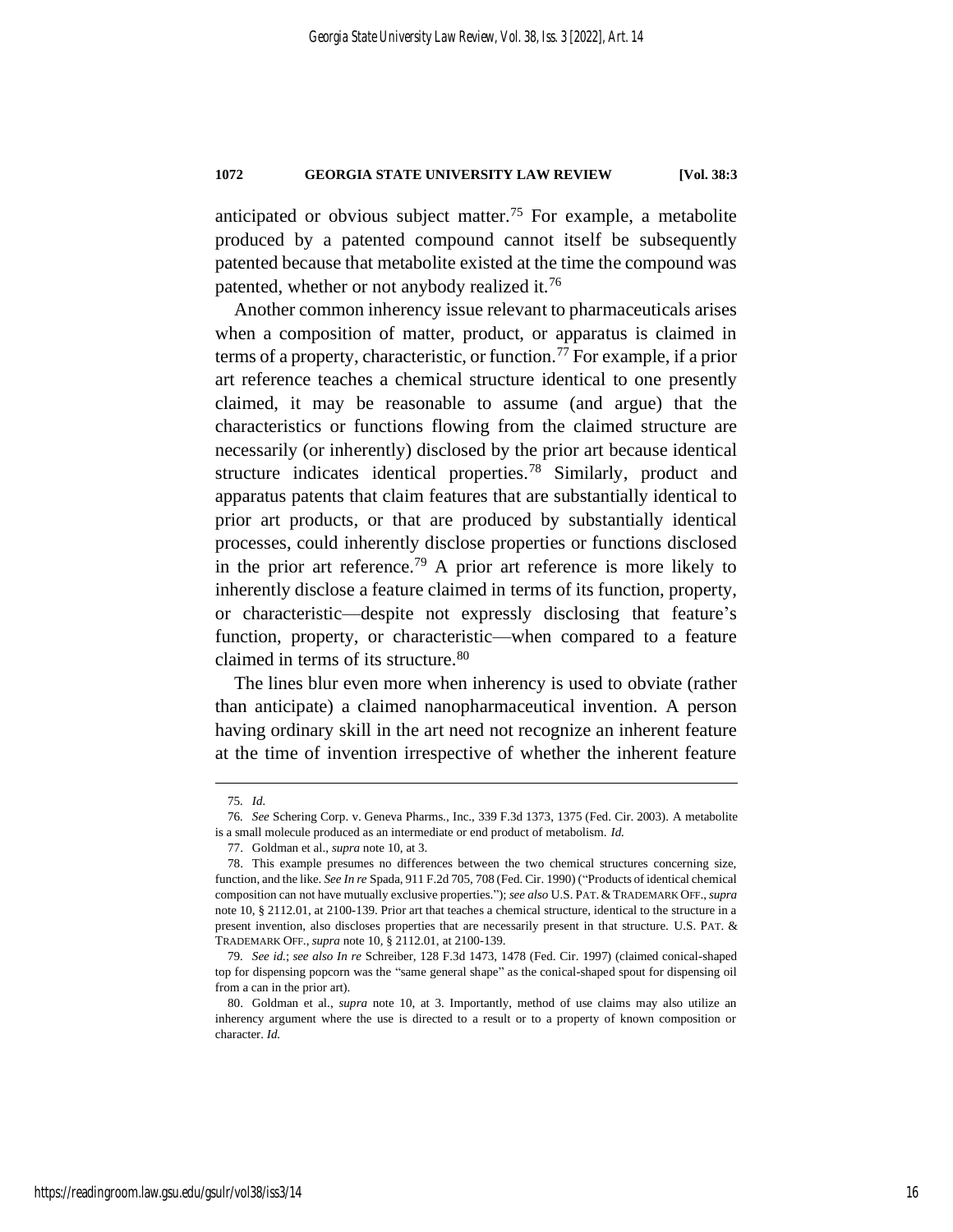was disclosed in the prior art. <sup>81</sup> That said, an unrecognized feature in the prior art can hardly be obvious. To the contrary, surprising results, or results achieved by experimental accident, albeit inherent, are not anticipated or obviated by a prior art reference.<sup>82</sup> Because the hallmark of nanoparticle-mediated drug delivery is improved target specificity, characterized by subsequent increases in bioavailability at the target site, these new, improved drug-delivery systems and their pharmacokinetic advancements often fall victim to inherency challenges.<sup>83</sup>

83*. See generally* Holman, *supra* note [67.](#page-15-0)

<sup>81.</sup> U.S. PAT. & TRADEMARK OFF.,*supra* not[e 10,](#page-5-0) § 2112, at 2100-136, 2100-137. Yet this contention is seemingly contrary to the § 103 nonobviousness requirement, which is viewed from the perspective of what a person of ordinary skill in the art *knew at the time of invention*. *See id*. (emphasis added) ("Where applicant claims a composition in terms of a function, property or characteristic and the composition of the prior art is the same as that of the claim but the function is not explicitly disclosed by the reference, the examiner may make a rejection under both 35 U.S.C. 102 and 103."). Older Federal Circuit cases generally state that a prior art reference discloses the claimed invention if the missing element is necessarily present in what is expressly described or taught by the reference *and* the inherent feature would have been recognized by a person having ordinary skill in the art. Continental Can Co. USA v. Monsanto Co., 948 F.2d 1264, 1268 (Fed. Cir. 1991) (emphasis added). But whether a person having ordinary skill in the art would have recognized the inherent feature in the prior art was specifically addressed in *Schering Corporation v. Geneva Pharmaceuticals*, where the Federal Circuit clarified that *Continental Can* does not require past recognition of an inherent feature. *See Schering Corp.*, 339 F.3d at 1378; Continental Can Co. USA v. Monsanto Co., 948 F.2d 1264, 1269 (Fed. Cir. 1991). Artisans of ordinary skill may not recognize inherent characteristics or functions in the prior art. Atlas Powder Co. v. Ireco, Inc., 190 F.3d 1342, 1347 (Fed. Cir. 1999). Yet essentially rediscovering a previously unappreciated property or function of an old prior art composition "does not render the old composition patentably new. . . ." *See id*.; *see also*  Titanium Metals Corp. v. Banner, 778 F.2d 775, 782 (Fed. Cir. 1985) ("Congress has not seen fit to permit the patenting of an old [composition], known to others . . . by one who has discovered its . . . useful properties, or has found out to what extent one can modify the composition . . . without losing such properties."). *But see* Honeywell Int'l Inc. v. Mexichem Amanco Holding S. A. de C.V., 865 F.3d 1348, 1354 (Fed. Cir. 2017) (acknowledging that using inherency in an obviousness determination is more complicated because "'[t]hat which may be inherent is not necessarily known' and that which is unknown cannot be obvious." (first alteration in original) (quoting *In re* Rijckaert, 9 F.3d 1531, 1534 (Fed. Cir. 1993)).

<sup>82</sup>*. See, e.g.*, Tilghman v. Proctor, 102 U.S. 707, 711–12 (1880). But the result must not have been appreciated or predicted by a person with ordinary skill or knowledge in the subject area in light of the prior art. *Id.* at 723–24. Accidental results produced under unusual conditions or while in pursuit of "other and different results, without . . . even being known what was done or how it had been done," likewise do not constitute inherent disclosures. *Id.* at 711–12 (noting that it would be "absurd" to consider this anticipation (citation omitted)). Similarly, results that are occasionally obtained are not inherent. *See*  MEHL/Biophile Int'l Corp. v. Milgraum, 192 F.3d 1362, 1365 (Fed. Cir. 1999); *see also In re Rijckaert*, 9 F.3d at 1534 (no inherent disclosure where optimal conditions not disclosed implicitly or explicitly). The distinction between accidental disclosure and failure to recognize an inherent limitation is one of necessity, and the question becomes whether it is *necessary* that those who made or used the invention disclosed in the prior art reference "actually recognized" at that time that the inherent feature existed. *See*  MUELLER, *supra* not[e 62,](#page-13-0) at 234–35 (emphasis added); *see also* 35 U.S.C. § 103.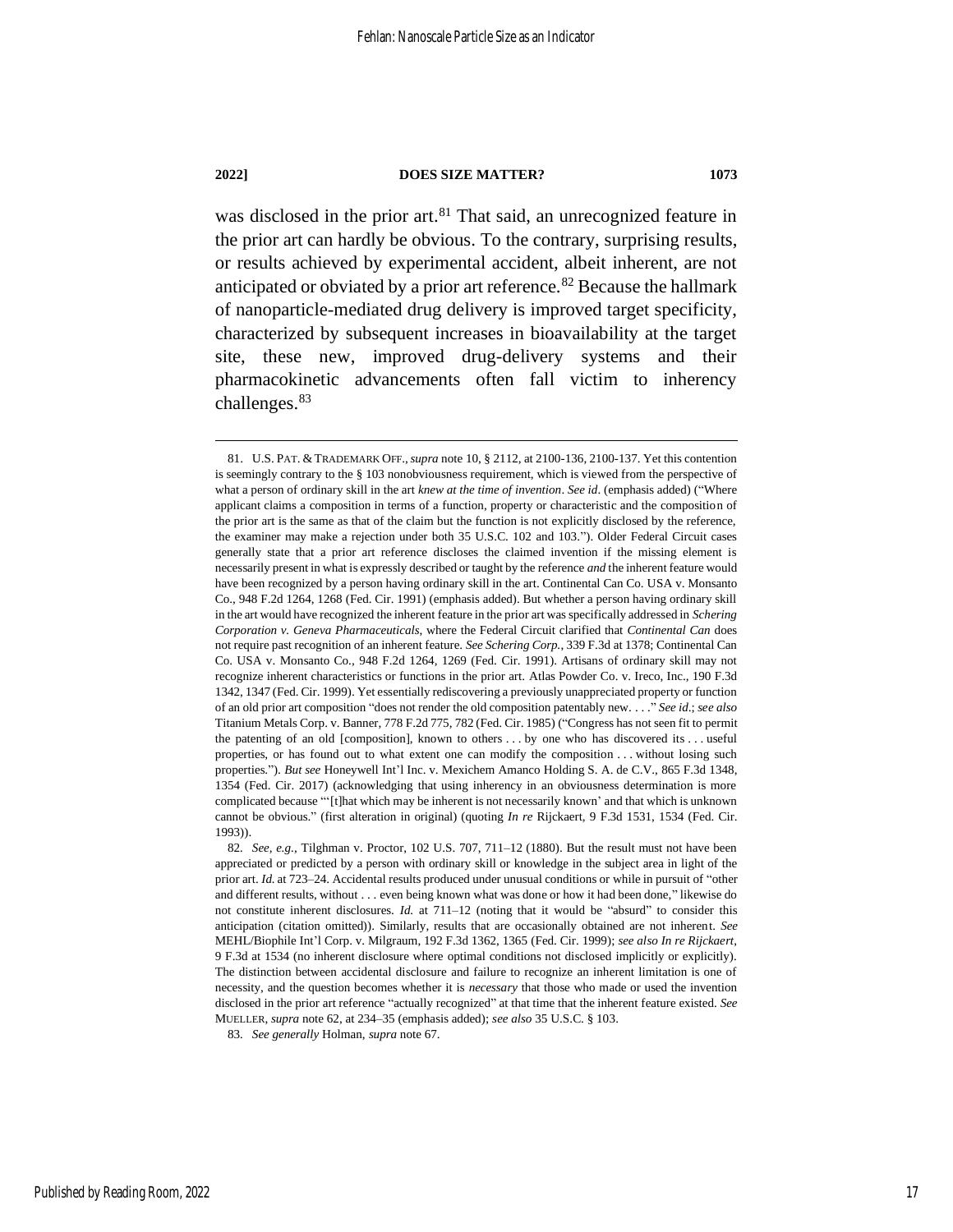#### *D. The Current Nanopharmaceutical Landscape*

To date, the nanopharmaceutical patent landscape is "almost impossible to navigate." <sup>84</sup> First, pharmaceutical companies and research institutions continue to carve out "far-reaching" patent claims in hopes of receiving a broad scope of patent protection.<sup>85</sup> As more companies begin to enter commercialization stages, uncertainty lingers around the scope of nanopharmaceutical patent protection and whether the "far-reaching" claims from these early patents overlap with one another.<sup>86</sup>

Second, only a limited number of judicial opinions exist concerning nanotechnology patents and similarly ambiguous terminology in the field.<sup>87</sup> A targeted search for case law focusing primarily on nanoparticle size or pharmaceuticals at the nanoscale reveals very few patent-related disputes.<sup>88</sup> But, because decreasing particle size—thereby altering the structural characteristics––often impacts the biological properties of a particle, the question of whether changes in a particle's properties (like biological effect) resulting from altering its structural characteristics (like particle size) are inherently present in prior art compositions remains unanswered. Although particles at the microscale exhibit properties that are different from their chemical equivalents at the nanoscale, prior case law concerning microparticles hints at how courts may view patents claiming these conventional pharmaceuticals at the nanoscale.<sup>89</sup> The next section discusses some of the current case law addressing the question of whether new or

<sup>84.</sup> Bawa et al., *supra* note [5,](#page-4-1) at 4.

<sup>85</sup>*. See id.* (noting that the USPTO granted nanopatents of "questionable validity and scope").

<sup>86</sup>*. See id.*

<sup>87</sup>*. See id.*

<sup>88.</sup> As of September 2020, a very general search ("nanoparticle" OR "nanoscale") on LexisNexis' state and federal cases retrieved eighty-one cases thatmention "nanoparticle" or "nanoscale" somewhere in the text.

<sup>89.</sup> Battaglia & Ugazio, *supra* not[e 53,](#page-12-0) at 10 ("[One hundred] nm is the demarcating upper limit as it refers to the size around which the properties of materials can change significantly from conventional equivalents."); *See generally* Apotex Inc. v. Cephalon, Inc., No. 2:06-cv-2768, 2011 U.S. Dist. LEXIS 125859 (E.D. Pa. Oct. 31, 2011); Cephalon, Inc. v. Abraxis Bioscience, LLC, 618 F. App'x 663 (Fed. Cir. 2015).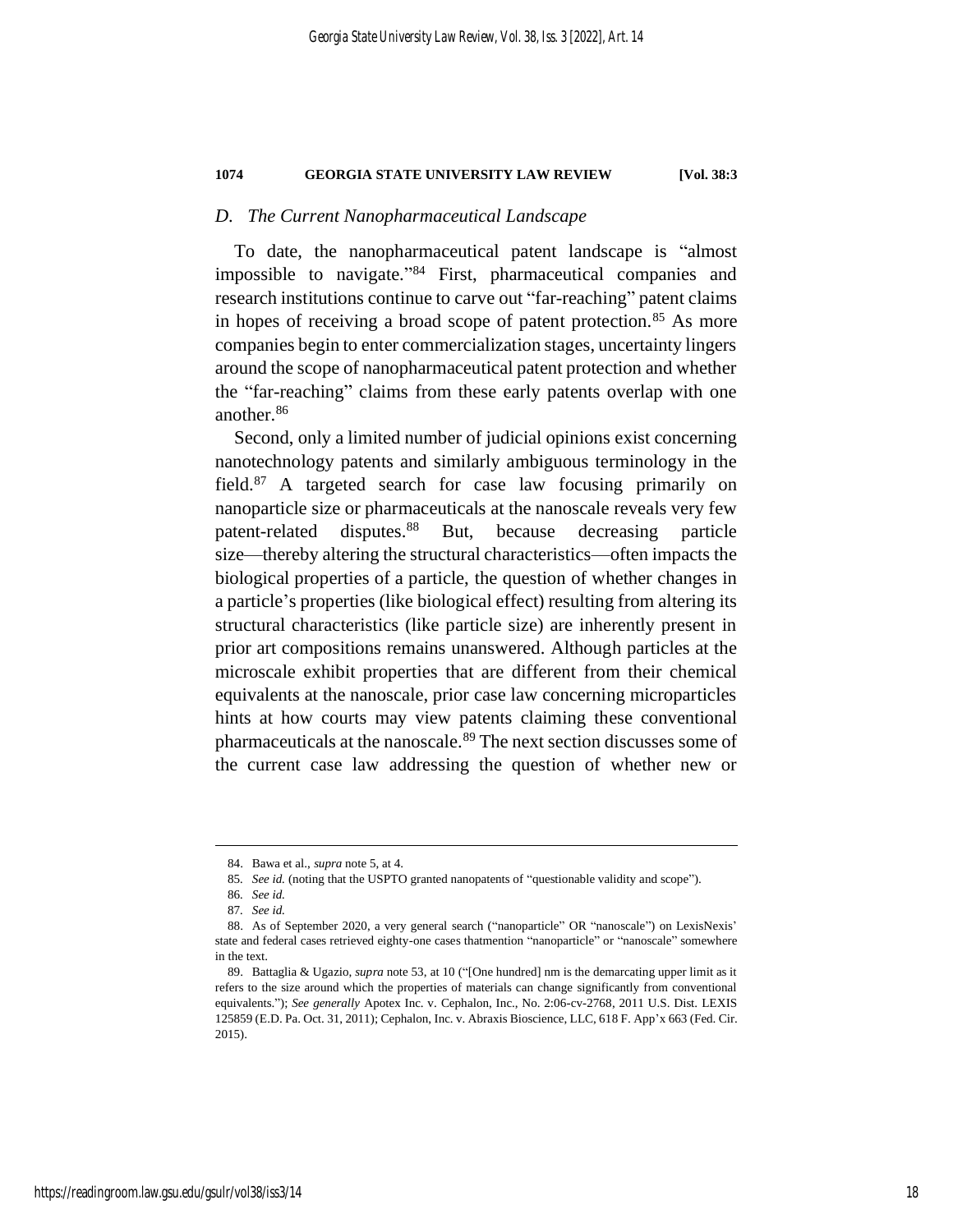improved properties observed at the nanoscale (or microscale) are inherent in the prior art.<sup>90</sup>

### II. ANALYSIS

Central to the inherency debate is whether modifications in particle size are necessarily present in prior art. Although *Par Pharmaceutical, Inc. v. TWi Pharmaceuticals, Inc.*, sheds light on the appropriate inherency analysis in the nanopharmaceutical context, the Federal Circuit did not answer the question of when functional differences resulting from reducing particle size from microscale to nanoscale might be substantial enough to save the particle from an inherency analysis.<sup>91</sup> Additionally, the Federal Circuit Court only considered the inherency question as it relates to nanoparticle properties in the context of a method patent and not a composition-of-matter patent.<sup>92</sup> This section investigates whether modifications in particle size render a previously valid patent invalid for inherent anticipation or inherent obviousness.<sup>93</sup>

## *A. A Hint at Inherent Microparticles in the Context of a Composition Claim*

In *Apotex Inc. v. Cephalon, Inc.* (*Apotex*), the Court of Appeals for the Federal Circuit held Cephalon's claimed pharmaceutical composition invalid because the pharmacokinetic properties at a 200 micron (µm) threshold were obvious in light of a previously discovered compound.<sup>94</sup> In this case, Apotex, a generic drug manufacturer, challenged the validity of U.S.-based Cephalon's U.S.

<sup>90</sup>*. See generally Apotex Inc.*, 2011 U.S. Dist. LEXIS 125859; Par Pharm., Inc., v. TWi Pharms., Inc., 773 F.3d 1186, 1189 (Fed. Cir. 2014).

<sup>91</sup>*. TWi Pharms., Inc.*, 773 F.3d at 1196.

<sup>92</sup>*. See id.* at 1200.

<sup>93</sup>*. See infra* Part II.

<sup>94</sup>*. Apotex Inc.*, 2011 U.S. Dist. LEXIS 125859, at \*5–9, 64. For the purposes of this Note, only the court's invalidity holding under 35 U.S.C. § 103(a) will be discussed. Again, pharmacokinetics refers to what the body does to a drug once administered. Jennifer Le, *Overview of Pharmacokinetics*, MERCK MANUAL, https://www.merckmanuals.com/professional/clinical-pharmacology/pharmacokinetics/overvi ew-of-pharmacokinetics [https://perma.cc/9VN8-8RDD] (Oct. 2020). In particular, pharmacokinetics concerns the bioavailability of a drug within the body. *Id.*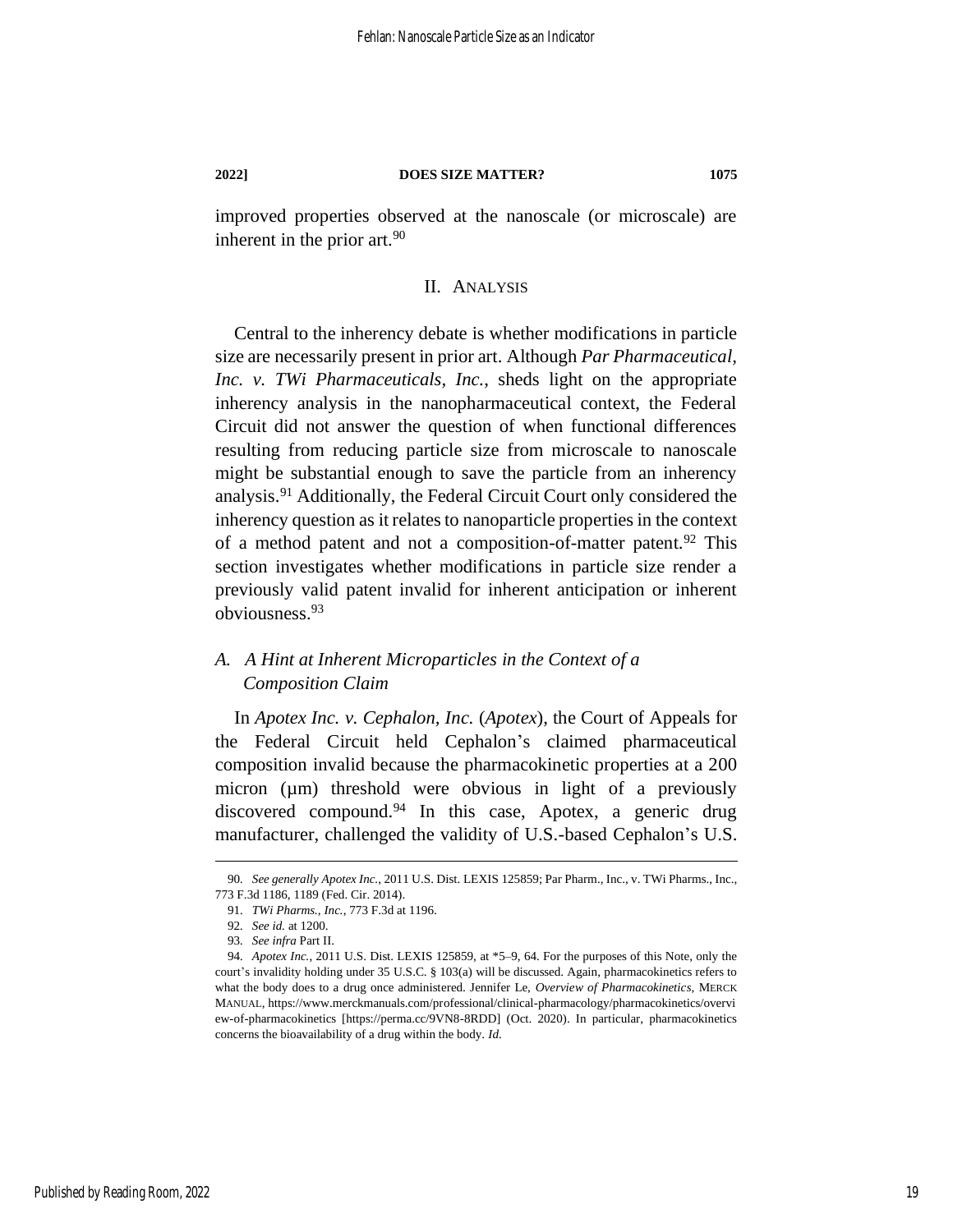Reissue Patent No. 37,516 (RE'516 patent).<sup>95</sup> The invalidity dispute revolved around a claimed invention for smaller particles of modafinil, a chemical compound with improved bioavailability and dissolution at its target site.<sup>96</sup> Apotex primarily argued that the RE'516 patent was invalid because French company Laboratoire L. Lafon (Lafon) had already invented the claimed subject matter.<sup>97</sup>

U.S. Patent No. 4,177,290 ('290 patent) was issued to Lafon on December 4, 1979, which covered the chemical composition for benzhydrylsulfinylacetamide, otherwise known as modafinil.<sup>98</sup> Later,

98*. Id.*; U.S. Patent No. 4,177,290. The Lafon '290 patent titled, "Acetamide Derivatives" claims: 1. An acetamide derivative selected from the compounds of formula I



wherein ring a and ring b are each substituted zero, one or more times by substituents selected from the group consisting of fluoro, chloro, bromo, trifluoromethyl, nitro, amino, alkyl of 1 to 4 carbon atoms, inclusive, alkoxy of 1 to 4 carbon atoms, inclusive, and methylenedioxy; wherein Z is the radical >CHSO—; and wherein A is selected from the group consisting of hydrogen, alkyl of 1 to 4 carbon atoms, inclusive, hydroxyalkyl of l to 4 carbon atoms, inclusive, and a group of formula  $R_1R_2N-Y$ —wherein Y is a divalent linear or branched chain hydrocarbon radical having 1 to 4 carbon atoms, inclusive, in the chain, and  $R_1$  and  $R_2$ , being the same or different, are selected from the group consisting of hydrogen and alkyl of 1 to 4 carbon atoms, inclusive; and addition salts of the compounds wherein A is a basic group.

2. A compound of claim 1 wherein A is  $R_1R_2N$ —Y—wherein Y is a divalent linear or branched chain hydrocarbon radical having 1 to 4 carbon atoms, inclusive, in the

<sup>95</sup>*. Apotex Inc.*, 2011 U.S. Dist. LEXIS 125859, at \*6. An applicant who already has a patent seeks a reissue patent where the claims in the previously granted patent are either too narrow or too broad. *Id. at*  \*11 n.4. Filing a reissue patent puts the entire patent, including the original claims, at risk. *Id.*

<sup>96</sup>*. Id.* at \*6–7; U.S. Patent No. RE37,516 (filed Apr. 1, 1999). Modafinil is a drug used to treat sleepiness due to narcolepsy and other sleep–wake disorders. TEVA PHARMS. USA, INC., HIGHLIGHTS OF PRESCRIBING INFORMATION: PROVIGIL® (2015).

<sup>97</sup>*. Apotex Inc.*, 2011 U.S. Dist. LEXIS 125859, at \*5. Cephalon purchased French company Laboratoire L. Lafon (Lafon) on December 28, 2001, acquiring Lafon's patent assets with that purchase. *Id.* at \*9.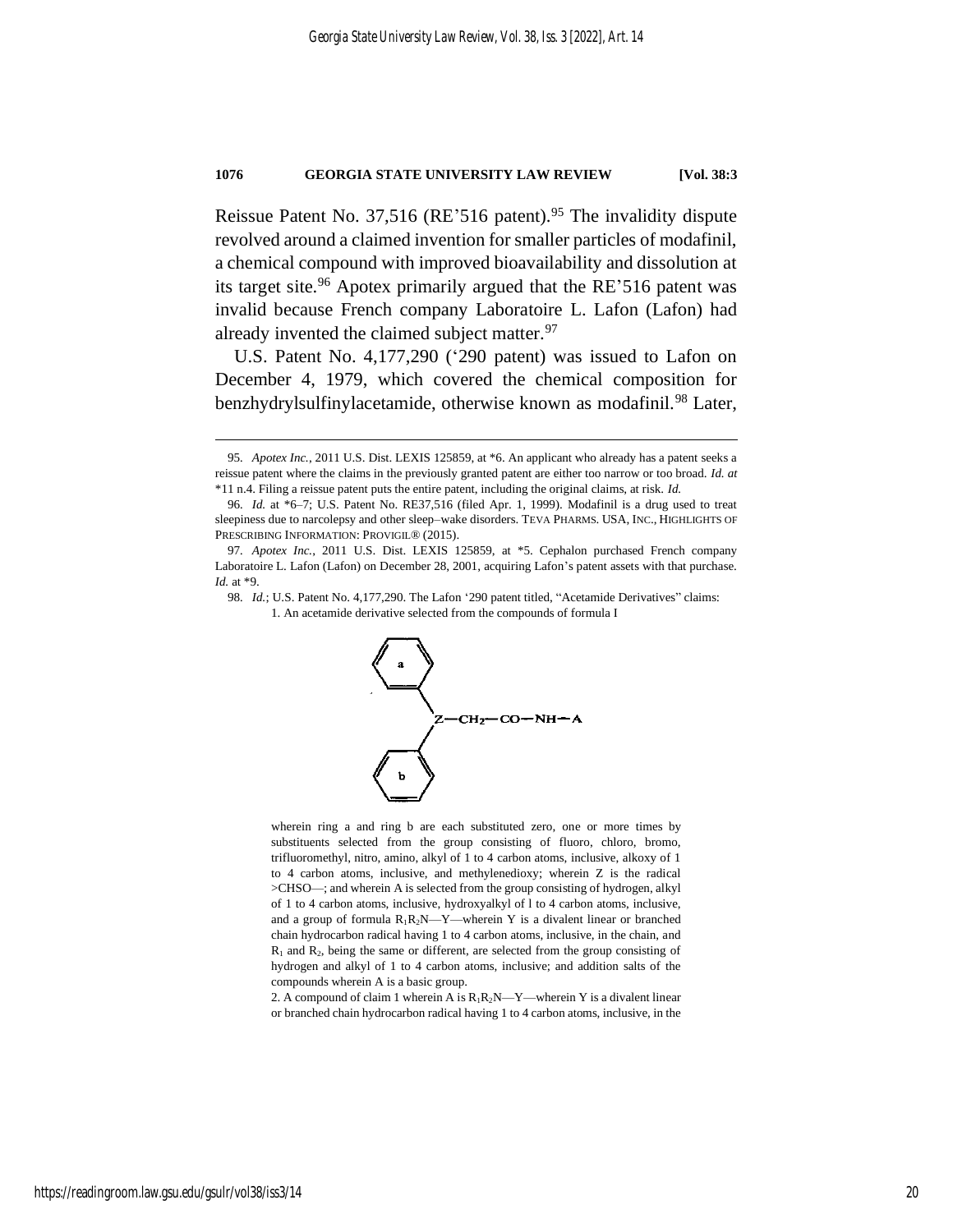on May 22, 1990, U.S. Patent 4,927,855 ('855 patent) was issued to Lafon covering a method for the treatment of hypersomnia by administering a therapeutic composition of benzhydrylsulfinylacetamide.<sup>99</sup> The '855 patent claims:

1. (—)-Benzhydrylsulfinylacetamide.<sup>100</sup>

2. A method for the treatment of hypersomnia, which comprises administering, to a patient in need of such a treatment, an effective amount of a pharmaceutical composition consisting essentially of (-) benzhydrylsulfinylacetamide as an arousing agent.<sup>101</sup>

On April 8, 1997, U.S. Patent No. 5,618,845 ('845 patent) was issued to Cephalon covering modafinil in the form of acetamide derivative having a defined particle size and was reissued to Cephalon in 2002 as RE'516, which claims:

A pharmaceutical composition comprising a substantially homogenous mixture of modafinil particles, wherein at least 95% of the cumulative total of *modafinil particles in said composition have a diameter of less than about 200 microns*   $(\mu m)$ <sup>102</sup>

chain, and  $R_1$  and  $R_2$ , together with the N atom to which they are attached, form a group selected from the group consisting of dimethylamine and diethylamine. 3. A compound of claim 1 wherein rings a and b are both unsubstituted and A is hydrogen, and pharmacologically acceptable acid addition salts thereof. 4. A compound of claim 1 which is benzhydrylsulphinylacetamide.

<sup>5.</sup> A pharamaceutical [sic] composition having activity on the central nervous system and consisting of, as an essential active ingredient, an active amount of a compound of claim 1.

<sup>6.</sup> The compound of claim 1, wherein Z is—CHSO—and A is hydrogen, alkyl of 1 to 4 carbon atoms or hydroxyalkyl of 1 to 4 carbon atoms.

<sup>&#</sup>x27;290 Patent.

<sup>99.</sup> U.S. Patent No. 4,927,855, at [45], [75] (filed Jan. 28, 1987). The '855 patent term expired on April 22, 2010. *Id.*

<sup>100</sup>*. Id.* at col. 7, l. 19.

<sup>101</sup>*. Id.* at col. 7, ll. 20–24.

<sup>102</sup>*. Apotex Inc.*, 2011 U.S. Dist. LEXIS 125859, at \*7 (emphasis added); U.S. Patent No. 5,618,845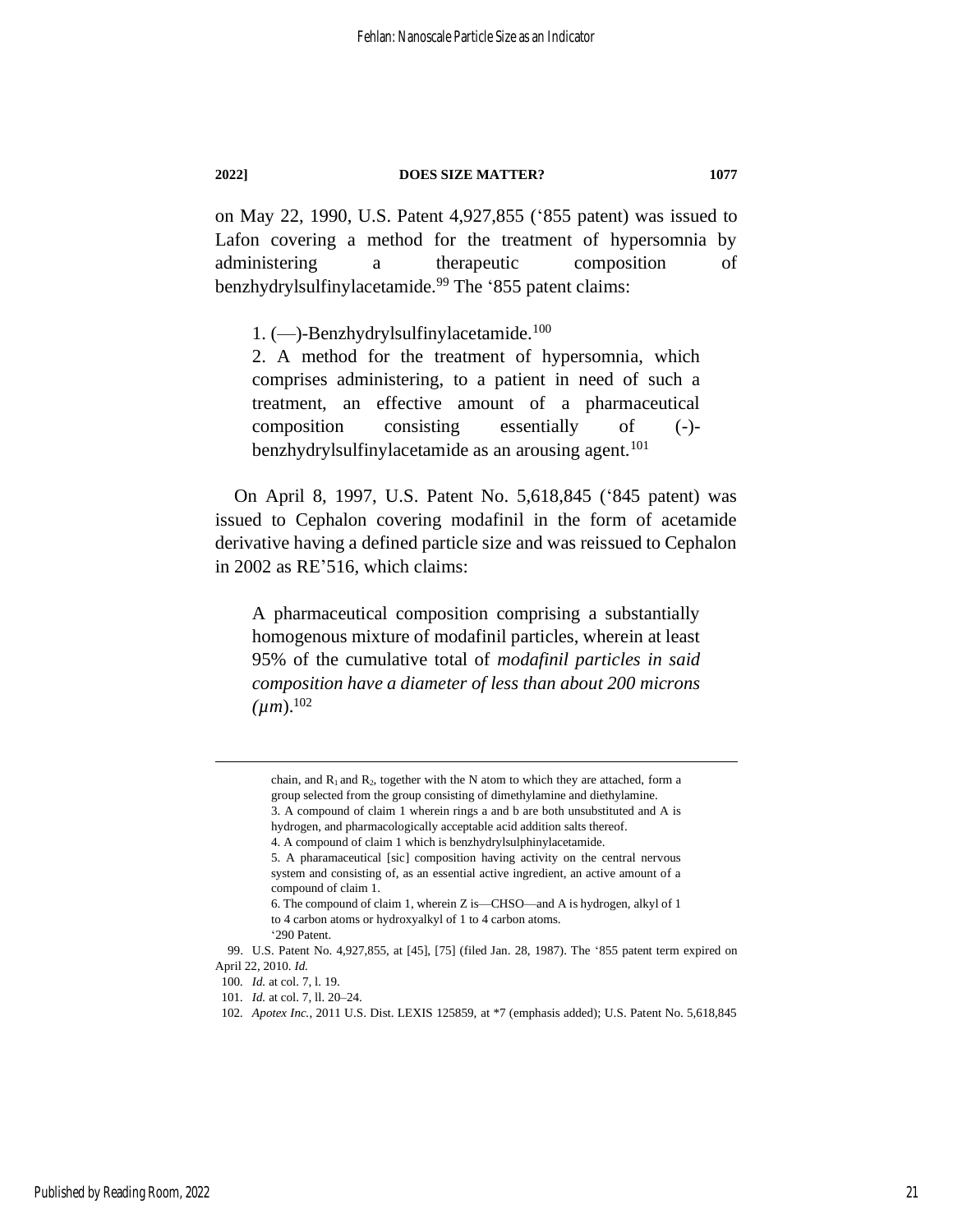In reconciling the '290 and '855 patents with the RE'516 patent, the Federal Circuit grappled with whether the biological effect resulting from a reduced particle size was inherently disclosed in prior art.<sup>103</sup>

Cephalon nearly rests its entire case on the argument that "it discovered the significance of improved bioavailability and dissolution . . . [at a] smaller particle size, which is a [feature] Lafon never appreciated." <sup>104</sup> Although the '290 and '855 patents failed to include any reference to particle size, both parties stipulated to the fact that Lafon "evaluated the effect of small[-]particle modafinil on narcoleptic patients" from 1989 to 1991.<sup>105</sup> Notably, one of the modafinil batches from these clinical studies had 99.8% of particles less than 206.36 microns, which is within the range of the RE'516 patent.<sup>106</sup> The court noted that Cephalon's argument "ignores the fact" that Lafon "previously tested, manufactured[,] and used [modafinil] . . . for the treatment of narcolepsy" and that "Lafon . . . was aware of the compound's chemical structure and particle size  $\dots$ <sup>107</sup> Ultimately, the court held that there are "no differences" between Cephalon's claimed invention and the information communicated to Cephalon by Lafon because Cephalon's ""discovery' of the 220 micron [therapeutic] threshold" describes an inherent property of modafinil.<sup>108</sup>

Importantly, the court noted in dicta that "[h]ad Lafon not measured particle size, Cephalon's argument may carry more weight."<sup>109</sup> In

c. 10, ll. 49–53 (filed Oct. 6, 1994) (emphasis added); U.S. Patent No. RE37,516 E col. 10, ll. 49–53 (filed Apr. 1, 1999).

<sup>103</sup>*. Apotex Inc.*, 2011 U.S. Dist. LEXIS 125859, at \*17–18.

<sup>104</sup>*. Id.* at \*8 (emphasis omitted).

<sup>105</sup>*. Id.* at \*17–18. From October 1989 to June 1991, Lafon conducted a clinical study that "evaluated the effect of small[-]particle modafinil on narcoleptic patients." *Id.* at \*17. Lafon then conveyed its particle size analysis to Cephalon in a memo dated November 10, 1993. *Id.* at \*18.

<sup>106</sup>*. Id.* at \*18.

<sup>107</sup>*. Id.* at \*57–58.

<sup>108</sup>*. Id.* at \*58, \*67–69. Because modafinil was a widely known chemical compound for the treatment of narcolepsy, combined with Cephalon's possession of the compound and all the subsequent communications with Lafon concerning that compound, "a person skilled in the art would have been motivated to measure the particle size of modafinil as part of the FDA process, which requires such information for the approval of new drug substances." *Id.* at \*67. As a result, the court found that the "scope of the prior art [as] . . . a pharmaceutical composition of modafinil API having 95% of its particles with a diameter less than 220 microns." *Id.* at \*67–69.

<sup>109</sup>*. Apotex Inc.*, 2011 U.S. Dist. LEXIS 125859, at \*57.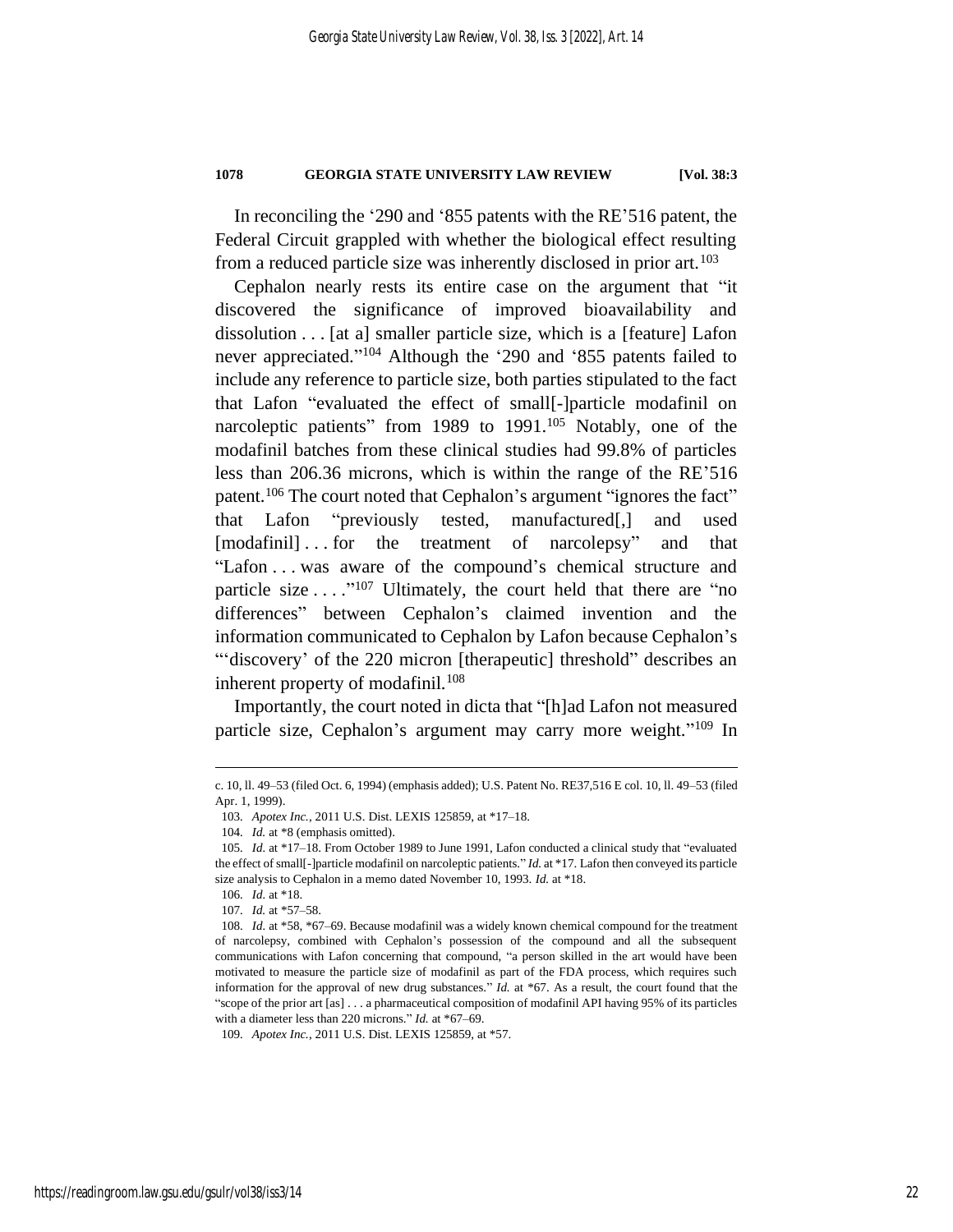holding that improved dissolution and bioavailability were inherent properties of a reduction in particle size, the court relied almost exclusively on Cephalon's claim that a composition of modafinil had the same particle size that Lafon previously disclosed and tested.<sup>110</sup> Notably, the court concluded that improved pharmacokinetics, which resulted from a smaller particle size, fail to overcome an inherent obviousness analysis where the pharmacokinetic properties were previously known in the art (as the Lafon '290 and '855 patents) but not necessarily related to a particular particle size.<sup>111</sup>

This case implies that biological or pharmacokinetic properties resulting from a reduced particle size ultimately fail an inherency analysis unless the resulting biological or pharmacokinetic properties were previously unknown or unseen in the prior art.<sup>112</sup> The court placed importance on the fact that Lafon previously measured particle size *and* recorded the different sizes that clinical trials were conducted at.<sup>113</sup> Even though Cephalon claimed a composition of smaller-sized modafinil particles, modafinil was nevertheless previously tested and recorded, which suggests that Lafon was at least aware of differences in pharmacokinetic or biological properties associated with different particle sizes.<sup>114</sup> Further, Cephalon used the same composition of modafinil as a basis to patent a specific particle size, despite the fact that the claimed particle size was previously tested and disclosed by Lafon.<sup>115</sup> Accordingly, because the composition of modafinil is physically the same, it follows that its properties must also be the same. $116$ 

<sup>110</sup>*. Id.* at \*65–69. Cephalon claimed particles less than 200 microns while Lafon disclosed particles less than 206.36 microns, which was "within" the claimed range of the RE'516 patent. *Id.* at \*18, \*28. Notably, Lafon disclosed the particle size(s) it tested, but the facts fail to indicate Lafon communicated any improved dissolution or bioavailability at the smaller size. *See id.* at \*18–20. The improved pharmacokinetics comprised the inherency component at issue. *See id.* at \*31.

<sup>111</sup>*. See id.* at \*65–69.

<sup>112</sup>*. See id.*

<sup>113</sup>*. Id.* at \*57–58, \*63–64.

<sup>114</sup>*. See id.* at \*57–58.

<sup>115</sup>*. Apotex Inc.*, 2011 U.S. Dist. LEXIS 125859, at \*58

<sup>116</sup>*. See id.* at \*62; *see also In re* Spada, 911 F.2d 705, 708 (Fed. Cir. 1990) ("Products of identical chemical composition can not have mutually exclusive properties.").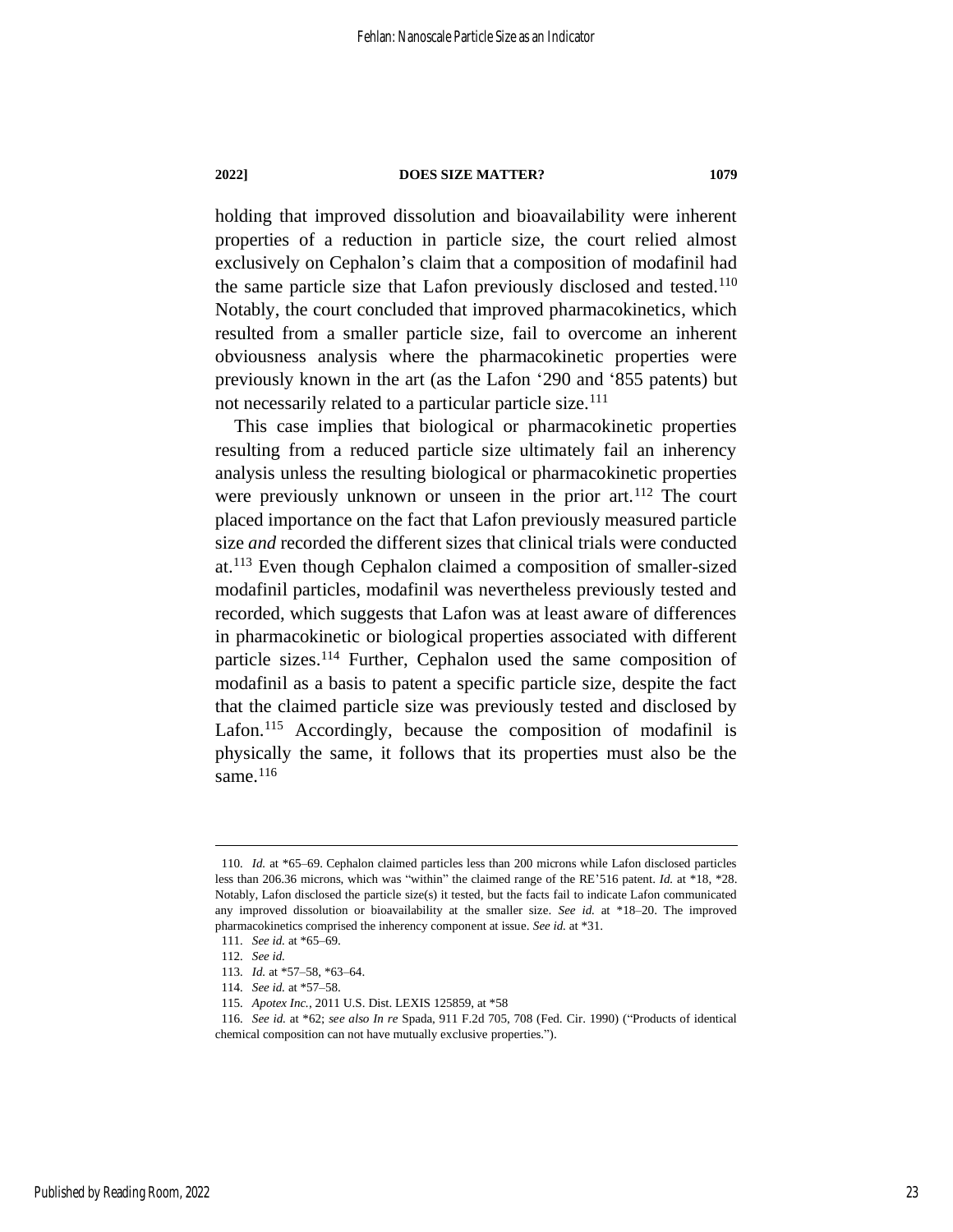Nevertheless, the court only evaluated Cephalon's microparticles in the context of a composition patent.<sup>117</sup> So whether Cephalon's microparticles may overcome an inherent obviousness test in the context of a method patent covering the treatment of narcolepsy is a claim-drafting exercise that remains untouched by the courts.

## *B.* Par Pharmaceutical, Inc. v. Twi Pharmaceuticals, Inc.*: The Test for Inherent Properties of Nanopharmaceuticals but Not the Answer*

In *Par Pharmaceutical, Inc. v. TWi Pharmaceuticals, Inc.*, the Federal Circuit established a heightened standard for inherent prior art disclosures in the context of an obviousness analysis.<sup>118</sup> Although the Federal Circuit laid out the proper test for establishing inherency in the context of obviousness, the court implies that something more than reduced particle size, even on the nanoscale, is needed for a finding of nonobviousness. 119

Whether modifications in nanoparticle size render a claimed invention inherent was touched upon in *Par Pharmaceutical*. <sup>120</sup> In this case, Par Pharmaceutical (Par) received approval to market a generic micronized megestrol formulation of Megace OS, a synthetic progestin medication used as an appetite stimulant to treat wasting syndromes associated with cancer, HIV/AIDS, and anorexia.<sup>121</sup> Megace OS exerts its appetite-stimulating effects when taken with food, a problematic limitation for patients who take the drug for an

<sup>117</sup>*. Apotex Inc.*, 2011 U.S. Dist. LEXIS 125859, at \*67–68.

<sup>118.</sup> Par Pharm., Inc., v. TWi Pharms., Inc., 773 F.3d 1186, 1195–96 (Fed. Cir. 2014).

<sup>119</sup>*. Id.* at 1196.

<sup>120</sup>*. Id.*

<sup>121</sup>*. Id.* at 1188–89; *see* Lee Schacter, Marcel Rozencweig, Renzo Canetta, Susan Kelley, Claude Nicaise & Laurie Smaldone, *Megestrol Acetate: Clinical Experience*, 16 CANCER TREATMENT REVS. 49, 57–58, 60 (1989) (discussing Megestrol acetate's effect on anorexia, cachexia, and weight loss associated with AIDS). Megestrol was traditionally used to treat wasting (body weakening) in cancer patients. *TWi Pharms., Inc.*, 773 F.3d at 1188. But in 1993, micronized megestrol was introduced to the market as Megace OS for the treatment of anorexia and cachexia in AIDS patients. *Id.* at 1189. Specifically, Micronized Megace OS helped to improve appetite, treat unexplained weight loss, and encourage weight gain. *Id.* at 1190.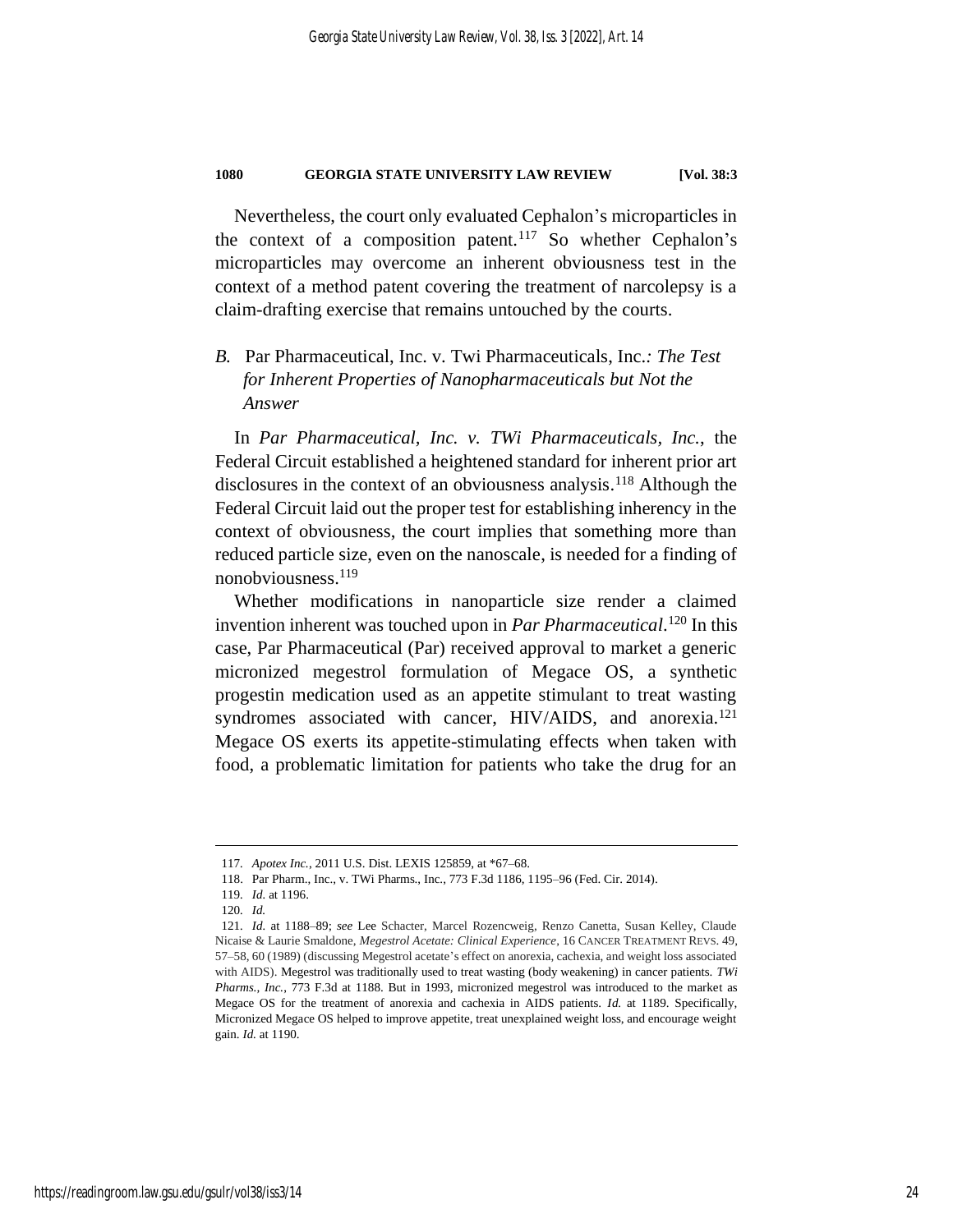illness that makes food difficult to consume, like an eating disorder.<sup>122</sup> Par experimented with micronized megestrol and subsequently "reformulat[ed] the drug by reducing the particle size from the micrometer range to the nanometer range."<sup>123</sup> The megestrol nanoparticles exhibited "a greatly reduced food effect" relative to micronized Megace OS, prompting Par to file a patent application for its nanosized megestrol formulation.<sup>124</sup> The USPTO granted Par U.S. Patent No. 7,101,576 ('576 patent) covering methods for use of nanosized megestrol formulations to "increas[e] the body mass in a human patient suffering from anorexia, cachexia, or loss of body mass." <sup>125</sup> Par subsequently began marketing its megestrol nanoparticle

(c) the administration is once daily;

<sup>122</sup>*. See* Sandra F. Simmons, Ph.D., Kathleen A. Walker & Dan Osterweil, M.D., *The Effect of Megestrol Acetate on Oral Food and Fluid Intake in Nursing Home Residents: A Pilot Study*, 6 J. AM. MED. DIRS. ASS'N S5, S10 (2005), https://www.sciencedirect.com/science/article/abs/pii/S1525861005 002033 [https://perma.cc/XQP6-DKSG]. Results from one comparative study indicate that Megace OS significantly impacts food and fluid intake "*only* under the optimal mealtime feeding assistance condition," indicating that Megace OS is "not an effective nutritional intervention" to increase food during a fasting state. *Id.* at S5 (emphasis added).

<sup>123</sup>*. TWi Pharms., Inc.*, 773 F.3d at 1189. Par also contracted with a third party (Alkermes) "to use its 'NanoCrystal' technology to formulate [its] nanosized megestrol." *Id.*

<sup>124</sup>*. Id.* A drug's food effect describes changes in the drug's rate and extent of absorption when administered orally with food. JULIEN ET AL., *supra* note 34, at 6–7. Patients taking Megace OS with a meal showed a "significantly higher rate and extent of absorption" compared to those who took Megace OS without a meal. *TWi Pharms., Inc.*, 773 F.3d at 1189. Yet, the nanosized megestrol formulation showed a reduced food effect, which means that more of the drug remained in circulation longer. *See id.* In any event, patients taking the nanosized megestrol formulation showed improved efficacy and a "greatly reduced food effect[,]" suggesting that nanosized megestrol does not need to be taken with food. *See id.* Because nanosized megestrol works equally as effective whether taken with or without food, the drug is even more useful for illnesses that make consuming food difficult, like eating disorders. *See id.* 125. Nanoparticulate Megestrol Formulations, U.S. Patent No. 7,101,576 B2 col. 43 ll. 15–17; *TWi* 

*Pharms., Inc.*, 773 F.3d at 1188 (first alteration in original). Claim 1 of Par's granted patent is as follows: A method of increasing the body mass in a human patient suffering from anorexia,

cachexia, or loss of body mass, comprising administering to the human patient a megestrol formulation, wherein:

<sup>(</sup>a) the megestrol acetate formulation is a dose of about 40 mg to about 800 mg in about a 5 mL dose of an oral suspension;

<sup>(</sup>b) the megestrol acetate formulation comprises megestrol particles having an effective *average particle size of less than about 2000 nm*, and at least one surface stabilizer associated with the surface of the megestrol particles; and

wherein after a single administration in a human subject of the formulation there is no substantial difference in the  $C_{\text{max}}$  of megestrol when the formulation is administered to the subject in a fed versus a fasted state[,] . . . wherein fasted state is defined as the subject having no food within at least the previous 10 hours, and wherein fed state is defined as the subject having a high-calorie meal within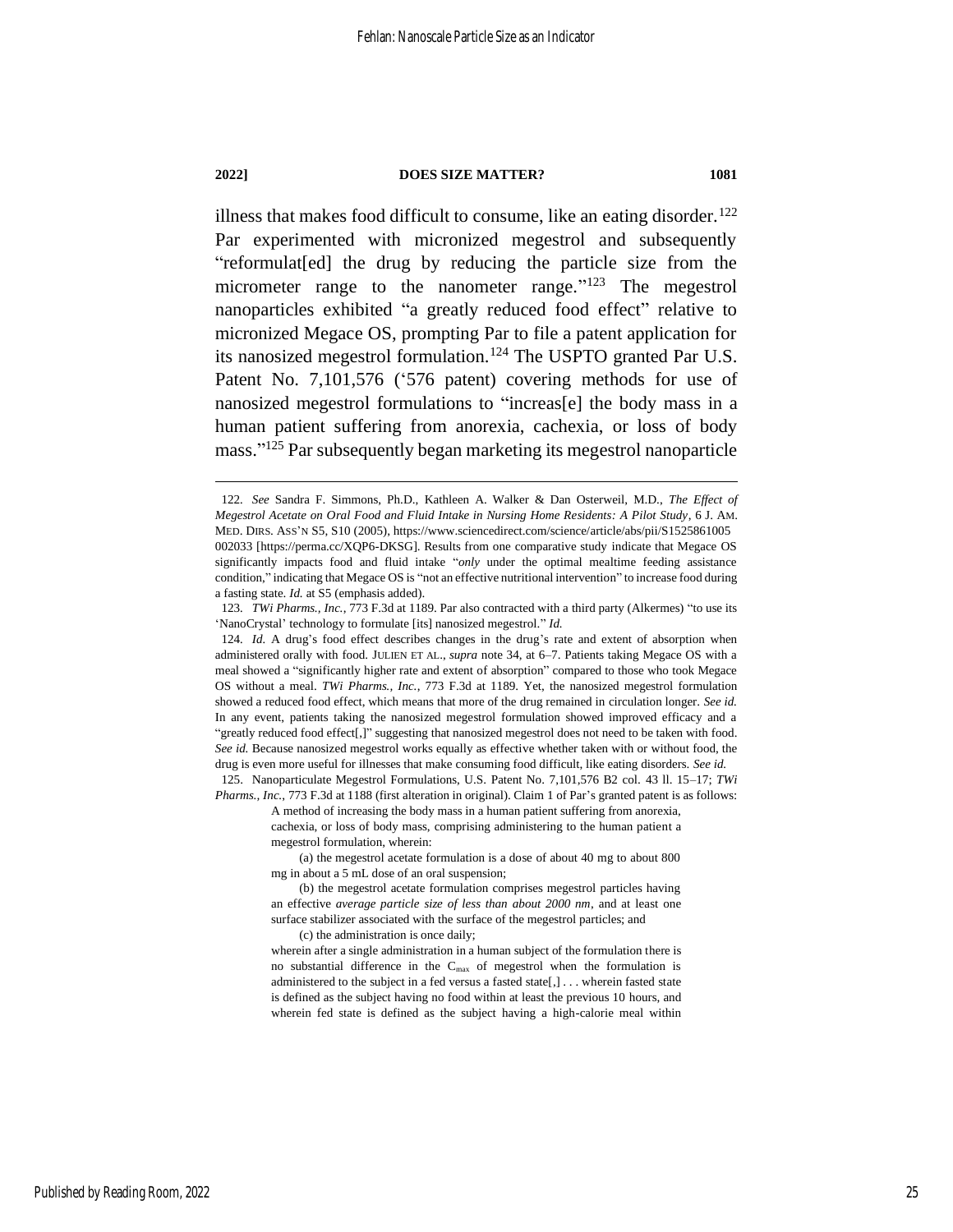formulation as Megace ES, which "was indicated for use 'without regard to meals . . . . "<sup>126</sup>

TWi Pharmaceuticals (TWi) filed an abbreviated new drug application (ANDA) with the FDA to market a generic form of nanosized megestrol.<sup>127</sup> Then, Par brought suit against TWi for infringement of its nanosized megestrol formulation.<sup>128</sup> TWi countered the infringement claims by stating that claims toward its nanosized megestrol formulation in the '576 patent were invalid as obvious in light of prior art that disclosed a micronized megestrol formulation.<sup>129</sup> TWi supported its invalidity arguments by citing the label of Megace OS, which disclosed micronized oral suspensions of megestrol used to "treat[] . . . anorexia, cachexia, and unexplained weight loss [in] AIDS patients."<sup>130</sup> In addition, TWi offered U.S. Patent No. 5,399,363 ('363 patent) and U.S. Patent No. 5,145,684 ('684 patent) as prior art against the Par '576 patent and argued that it would be obvious to use nanosized megestrol formulations for the treatment of anorexia.<sup>131</sup>

approximately 30 minutes of dosing.

U.S. Patent No. 7,101,576 B2 col. 43 ll. 15–31, 37–41 (emphasis added).

<sup>126</sup>*. TWi Pharms., Inc.*, 773 F.3d at 1189–90.

<sup>127</sup>*. See id.* at 1190.

<sup>128</sup>*. Id.* Parties submit an abbreviated new drug application (ANDA) to the FDA to expedite approval of generic drugs. *Abbreviated New Drug Application (ANDA)*, FDA, https://www.fda.gov/drugs/typesapplications/abbreviated-new-drug-application-anda [https://perma.cc/8DFS-FWRU] (Jan. 14, 2022).

<sup>129</sup>*. TWi Pharms., Inc.*, 773 F.3d at 1190. The Federal Circuit notes that two general categories of prior art were disputed: (1) pharmacokinetic properties of megestrol and (2) use of nanotechnology in drug formulation. *Id.* TWi cited Megace OS as "demonstrat[ing] that micronized oral suspensions of megestrol were [previously] used . . . [to] treat[] . . . anorexia, cachexia, and unexplained weight loss [in] AIDS patients." *Id.*

<sup>130</sup>*. Id.*

<sup>131</sup>*. Id.* at 1191. Both patents teach "the use of the NanoCrystal technology for [making] . . . drug particles less than either 1000 nm or 400 nm in size." *Id.* The '363 patent listed megestrol as one of the anticancer agents to use with the nanotechnology, while the '684 patent teaches that nanoparticle technology could lead to greater bioavailability and a more rapid onset of action. *Id.* Nonetheless, TWi relied on the Megace OS label to disclose micronized megestrol for the treatment of "anorexia, cachexia, and unexplained weight loss for AIDs patients" and a study by Kathleen K. Graham et. al. to disclose dose-dependent weight gain in patients who took micronized megestrol. *Id.* at 1190; Kathleen K. Graham, Dennis J. Mikolich, Alvan E. Fisher, Marshall R. Posner & Michael N. Dudley, *Pharmacologic Evaluation of Megestrol Acetate Oral Suspension in Cachectic AIDS Patients*, 7 J. ACQUIRED IMMUNE DEFICIENCY SYNDROMES 580, 580–86 (1994). TWi argued that the combination of the '684 patent, the '363 patent, the Megace OS label, and the Graham study disclosed each and every element of Par's claimed invention. *TWi Pharms., Inc.*, 773 F.3d at 1190–91. Because the combination of prior art references "failed to disclose a known food effect in [nanosized] megestrol, both TWi and the [] court rel[ied] on the doctrine of inherency to disclose the food effect limitation." *Id.* at 1194.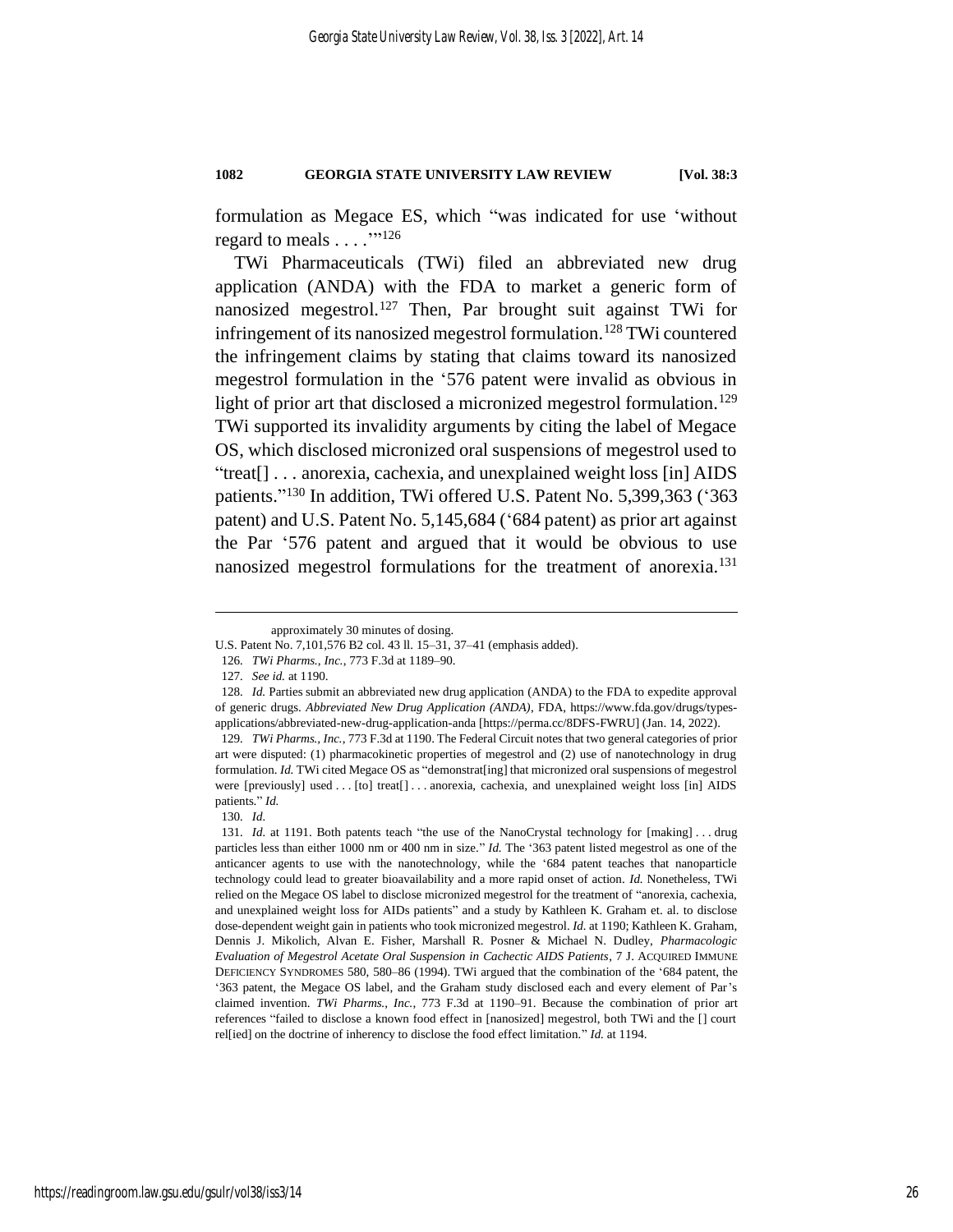Both the District and Federal Circuit courts sought to answer the question of whether "[t]he reduced food effect was thus 'an inherent result' of nanosized megestrol 'even if it was previously not known in the prior art that a food effect existed."<sup>132</sup>

<span id="page-27-0"></span>The district court found the '576 patent obvious in light of the Megace OS label and disclosures in the prior art, '363 patent, and '684 patent, concluding that the lack of a food effect in nanosized megestrol was an inherent property of micronized megestrol.<sup>133</sup> But the district court ignored the scope of the functional limitation at issue by failing to determine whether a reduction in particle size naturally resulted in "no substantial difference" in food effect as claimed.<sup>134</sup> In fact, TWi's expert testified that improved bioavailability "necessarily results in a decrease in any food effect . . . ." <sup>135</sup> TWi used this expert testimony, coupled with general evidence that smaller particle size improves bioavailability, to support its argument that nanosized megestrol's improved bioavailability is an inherent property of micronized megestrol.<sup>136</sup> "[P]er the district court, the reduced particle size would, ipso facto, lead to a reduced food effect."<sup>137</sup> Such "broad diktats

<sup>132</sup>*. TWi Pharms., Inc.*, 773 F.3d at 1192 (quoting Par Pharm., Inc. v. TWi Pharms., Inc., No. CCB-11-2466, 2014 U.S. Dist. LEXIS 21704, at \*46 (D. Md. Feb. 21, 2014), *vacated sub nom.* Par Pharm., Inc. v. TWi Pharms., Inc. 773 F.3d 1186 (Fed. Cir. 2014)).

<sup>133</sup>*. Id.*

<sup>134</sup>*. Id.* at 1196 ("While it may be true that a reduction in particle size naturally results in some improvements in the food effect, the district court failed to conclude that the reduction in particle size naturally results in 'no substantial difference' in the food effect." (emphasis omitted) (quoting *In re* Oelrich, 666 F.2d 578, 581 (C.C.P.A. 1981))). *See generally* Megan Leinen Johns, *Federal Circuit Clarifies Inherency Doctrine in Reversing Obviousness Determination*, FINNEGAN (Jan. 2015), https://www.finnegan.com/files/Upload/Newsletters/Last\_Month\_at\_the\_Federal\_Circuit/2015/January/ FCN\_Jan15\_Print.pdf [https://perma.cc/V4YA-PDE3] (analyzing *TWi Pharms., Inc.* case).

<sup>135</sup>*. TWi Pharms., Inc.*, 773 F.3d at 1196. Essentially, TWi's expert testified that a person with ordinary skill or knowledge in the subject area would know a decrease in particle size increases bioavailability. *See id.* Moreover, the court in *Apotex* made clear that a person with ordinary skill or knowledge in the subject area knows that decreasing particle size increases bioavailability. Apotex Inc. v. Cephalon, Inc., No. 06-cv-2768, 2011 U.S. Dist. LEXIS 125859, at \*30–31 (E.D. Pa. Nov. 7, 2011), *aff'd*, 500 F. App'x 959 (Fed. Cir. 2013).

<sup>136</sup>*. See TWi Pharms., Inc.*, 773 F.3d at 1196.

<sup>137</sup>*. Id.* For example, claim one in the '576 patent "requires 'no substantial difference in [the] C<sub>max</sub>' between the fed and fasted states." *Id.* (quoting U.S. Patent No. 7,101,576 B2 col. 42 l. 67–col. 43 l. 1). The court continues, "[w]hile it *may* be true that a reduction in particle size naturally results in *some* improvement in the food effect, the district court failed to conclude that the reduction in particle size naturally results in 'no substantial difference' in the food effect." *Id.* (quoting *In re* Oelrich, 666 F.2d at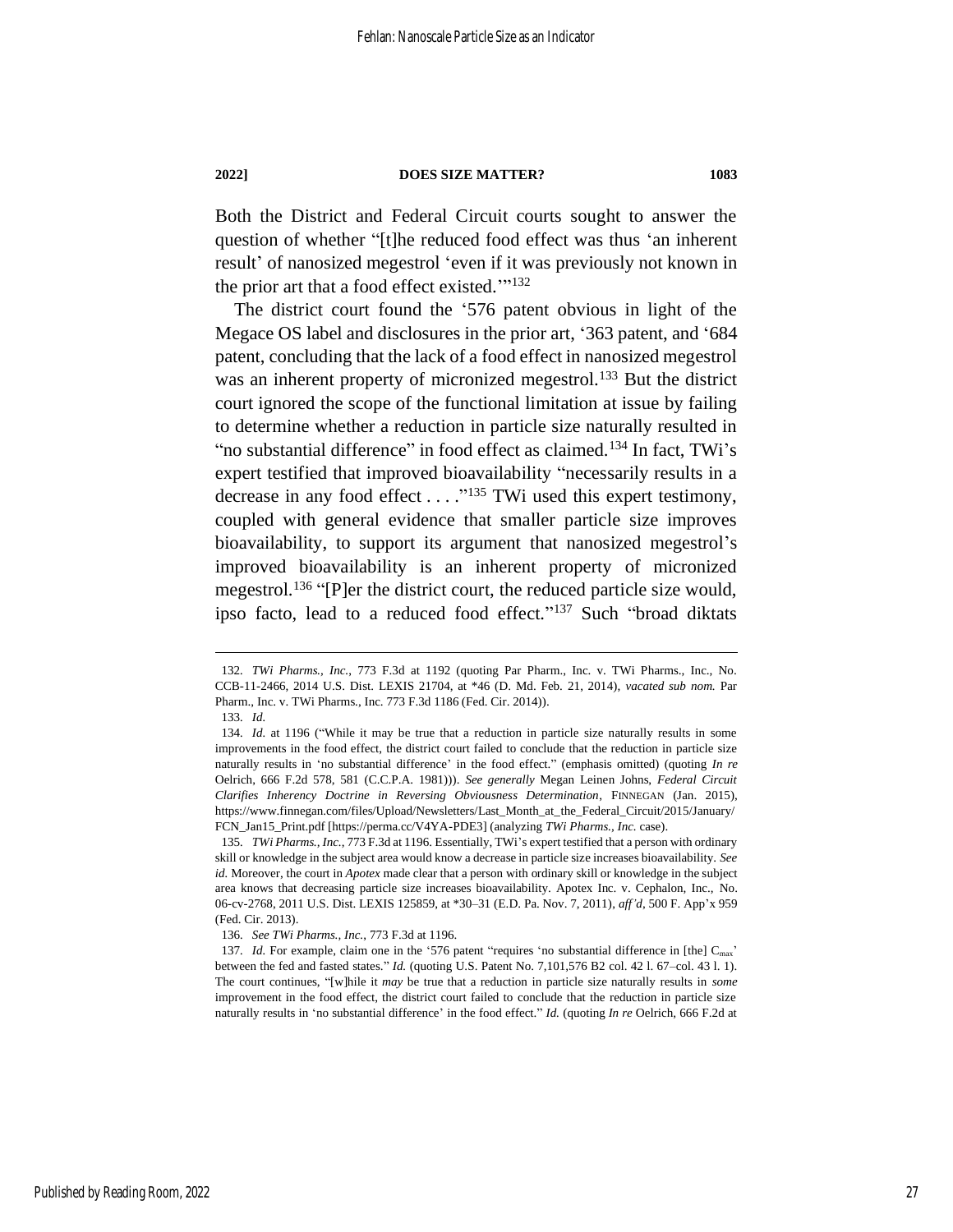[concerning] the effect of particle size on bioavailability and food effect" fail to even correspond with the actual limitations at issue.<sup>138</sup>

Accordingly, the Federal Circuit vacated the district court's decision and held that the district court applied an incorrect inherency standard in its obviousness analysis.<sup>139</sup> The Federal Circuit cautioned that "the concept of inherency must be limited when applied to obviousness . . . ." <sup>140</sup> Because the record provided insufficient evidence that TWi met the high standard for inherency in the obviousness context, the court clarified that inherency is "present only when the limitation at issue is the '*natural result*' of the combination of prior art elements." <sup>141</sup> Merely reciting a newly discovered function or property inherently present in the prior art does not distinguish a claim drawn to those properties.<sup>142</sup>

The Federal Circuit's holding raises several important considerations. First, the Federal Circuit's inherent obviousness analysis seems to directly contradict the inherent obviousness analysis in *In re Huai-Hung Kao*. <sup>143</sup> That case involved an invention directed

139*. Id.* at 1188, 1196 (remanding "for the district court to determine if TWi has presented clear and convincing evidence that demonstrates the food effect *as claimed* is *necessarily present* in the prior art combination").

143*. Compare TWi Pharms., Inc*., 773 F.3d at 1196 (requiring limitation to be present to rely on inherent

<sup>581).</sup> The "claimed" food effect is "no substantial difference in Cmax[.]" *Id.* (emphasis omitted). The Cmax is the maximum serum concentration a drug achieves at its target site within the body. *See* Tracy, *supra* note [25,](#page-8-1) at 49. Accordingly, the claimed food effect limitation has no substantial difference in drug concentration at the target site, which is a critical step missing from the district court's analysis. *TWi Pharms., Inc.*, 773 F.3d at 1196.

<sup>138</sup>*. Twi Pharms., Inc.*, 773 F.3d at 1196. "[T]he limitation at issue necessarily must be present, or the natural result of the combination of elements explicitly disclosed by the prior art." *Id.* The district court failed to meet this "high" standard because it failed to even require TWi to present evidence on point and sufficient to prove inherency. *Id.* at 1195–96. TWi provided expert testimony that an improvement in bioavailability "necessarily results in a decrease in any food effect," combined with evidence "that a reduction in particle size improves bioavailability." *Id.* at 1196.

<sup>140</sup>*. Id.* at 1195.

<sup>141</sup>*. Id.* at 1195–96 (emphasis added) (quoting *In re Oelrich*, 666 F.2d at 581); *see* Johns, *supra* note [134.](#page-27-0) In essence, the record provided evidence that TWi never met its burden in demonstrating that Par's claimed food effect limitations were necessarily present in combination of elements from the prior art. *TWi Pharms., Inc.*, 773 F.3d at 1196; *see* Johns, *supra* not[e 134.](#page-27-0)

<sup>142</sup>*. See TWi Pharms., Inc.*, 773 F.3d at 1196. On remand, the district court held the food effect limitations were "necessarily . . . present, or the natural result of the combination of elements explicitly disclosed by the prior art" and the Federal Circuit subsequently affirmed. Par Pharm., Inc. v. TWi Pharms., Inc., 120 F. Supp. 3d 468, 470–71 (D. Md.), *aff'd per curiam*, 624 F. App'x 756 (Fed. Cir. 2015) (Rule 36 affirmance).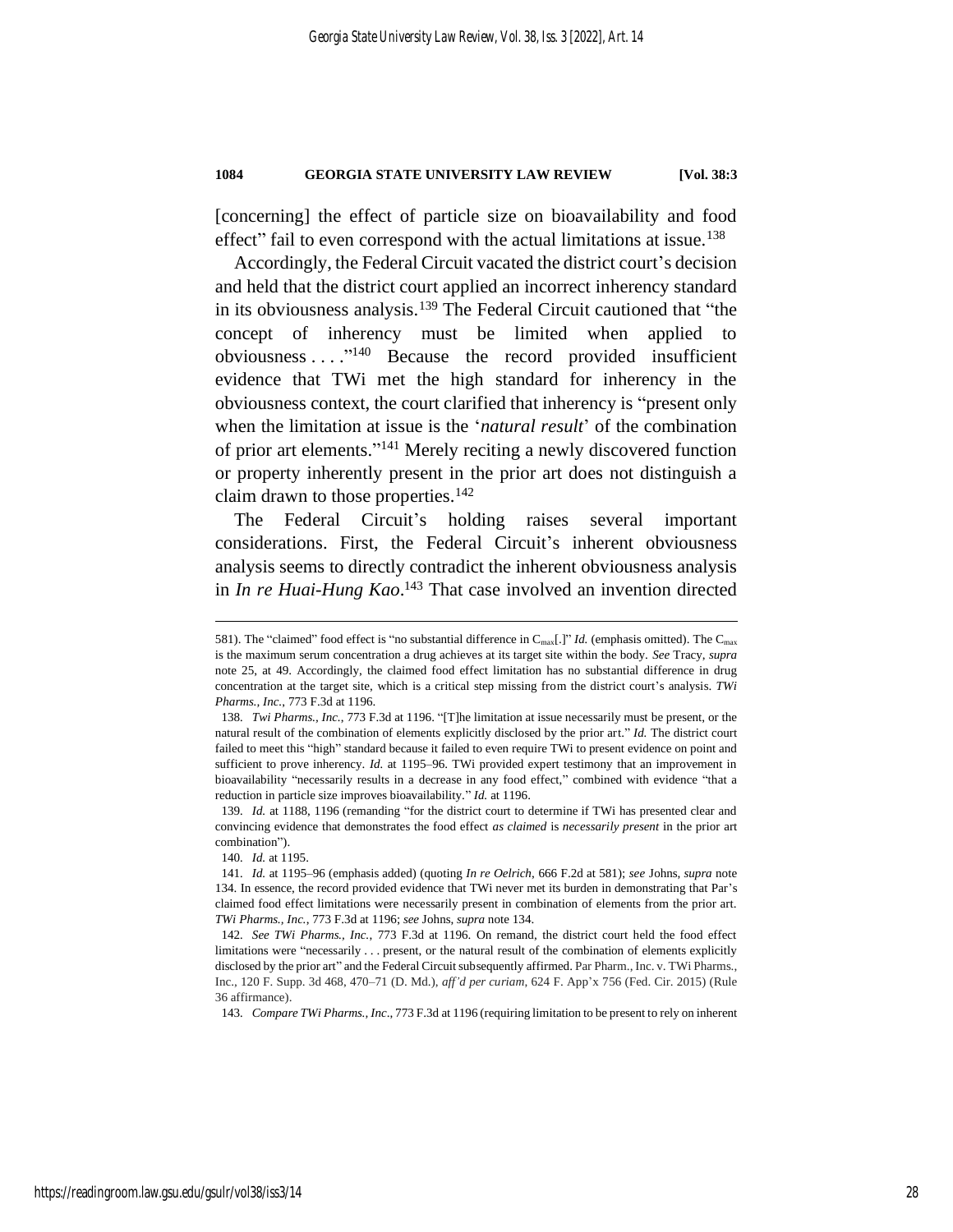to a method of treating pain that recited food effect limitations like *TWi*, but instead claimed a "C<sub>max</sub> ... about 50% higher when . . . administered to the subject under fed versus fasted conditions." <sup>144</sup> There, the Federal Circuit held that the claims were inherently obvious, reasoning that the "claimed 'food effect' is an inherent property of oxymorphone itself, present both in controlled release and immediate release formulations of that drug."<sup>145</sup> This apparent inconsistency might reflect the differences in particular quantitative specificity.<sup>146</sup> For example, *In re Huai-Hung Kao* involved a patent which effectively claimed a particular pharmaceutical concentration, while *TWi* involved a patent which claimed a particular pharmaceutical particle size.<sup>147</sup> Pharmaceutical concentration is closely related to improved bioavailability and pharmacokinetic effects, which the disputed patent in *In re Huai-Hung Kao* effectively claimed.<sup>148</sup> Because the Federal Circuit was inclined to reach an opposite result in *TWi*, the court likely viewed new or novel pharmacokinetic properties resulting from a decreased particle size to be more ambiguous in the literature than pharmacokinetic properties resulting from a change concentration alone.<sup>149</sup>

Second, because the Federal Circuit was unable to determine whether a reduction in particle size naturally results in no substantial difference in food effect, the court implies that a claim favors

obviousness), *with In re* Huai-Hung Kao, 639 F.3d 1057, 1070 (Fed. Cir. 2011) (not requiring limitation to be present to find substantial evidence for inherent obviousness).

<sup>144</sup>*. In re Kao*, 639 F.3d at 1064 (emphasis omitted) (quoting U.S. Patent Application No. 12/167,859 claim 8). The  $C_{\text{max}}$  refers to the maximum serum concentration a drug achieves at a particular target after administration of the first dose but before administration of a second dose. Tracy, *supra* note 25, at 49. In simpler terms, the  $C_{\text{max}}$  refers to the maximum amount of a drug found in the blood. *Id.* 

<sup>145</sup>*. In re Kao*, 639 F.3d at 1070.

<sup>146</sup>*. See id.*; *TWi Pharms., Inc.*, 773 F.3d at 1195–96.

<sup>147</sup>*. In re Kao*, 639 F.3d at 1061, 1063–64; *TWi Pharms., Inc.*, 773 F.3d at 1189–90.

<sup>148</sup>*. See In re Kao*, 639 F.3d at 1063. The patent at issue in *In re Kao* was directed to a method of treating pain by administering a controlled release formulation of oxymorphone. *Id.* The claimed method "(1) provides at least 12 hours of sustained pain relief and (2) results in a 'Cmax' (maximum concentration) at least about 50% higher" when given to patient in a fed versus fasting state. *Id.* at 1063– 64. Taken together, the sustained effect ("12 hours of sustained pain relief") and the high Cmax (maximum concentration 50% higher in fed versus fasting patients, which indicates that more of the drug reached its final destination point in fed patients) suggests that the disputed patent claimed a particular pharmaceutical concentration and its subsequent biological effects. *Id.*

<sup>149</sup>*. See TWi Pharms., Inc.*, 773 F.3d at 1196 ("[T]he reduced particle size would, ipso facto, lead to a reduced food effect.").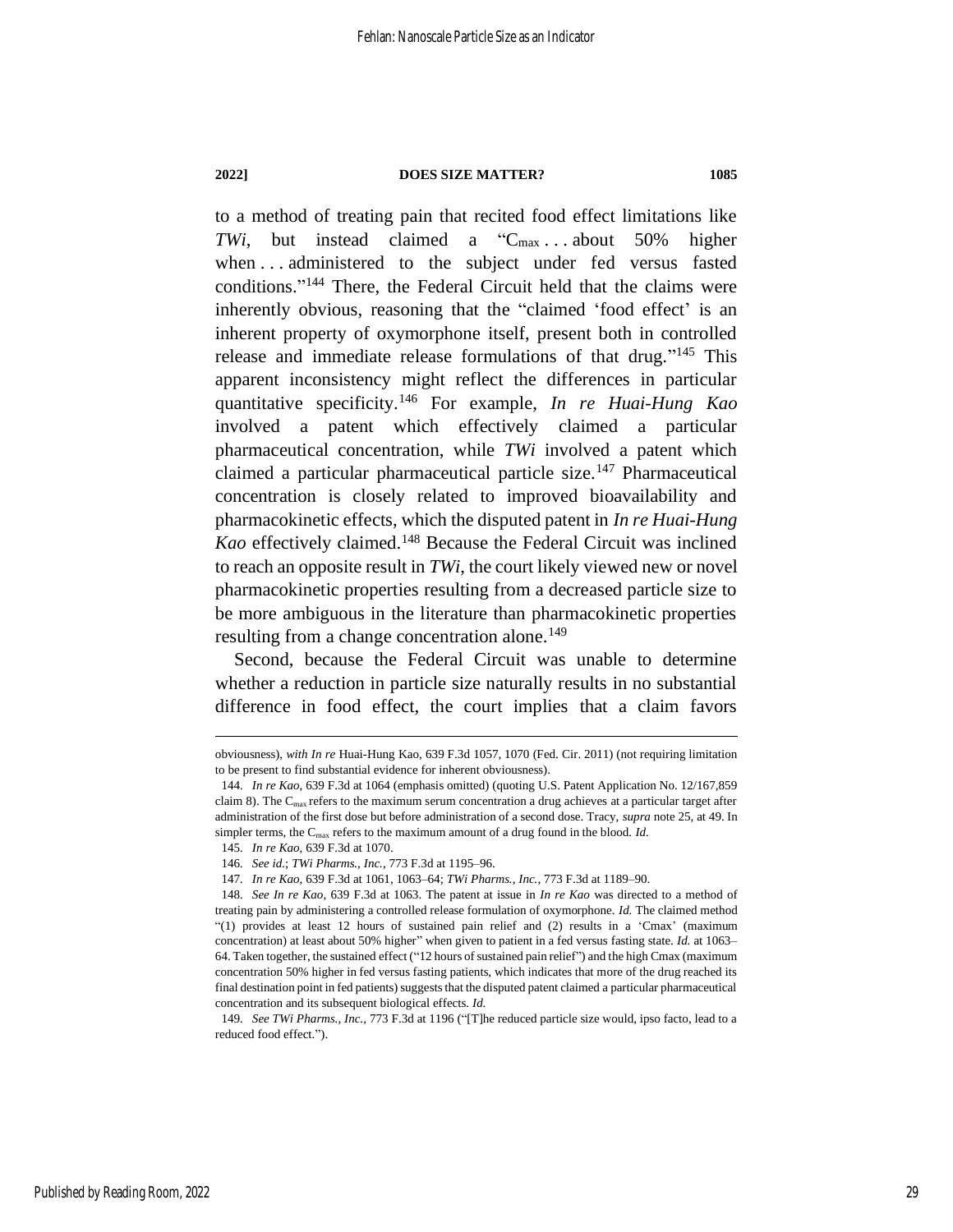nonobviousness when the claim's body recites inherent properties with quantitative specificity.<sup>150</sup> But the Federal Circuit's holding appears to directly contradict the outcome in *Apotex Inc.*, where reciting the inherent property with quantitative specificity in the body of the claim failed to save Cephalon's patent from a finding of invalidity.<sup>151</sup> These differences may be reconciled by the weight placed on prior art that disclosed the same particle size that Cephalon attempted to patent, while Par relied on the court's construction of the term "nanoparticle" to differentiate its megestrol from micronized megestrol formulations.<sup>152</sup>

Interestingly, both Par and Cephalon argued for patent validity based on the premise that improved pharmacokinetics were undisclosed in the prior art in either case.<sup>153</sup> Nevertheless, the contrary outcomes in the two cases might be attributable to the differences in statutory subject matter claimed. The disputed patent in *Par Pharmaceutical* claimed a method of treatment while the disputed patent in *Apotex Inc.* claimed a chemical composition.<sup>154</sup> For the

<sup>150</sup>*. Id.*

<sup>151</sup>*. See* Apotex Inc. v. Cephalon, Inc., No. 06-cv-2768, 2011 U.S. Dist. LEXIS 125859, at \*5, \*57–58 (E.D. Pa. Nov. 7, 2011), *aff'd*, 500 F. App'x 959 (Fed. Cir. 2013); U.S. Patent No. 5,618,845; U.S. Reissue Patent No. RE37,516 E col. 10, ll. 51–53 ("[*M*]*odafinil particles in said composition have a diameter less than about 200 microns (µm*)." (emphasis added)). The court held that the improved biological effect was inherent in the prior art and the decreased particle size was obvious where the prior patent owner tested the compound at various particle sizes, including the claimed size. *Apotex Inc.*, 2011 U.S. Dist. LEXIS 125859, at \*57–58, \*67–68.

<sup>152</sup>*. See, e.g.*, *Apotex, Inc.*, 2011 U.S. Dist. LEXIS 125859, at \*57–58; *TWi Pharms., Inc.*, 773 F.3d at 1197.

<sup>153</sup>*. Apotex, Inc.*, 2011 U.S. Dist. LEXIS 125859, at \*65–66; *see also TWi Pharms., Inc.*, 773 F.3d at 1196.

<sup>154</sup>*. TWi Pharms., Inc.*, 773 F.3d at 1188–89; *Apotex Inc.*, 2011 U.S. Dist. LEXIS 125859, at \*6–7. When claiming a composition, like a chemical compound, patentability depends upon the specific composition materials, not on the method or process of making or mixing those materials. *See* 35 U.S.C. § 101; *see also* KAYE SCHOLER LLP, *supra* note [47](#page-11-2) ("Researchers . . . can potentially obtain patents on particular forms of the active compound even if the compound itself is known to the person of ordinary skill."). Chemical compounds "are generally claimed by specifying the compound's molecular formula . . . and . . . structure." *Id.* For example, water would be claimed using its molecular formula  $(H<sub>2</sub>O)$  and its structure:

O  $/ \setminus$ 

H H

*Id.* Likewise, for a method claim, patentability depends upon the specific steps listed and may be limited by the materials used to carry out the steps recited by the particular method or process. U.S. PAT. &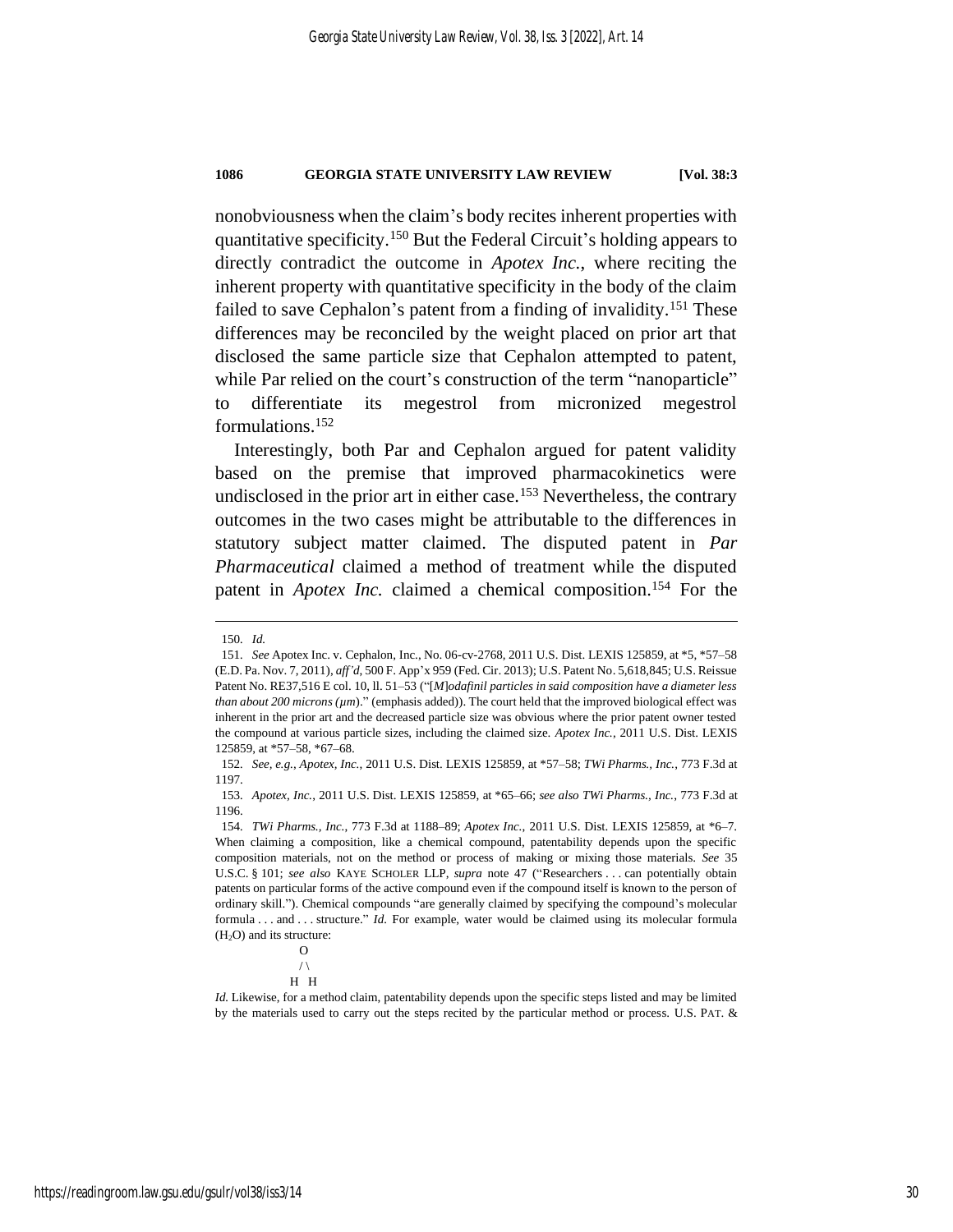method of treatment claim, TWi in *Par Pharmaceutical* failed to provide evidence that improved bioavailability was a result of the claimed food effect limitation flowing from nanosized particles, so there was no way for the court to conclude that no food effect necessarily flowed from decreased particle size and improved bioavailability.<sup>155</sup> In contrast, Lafon provided evidence that it previously tested the smaller particle size Cephalon claimed.<sup>156</sup> That, coupled with the fact Cephalon claimed a chemical structure identical to the one Lafon previously patented, rendered the properties of that structure inherent.<sup>157</sup>

Moreover, the opposing outcomes in *Par Pharmaceutical* and *Apotex, Inc.* might be attributable to the differences in general particle size scale. In *Apotex, Inc.*, although Cephalon claimed smaller modafinil particles than the modafinil particles patented by Lafon, both modafinil formulations nevertheless exist at the microscale, just at different sizes on the same scale.<sup>158</sup> In effect, the Federal Circuit provides some hope in *Par Pharmaceutical* that decreasing particle size from microscale to nanoscale at least deserves to be reviewed under a higher standard in the context of an obviousness analysis.<sup>159</sup>

C. The Future of Nanopharmaceutical Patent Litigation After Par Pharmaceutical

*Par Pharmaceutical* highlights a recent trend in the context of pharmaceutical and nanopharmaceutical patent litigation. Although patent litigation concerning nanotechnology has been relatively limited thus far, "[i]f genetics are a litmus test for emerging medical technologies, then developments and inventions in nanotechnology (and nanopharmaceuticals specifically) will soon be appearing [more frequently] in court dockets."<sup>160</sup> The current "messy" and "fragmented" nanotech-related patent landscape is already blocking

TRADEMARK OFF., *supra* not[e 10,](#page-5-0) § 2106.03, at 2100-20 (A method or process is "a mode of treatment of certain materials to produce a given result.").

<sup>155</sup>*. TWi Pharms., Inc.*, 773 F.3d at 1196.

<sup>156</sup>*. Apotex Inc.*, 2011 U.S. Dist. LEXIS 125859, at \*54–55.

<sup>157</sup>*. Id.* at \*58.

<sup>158</sup>*. Id.* at \*8.

<sup>159</sup>*. TWi Pharms., Inc.*, 773 F.3d at 1195–96.

<sup>160.</sup> Paradise, *supra* note [4,](#page-4-3) at 182.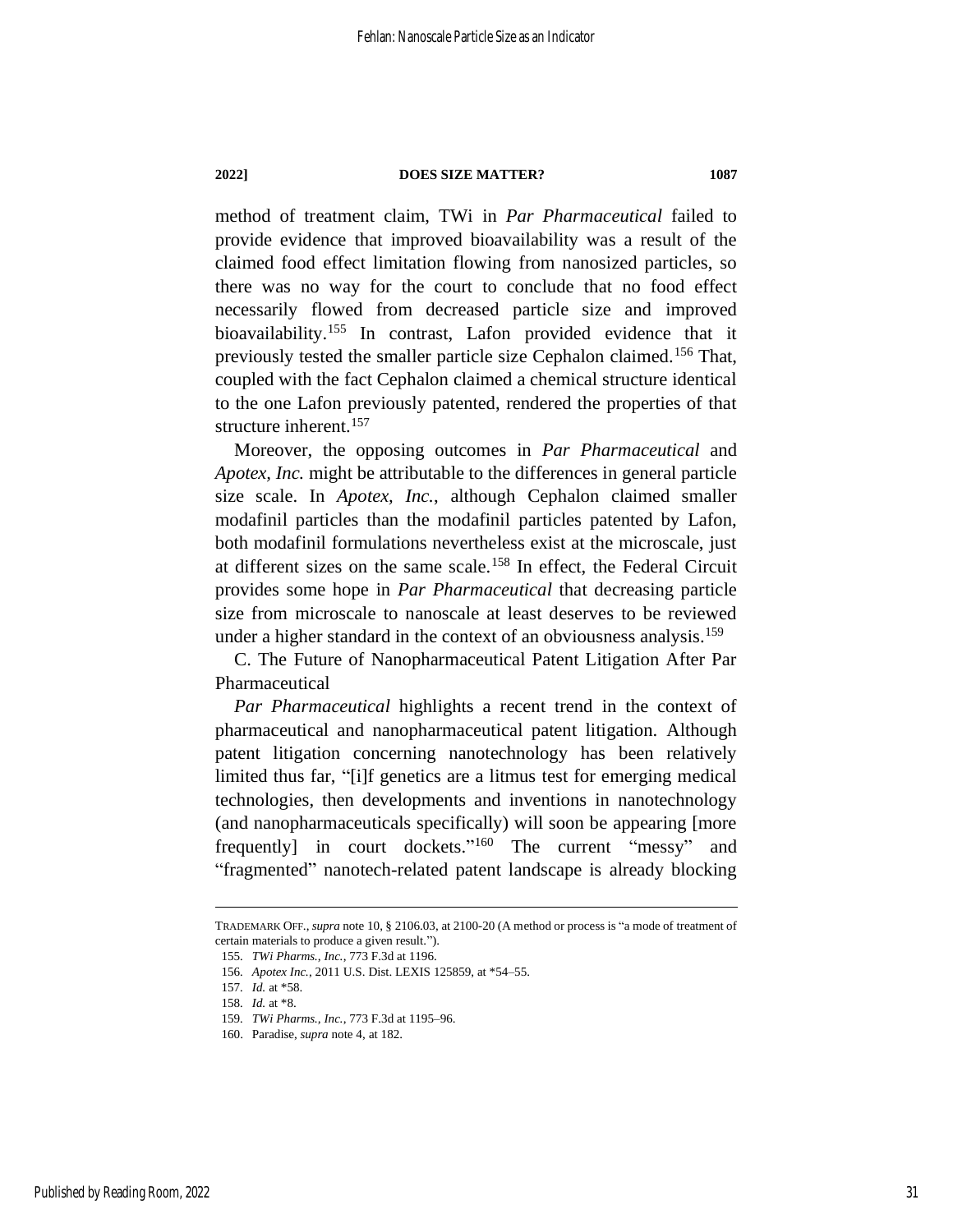novel nanoparticle patents and possesses the ability to cause extended legal battles and potentially stall nanotechnology's development, as seen in the cases discussed above.<sup>161</sup> Patent blocking, and its associated legal battles, alone poses the biggest threat to commercialization.<sup>162</sup>

This patent blocking is characterized by unduly broad patents, making it "almost certain" that nanotech-related patent enforceability will be a "major problem" in the future as companies attempt to sort out who owns what patent right.<sup>163</sup> Accordingly, patent owners are likely to challenge the validity of competing patents to determine who has the best claim to each patent right. And one ever-increasing method to challenge pharmaceutical patent validity is through an inherent obviousness argument.<sup>164</sup> But despite the Federal Circuit cautioning lower courts to limit its application of the inherency doctrine to obviousness inquiries, the court's holding nevertheless reaffirms inherent obviousness as a tool for alleged infringers and the USPTO to challenge patent validity.<sup>165</sup>

#### <span id="page-32-0"></span>*D. Inherent Obviousness After* Par Pharmaceutical

<span id="page-32-1"></span>"Anticipation by inherency is a well-recognized, and generally well-understood, patent law doctrine."<sup>166</sup> On the other hand,

<sup>161.</sup> Bawa, *supra* note [6,](#page-4-2) at 728. In the context of inherency, patent blocking is likely the result of overclaiming, which refers to the practice of drafting overly broad patent claims. *See id.* at 728–29 n.144. Patent thickets are another way new patents may be blocked. *Id.* at 728–29, 728 n.144. Patent thickets are characterized as a "dense web of overlapping intellectual property rights" that make it difficult to commercialize new technology. *Id.* at 728 n.144 (quoting Richard Raysman & Peter Brown, *Patent Cross-Licensing in the Computer and Software Industry*, N.Y. L.J., Jan. 11, 2005, at 3, 6). These patent thickets naturally block new patents from the patent landscape and subsequently discourage innovation. *Id.* at 728–29 n.144.

<sup>162.</sup> Bawa*, supra* not[e 6,](#page-4-2) at 729.

<sup>163</sup>*. Id.* at 729, 731.

<sup>164</sup>*. See generally* Paul W. Browning, Ph.D., William B. Raich, Ph.D. & Paul Townsend, *Inherency in Obviousness—A Worrying Trend?*, FINNEGAN (Apr. 13, 2018), https://www.finnegan.com/print/content/64398/Inherency-in-ObviousnessA-Worrying-Trend.pdf?q= [https://perma.cc/K4KM-KFVY] (discussing inconsistencies in applying inherent obviousness).

<sup>165</sup>*. Id.*; *see* Par Pharm., Inc. v. TWi Pharms., Inc., 773 F.3d 1186, 1196 (Fed. Cir. 2014); Apotex Inc. v. Cephalon, Inc., No. 06-cv-2768, 2011 U.S. Dist. LEXIS 125859, at \*66–68 (E.D. Pa. Nov. 7, 2011), *aff'd*, 500 F. App'x 959 (Fed. Cir. 2013).

<sup>166.</sup> Browning et al., *supra* note 164, at 1; *see* Daniel P. O'Brien & W. Murray Spruill, *Does Inherency Have a Place in Determinations of Obviousness?*, 32 BIOTECHNOLOGY L. REP. 3, 3, 6, 13 (2013).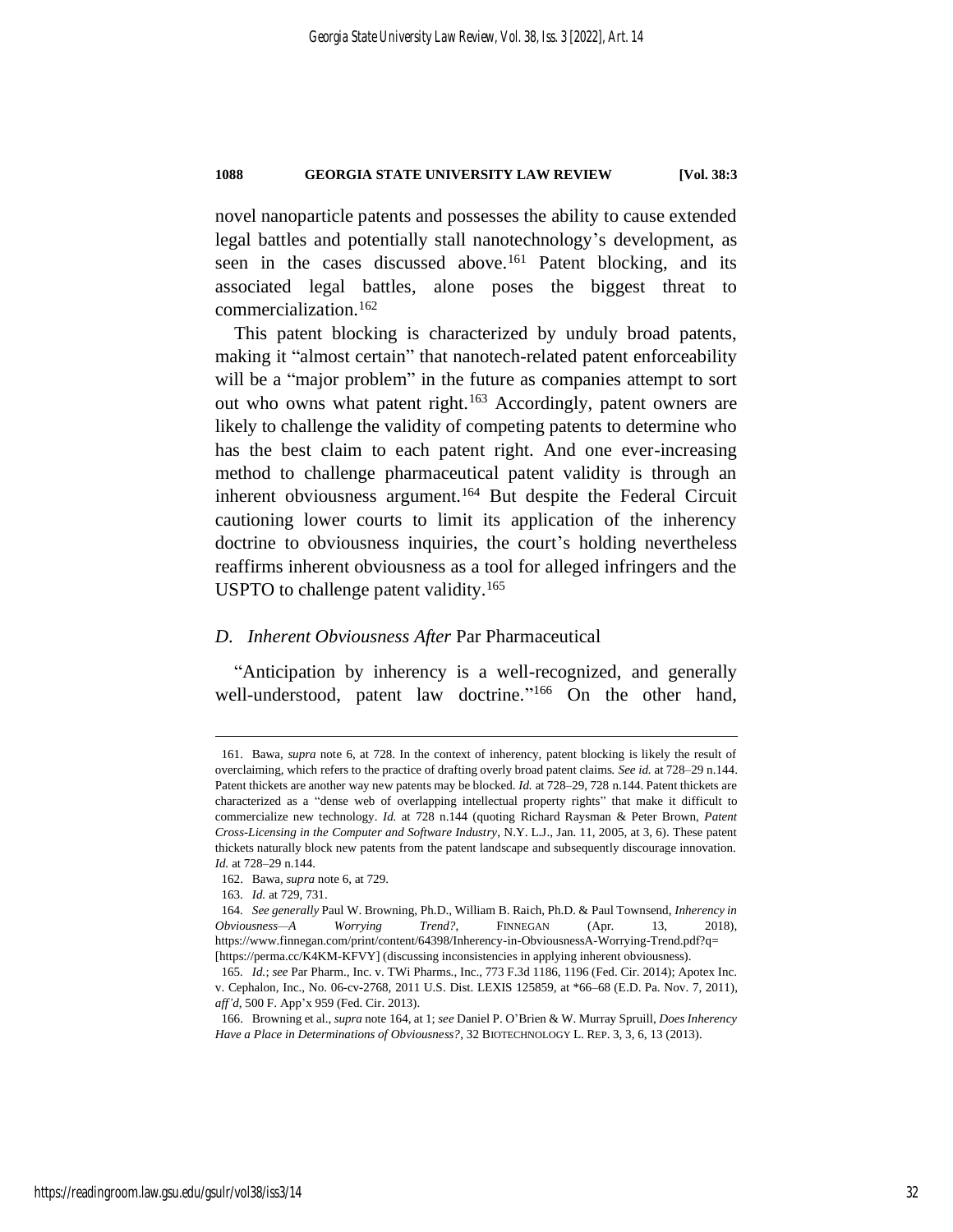obviousness by inherency is confusing and has led to "improper applications" of the doctrine in lower courts.<sup>167</sup> This confusion arises from the fact that "[a]nticipation focuses on what [was] disclosed in the prior art" while obviousness focuses on what a person with "ordinary skill in the art . . . understood or appreciated based on that disclosure." <sup>168</sup> Obviousness encompasses what was known *at the time* of invention—thus, hindsight is forbidden.<sup>169</sup> Yet this prohibition on hindsight directly conflicts with the principle of inherency, which permits later recognition of unknown properties that existed at the time of the invention.<sup>170</sup> Because confusion lingers over the precise scope of applying inherency in the context of an obviousness analysis, litigants have increasingly attempted to invoke inherent obviousness arguments.<sup>171</sup>

#### III. PROPOSAL

The Federal Circuit's holding in *Par Pharmaceutical* highlights ambiguities surrounding the inherency doctrine when used as a sword to challenge nanopharmaceutical patents.<sup>172</sup> Although the Federal Circuit laid out the appropriate test for inherency in the context of an

Published by Reading Room, 2022

<sup>167.</sup> Browning et al., *supra* not[e 164,](#page-32-0) at 2.

<sup>168</sup>*. Id.* at 1; *see* O'Brien & Spruill, *supra* note [166,](#page-32-1) at 3, 13–14, 16. "[A] prior art disclosure may inherently disclose a claim element even where a person [with] ordinary skill [or knowledge] in the art would not have recognized that inherent element at the time of invention." Browning et al., *supra* note [164,](#page-32-0) at 1–2. Accordingly, this represents the existing nuance present in inherent anticipation, as compared to inherent obviousness. *See id.*

<sup>169.</sup> Browning et al., *supra* not[e 164,](#page-32-0) at 2; O'Brien & Spruill, *supra* note [166,](#page-32-1) at 6.

<sup>170</sup>*. See* Brassica Prot. Prods. LLC v. Sunrise Farms (*In re* Cruciferous Sprout Litig.), 301 F.3d 1343, 1349 (Fed. Cir. 2002) ("Inherency is not necessarily coterminous with the knowledge of those of ordinary skill in the art. Artisans of ordinary skill may not recognize the inherent characteristics or functioning of the prior art." (first quoting MEHL/Biophile Int'l Corp. v. Milgraum, 192 F.3d 1362, 1365 (Fed. Cir. 1999); and then quoting Atlas Powder Co. v. IRECO Inc., 190 F.3d 1342, 1347 (Fed. Cir. 1999))).

<sup>171</sup>*. See, e.g.*, Browning et al., *supra* note [164,](#page-32-0) at 2; Par Pharm., Inc. v. TWi Pharms., Inc. 773 F.3d 1186, 1195–96 (Fed. Cir. 2014); Apotex Inc. v. Cephalon, Inc., No. 06-cv-2768, 2011 U.S. Dist. LEXIS 125859, at \*66–68 (E.D. Pa. Nov. 7, 2011), *aff'd*, 500 F. App'x 959 (Fed. Cir. 2013); Honeywell Int'l Inc. v. Mexichem Amanco Holding S.A. de C.V., 865 F.3d 1348, 1354–55 (Fed. Cir. 2017); Endo Pharms. Sols., Inc. v. Custopharm Inc., 894 F.3d 1374, 1381 (Fed. Cir. 2018) ("Obviousness cannot be predicated on what is unknown." (quoting *In re* Shetty, 566 F.2d 81, 86 (C.C.P.A. 1977))).

<sup>172</sup>*. See generally TWi Pharms., Inc.*, 773 F.3d 1186 (vacating district court's decision because it did not analyze, in its inherency decision, whether TWi proved that the claimed food effect was necessarily present in the prior art).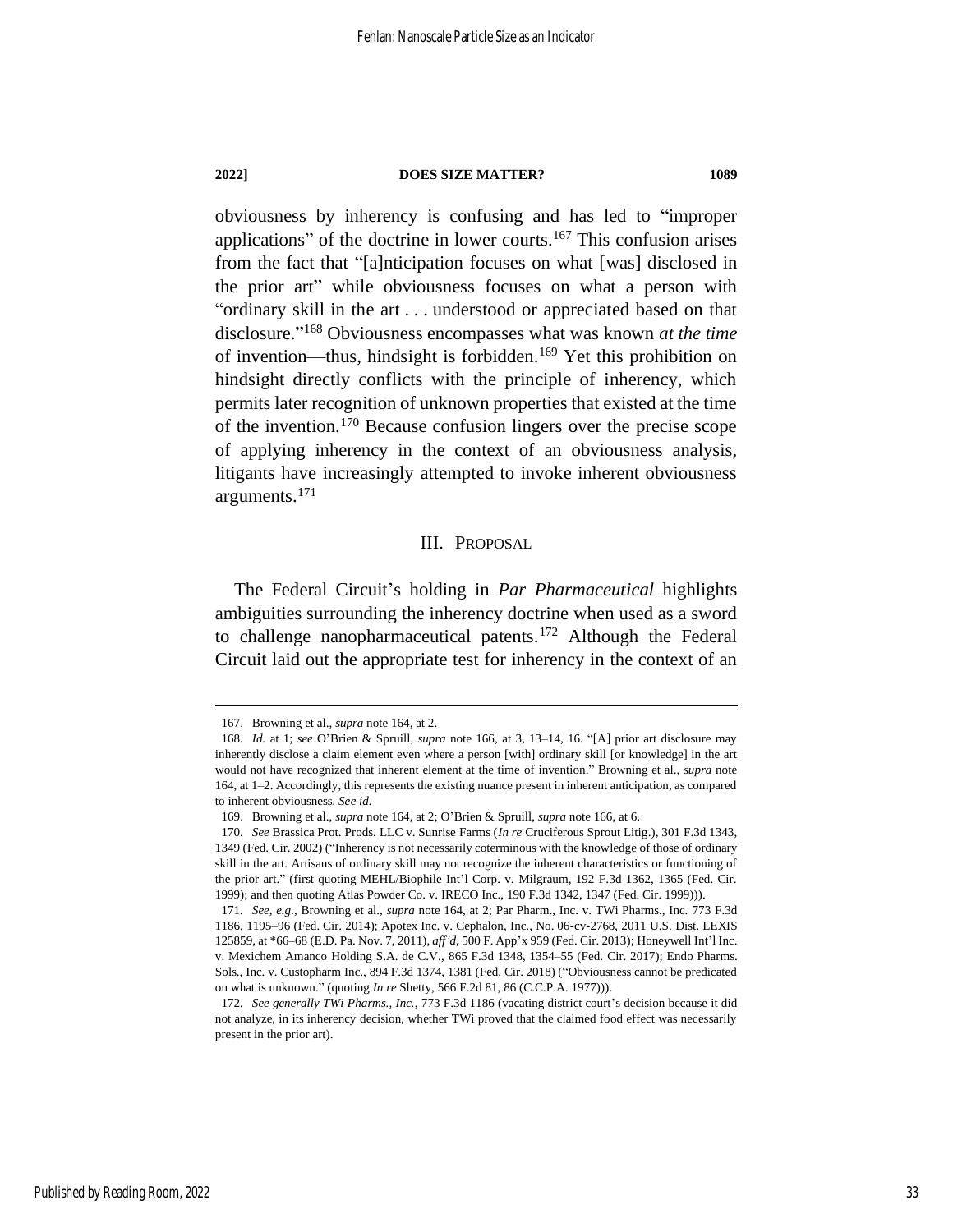obviousness analysis, the court's silence concerning the proper scope of that test foreshadows inevitable delays at the commercialization stage while companies hash out their patent rights in court.<sup>173</sup> Further, litigation might financially compromise future research and development by companies and research institutions in the business of designing cutting-edge nanotechnology products, such as nanoparticles. Accordingly, the courts and the USPTO alike should refrain from relying on inherent obviousness to invalidate or prevent biological or chemical patents.

## *A. Eliminating the Concept of Inherency in the Context of an Obviousness Analysis in Courts and at the USPTO*

<span id="page-34-0"></span>When considering the precise nature of chemical and biological patents, courts and the USPTO should avoid applying the inherency doctrine to these "poorly<sup>[]</sup> understood ... inventions."<sup>174</sup> The confusing and seemingly contradictory nature of inherency in the context of obviousness has necessarily prompted practitioners and legal scholars to demand its eradication entirely.<sup>175</sup>

<span id="page-34-1"></span>The Federal Circuit in *Par Pharmaceutical* established the heightened standard for applying inherency in an obviousness analysis, but this standard ultimately fails to keep up with the scientific advancement of poorly understood inventions, especially those concerning nanotechnology.<sup>176</sup> Combined with the Federal Circuit's holding in *Honeywell International Inc. v. Mexichem Amanco Holding S.A. de C.V.*, the standard for inherent obviousness seems to be: if a

<sup>173</sup>*. See* Bawa, *supra* not[e 6,](#page-4-2) at 728–29.

<sup>174.</sup> Paul G. Alloway, Note, *Inherently Difficult Analysis for Inherent and Accidental Biotechnology Inventions*, 38 SUFFOLK U. L. REV. 73, 77 & n.33 (2004) ("[G]iven the particular problems associated with . . . inventions for which technological understanding is limited, . . . courts should apply less stringent requirements for holding patent claims . . . inherent[] . . . ."); *see also* Jeffrey Coleman, *"Undetected, Unsuspected, and Unknown": Should We Anticipate Problems for Scientific Innovation Following* Schering Corp. v. Geneva Pharmaceuticals*?*, 82 FORDHAM L. REV. 165, 195 (2013) (discussing commentators who warn that the inherency anticipation doctrine may discourage innovation and undermine the goals of patents).

<sup>175</sup>*. See* Janice M. Mueller & Donald S. Chisum, *Enabling Patent Law's Inherent Anticipation Doctrine*, 45 HOUS. L. REV. 1101, 1102, 1107 (2008) (proposing a narrower interpretation of inherent anticipation such that it would eliminate analysis of inherent obviousness); *see also* Coleman, *supra* note [174,](#page-34-0) at 204.

<sup>176</sup>*. TWi Pharms., Inc.*, 773 F.3d at 1195–96.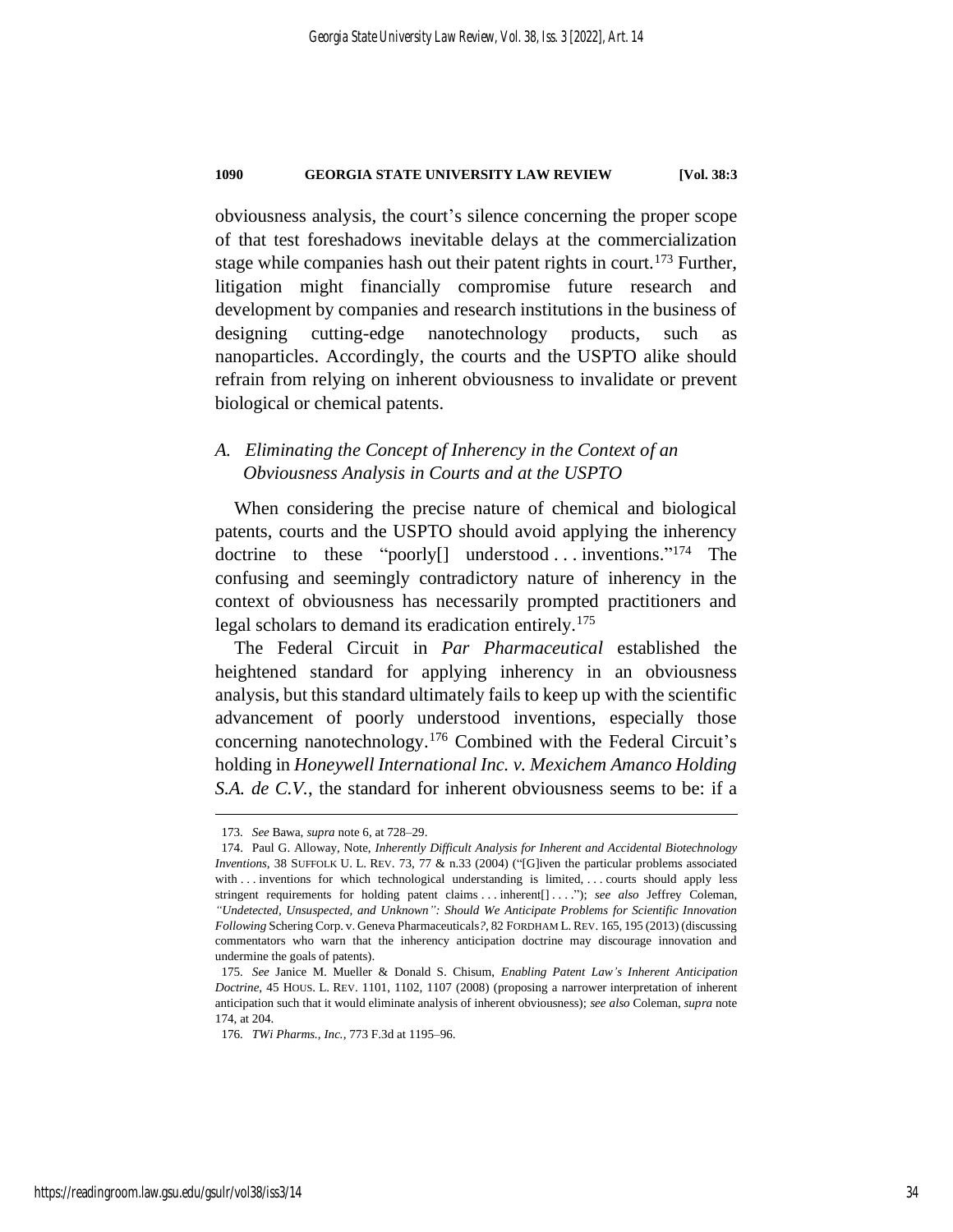<span id="page-35-0"></span>combination of prior art elements naturally results in an unknown property, then that property is inherent unless the opposing party shows it was unexpected.<sup>177</sup> Pharmaceutical and nanoparticle patents are notably susceptible to this inherency analysis, presumably because the Federal Circuit's standard effectively crosses off pharmacokinetic effects as an inherent result of new pharmaceutical formulations.<sup>178</sup> Moreover, the current standard discounts the fundamentally different biological effects that a nanopharmaceutical composition might exhibit in response to structural changes, such as particle size.<sup>179</sup>

Science is moving faster today than courts can keep up with. For instance, researchers have already developed a fully autonomous DNA robotic system designed to seek and destroy solid tumors and vascularized metastases.<sup>180</sup> Researchers aim to use this same DNA robotic system as a precise drug-delivery platform for treating additional diseases by modifying the geometry of nanostructures, the targeted grouping, and the loaded cargoes.<sup>181</sup> What if changing a nanostructure's geometry results in remarkable pharmacokinetic improvements and overall patient experience, but nevertheless succumbs to subsequent inherency challenges? Inherent obviousness acts as a weapon to the rapidly expanding base of scientific and nanotechnological knowledge by preventing scientists from putting their ideas into practice and by stalling research institutions from putting those reduced ideas on the market.<sup>182</sup> In light of nanoscale drug-delivery research's critical importance to society and the quickly

<sup>177.</sup> Honeywell Int'l Inc. v. Mexichem Amanco Holding S.A. de C.V., 865 F.3d 1348, 1355 (Fed. Cir. 2017) ("What is important regarding properties that may be inherent, but unknown, is whether they are unexpected."). But, resting the inherency standard on whether the resulting properties are unexpected conflicts with obviousness, which is based on what a person having ordinary skill in the art knew at the time of invention. *See TWi Pharms., Inc.*, 773 F.3d at 1196; *see also* Sanjeev Mahanta, Ph.D., J.D., *Inherency in Obviousness – What Is the Correct Standard?*, IPWATCHDOG (Aug. 1, 2017), https://www.ipwatchdog.com/2017/08/01/inherency-obviousness-correct-standard/ [https://perma.cc/D33G-BS85].

<sup>178</sup>*. See* Browning et al., *supra* note [164,](#page-32-0) at 2 (discussing several cases regarding pharmaceutical patents where the Federal Circuit discussed inherency in obviousness).

<sup>179</sup>*. See* KAYE SCHOLER LLP, *supra* not[e 47.](#page-11-2)

<sup>180.</sup> Ariz. State Univ., *Cancer-Fighting Nanorobots Programmed to Seek and Destroy Tumors*, PHYS.ORG (Feb. 12, 2018), https://phys.org/news/2018-02-cancer-fighting-nanorobots-tumors.html [https://perma.cc/EXA4-JLFB].

<sup>181</sup>*. Id.*

<sup>182</sup>*. See* MUELLER, *supra* note [62,](#page-13-0) at 231.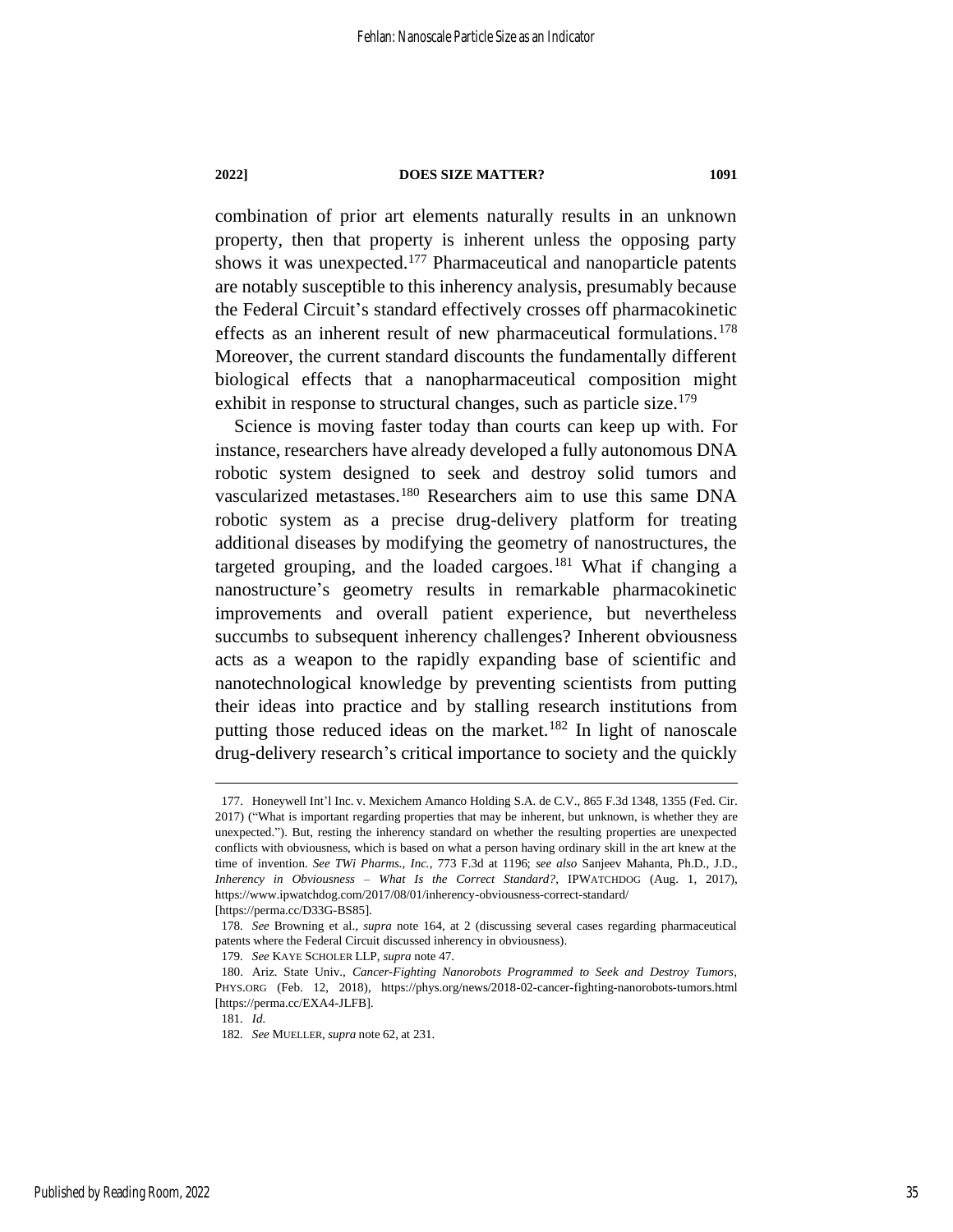advancing base of scientific knowledge, inherent obviousness should be eradicated entirely when evaluating the validity of pharmaceutical and nanopharmaceutical patents.

The underlying policy furthered by recognizing obviousness is to limit patent protection to subject matter that is truly nonobvious, which turns on whether a person having ordinary skill in the art would know to combine the prior art references to make the invention.<sup>183</sup> But when an inherent property is "secret," or unknown in the prior art, how would an inventor know to combine the prior art references in a way to produce the claimed invention?<sup>184</sup>

For example, consider a hypothetical drug A. Drug A was patented in 1995 and has since been used as a general anticancer medication. Publication B was released in 2010 and discloses the general contention that smaller particles can cross the blood-brain barrier. Drug C was subsequently produced for the first time in 2020. Drug C is similar to drug A, except that drug C was reproduced on the nanoscale using crystallography. But drug C demonstrates a remarkable pharmacokinetic effect at the nanoscale: improved ability to cross the blood-brain barrier and penetrate reproductive cancer cells in the brain because of drug C's increased bioavailability.<sup>185</sup>

Under the current inherent obviousness standard, a patent for drug C will likely be invalidated because the combination of references discloses an increase in bioavailability as an inherent result of a nanoparticle's ability to cross the blood-brain barrier. The possibility

<sup>183</sup>*. Id.* at 229–30.

<sup>184.</sup> 3 R. CARL MOY, MOY'S WALKER ON PATENTS § 9.28 (4th ed.), Westlaw (database updated Dec. 2020) (noting that secret events shall be excluded from prior art because inclusion "hold[s] the patentee responsible for knowing things that are in fact unknowable").

<sup>185.</sup> The blood-brain barrier is a highly selective semipermeable layer of endothelial cells that protects against solutes in circulating blood from nonselectively entering the extracellular fluid of the central nervous system (where neurons reside). *See generally* Richard Daneman & Alexandre Prat, *The Blood-Brain Barrier*, 7 COLD SPRING HARBOR PERSPS. BIOLOGY 1 (2015) (discussing what the blood-brain barrier is and observing how penetrating the blood-brain barrier is common in several diseases and in therapeutics). When a drug crosses the blood-brain barrier, its bioavailability necessarily increases. *See* Rodrigo Marmo da Costa e Souza, Inaê Carolline Silveira da Silva, Anna Beatriz Temoteo Delgado, Pedro Hugo Vieira da Silva & Victor Ribeiro Xavier Costa, *Focused Ultrasound and Alzheimer's Disease: A Systematic Review*, 12 DEMENTIA & NEUROPSYCHOLOGIA 353, 356–57 (2018) ("[S]mall lipid-soluble molecules with less than 400 Daltons (6.64 x  $10^{-19}$  milligrams) in weight . . . can cross the BBB unassisted . . . .").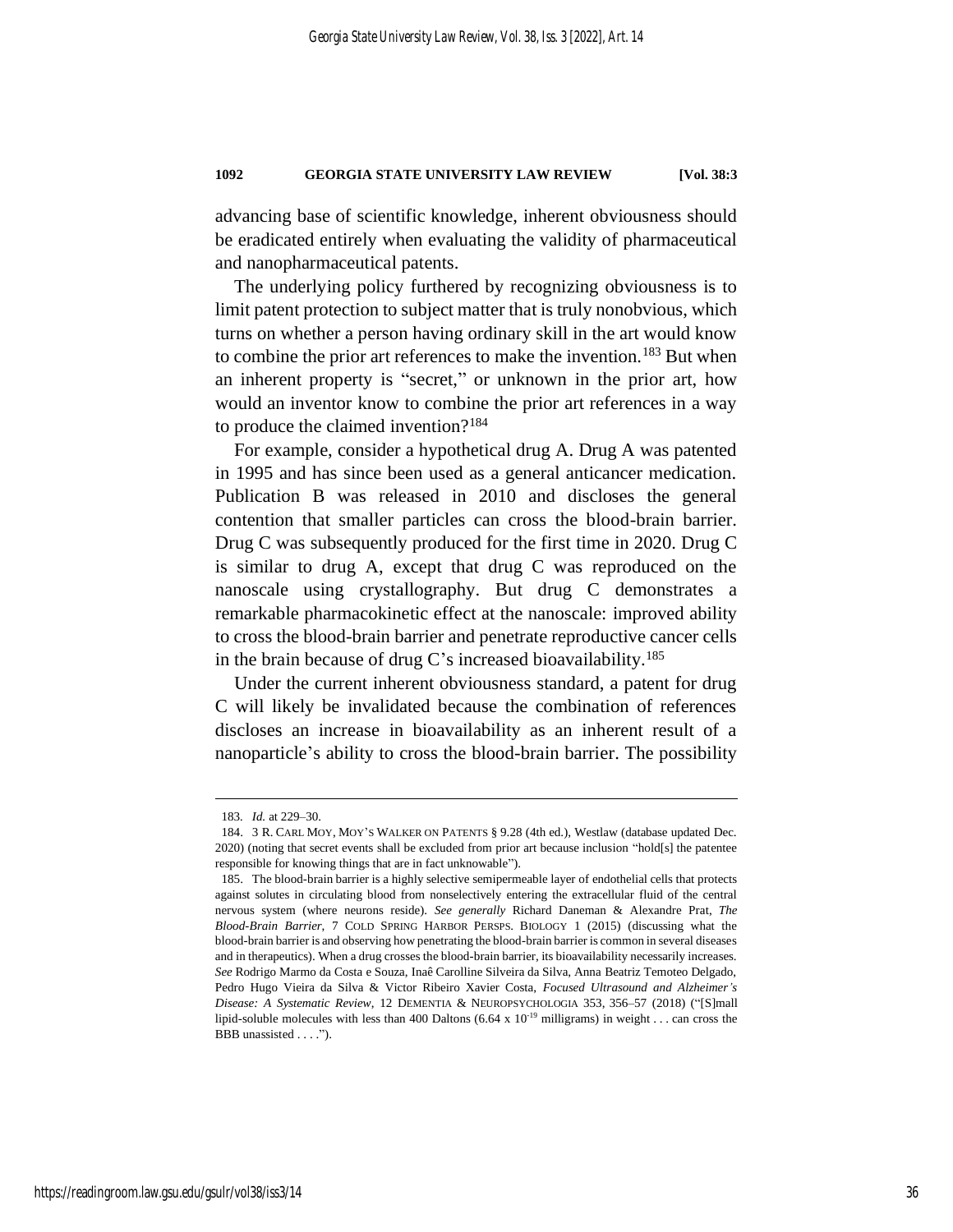of this finding is sufficient to disincentivize pharmaceutical companies from exploring more specified applications of preexisting medications.<sup>186</sup> Accordingly, the valuable nature of nanopharmaceutical research demands that either the Federal Circuit eradicate any consideration of inherent obviousness in the context of biological or chemical patents or Congress eradicate the concept of inherent obviousness.

#### *B. Tools to Use Instead of Inherent Obviousness*

Although eliminating inherent obviousness in the context of biological or chemical patents means that patentees will likely prevail against the USPTO or accused infringers at a higher rate, it does not follow that patentees will always prevail.<sup>187</sup> Nor does it follow that the patent landscape will become overly saturated with biological or chemical patents.<sup>188</sup> Rather, accused infringers simply need to rely on other tools to challenge patent validity.<sup>189</sup>

#### *1. Inherent Anticipation*

Inherent anticipation is used to supply a claim limitation that is necessarily present in a single prior art reference but may be unknown.<sup>190</sup> The inherency principle seeks to prevent patenting an invention that was already available to the public and thus cannot be truly novel.<sup>191</sup> Inherent obviousness, however, differs from inherent anticipation because no single prior art reference teaches the claimed invention; thus, that claimed invention was not practiced in the prior

<sup>186</sup>*. See* ROBERT A. WEINBERG, THE BIOLOGY OF CANCER 869–70 (2d ed. 2014) ("[T]ruly successful clinical outcomes and durable clinical responses will depend in the future on the development of multi-drug therapies . . . ."); *see also id.* at 871 sidebar 16.6 ("[E]conomic forces . . . create disincentives for pharmaceutical companies to test their own proprietary drugs in combination with those produced by their competitors. Patent regulations have also discouraged . . . uses of patented compounds by firms that are in direct competition with the patent holders.").

<sup>187</sup>*. See* Bawa et al., *supra* note [5,](#page-4-1) at 4; Mueller & Chisum, *supra* not[e 175,](#page-34-1) at 1157.

<sup>188</sup>*. See* Bawa et al., *supra* note [5,](#page-4-1) at 4.

<sup>189</sup>*. See id.*

<sup>190</sup>*. See* O'Brien & Spruill, *supra* not[e 166,](#page-32-1) at 13.

<sup>191.</sup> Mahanta, *supra* note [177.](#page-35-0)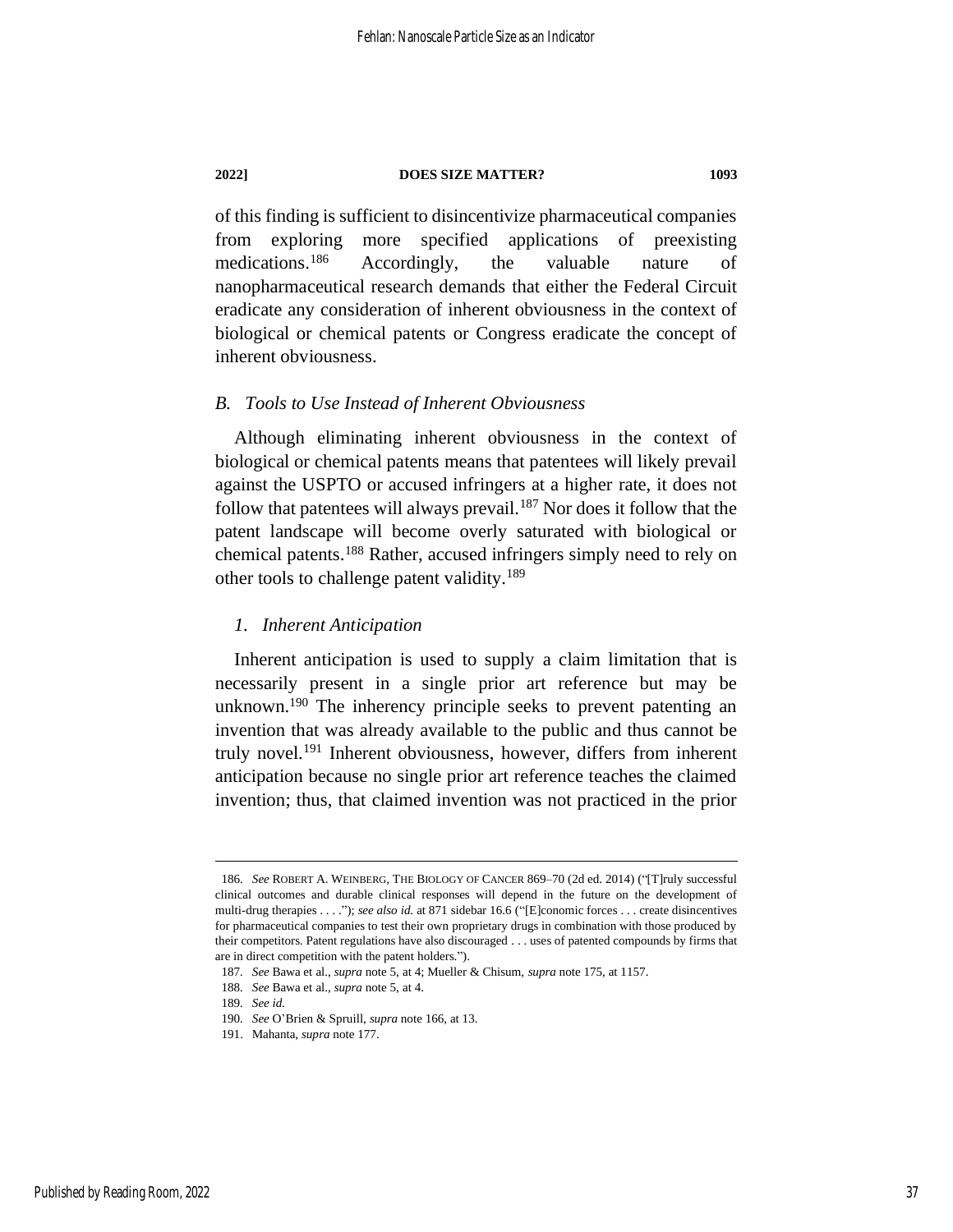art.<sup>192</sup> Because anticipation permits retrospect and does not turn on what a person having ordinary skill in the art knew at the time of invention, the doctrine of inherency should be limited to the contours of anticipation.<sup>193</sup>

Moreover, limiting inherency to the context of an anticipation analysis eliminates the issue surrounding what a person with ordinary skill or knowledge in the art recognized at the time of invention.<sup>194</sup> Anticipation permits retroactive recognition of a feature unknown at the time of invention.<sup>195</sup> By contrast, obviousness does not, and should not, permit such retroactive recognition because an unknown or unrecognized feature can hardly be obvious.<sup>196</sup> Accordingly, relying on inherent anticipation to capture those elements not expressly disclosed in prior art avoids the unnecessary determination of whether a seemingly unknown or inherent feature in the prior art might be obvious in light of that disclosure.<sup>197</sup>

#### *2. Plain Old Obviousness*

Rather than relying on prior art to supply missing claim limitations, courts and accused infringers should perform the fact-intensive obviousness inquiry.<sup>198</sup> An obviousness inquiry requires courts to consider evidence such as "the level of ordinary skill in the pertinent art[,]" "reasonable expectation of success . . . in combining . . . the prior art" references, whether the prior art "teach[es] away" from the claimed invention, and objective indicia such as commercial success and failure of others, among others.<sup>199</sup> In addition, under the U.S. Supreme Court's interpretation of obviousness in *KSR International Co. v. Teleflex Inc.*, "courts [may] consider whether an invention

<sup>192</sup>*. Id.*

<sup>193</sup>*. See* Irah Donner, *Anticipation by Inherency*, WILMERHALE (Nov. 14, 2003), https://www.wilmerhale.com/en/insights/publications/anticipation-by-inherency-november-14-2003 [https://perma.cc/39KC-3FGQ].

<sup>194</sup>*. See id.* ("[A] prior art source may anticipate even if one of ordinary skill would not have recognized the inherent features in the prior art.").

<sup>195</sup>*. See* Mueller & Chisum*, supra* not[e 175,](#page-34-1) at 1157.

<sup>196</sup>*. See id.*

<sup>197</sup>*. See id.*

<sup>198</sup>*. See id.* 199*. Id.*